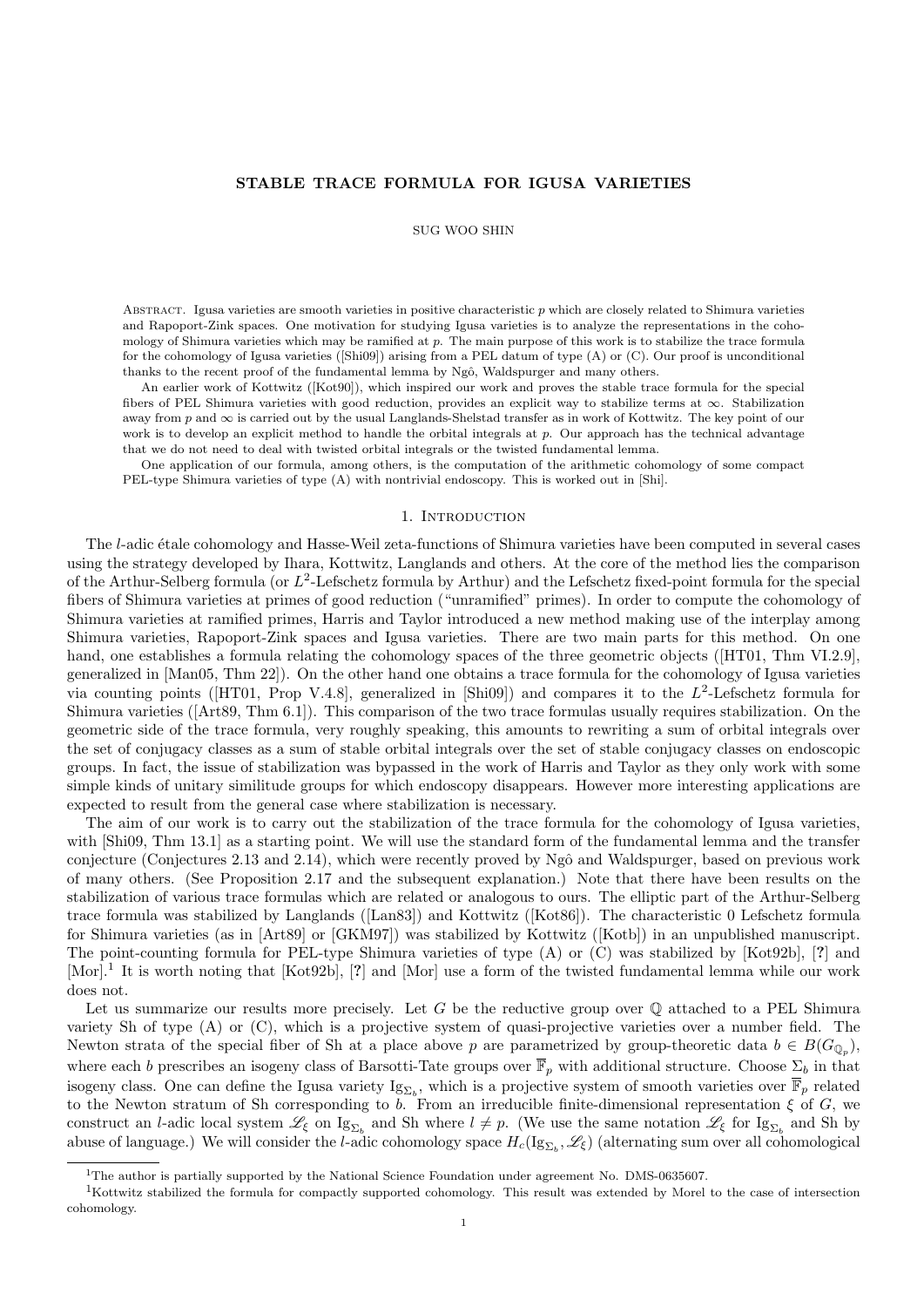degrees), which is a virtual representation of  $G(\mathbb{A}^{\infty,p}) \times J_b(\mathbb{Q}_p)$ . Here  $J_b$  is a certain inner form of a Levi subgroup (of a parabolic subgroup) of  $G_{\mathbb{Q}_p}$ . (The group action at p is different for the cohomology of Sh. The latter has an action of  $G(\mathbb{A}^{\infty})$ .) When  $\phi \in C_c^{\infty}(\widetilde{G}(\mathbb{A}^{\infty,p}) \times J_b(\mathbb{Q}_p))$  is acceptable ([Shi09, Def 6.2]), we have the following formula ([Shi09, Thm 13.1]). Details are given in §4.4.

$$
\operatorname{tr}\left(\phi|H_c(\mathrm{Ig}_{\Sigma_b},\mathscr{L}_{\xi})\right) = \sum_{(\gamma_0,\gamma,\delta)\in KT_b^{\mathrm{eff}}} \operatorname{vol}(I_{\infty}(\mathbb{R})^1)^{-1}|A(I_0)| \cdot \operatorname{tr}\xi(\gamma_0) \cdot O_{(\gamma,\delta)}^{G(\mathbb{A}^{\infty,p})\times J_b(\mathbb{Q}_p)}(\phi). \tag{1.1}
$$

The upshot of the present paper is Theorem 1.1 which stabilizes (1.1). This is an analogue of Kottwitz's stable trace formula ([Kot90, Thm 7.2]).

# **Theorem 1.1.** (Theorem  $7.2^2$ )

Let  $\phi \in C_c^{\infty}(G(\mathbb{A}^{\infty,p}) \times J_b(\mathbb{Q}_p))$  be any acceptable function. For each elliptic endoscopic triple  $(H, s, \eta)$  for G, let  $h^H$  be the function on  $H(\mathbb{A})$  constructed from  $\phi$  as in §7. Let  $ST_e^H$  denote the stable distribution on  $H(\mathbb{A})$  given by the sum of stable orbital integrals on elliptic semisimple elements. (See (7.3) for the precise definition.) Then

$$
\operatorname{tr}(\phi|H_c(\operatorname{Ig}_{\Sigma_b},\mathscr{L}_\xi)) = |\ker^1(\mathbb{Q},G)| \sum_{(H,s,\eta)} \iota(G,H)ST_e^H(h^H)
$$

Since the orbital integral in (1.1) is essentially a product of local orbital integrals, we can basically stabilize (1.1) at each place. The stabilization away from  $p$  is done exactly as in [Kot90, §7]. In fact, it is the usual Langlands-Shelstad transfer of orbital integrals away from p and  $\infty$ . At the infinite place of  $\mathbb{Q}$ , we obtain an *explicit* transfer in exactly the same way as in work of Kottwitz, where the essential inputs are Shelstad's theory of real endoscopy and Clozel-Delorme's result on the existence of pseudo-coefficients for discrete series. (Although the existence of transfer at  $\infty$ can be deduced without exhibiting functions, the mere existence is not enough for applications to the computation of cohomology, at least a priori.) So the main issue for us, which takes up  $\S6$ , is how to stabilize the term at p in a sensible way. The stabilization at p, which includes an *explicit* process of constructing  $h_p^H$ , is considered important because the explicit information about  $h_p^H$  would eventually go into the computation of the Galois and automorphic representations (even if they are ramified at  $p$ ) in the cohomology of Shimura varieties at  $p$ . There are two problems for stabilization at  $p$ . First, we are not in the usual formalism of the trace formula since the orbital integral at  $p$ is computed on a different group, namely on  $J_b(\mathbb{Q}_p)$ . We resolve this issue by relating the endoscopy of  $J_b$  to the endoscopy of G in a systematic way. Second, we need to relate the Kottwitz invariant  $(\S 4.2)$  at p to the transfer factors. This is precisely the content of Lemma 6.3, which plays a key role. (An analogous result in the context of Kottwitz's formula is proved by Kottwitz in [?, Appendix].)

Our motivation for this work stemmed from two kinds of expected application of Theorem 1.1. (A fair part of that expectation has been realized.) As the first application, given certain PEL-type Shimura varieties arising from unitary groups with nontrivial endoscopy, we may compute their l-adic cohomology at ramified primes as long as we have some prior knowledge of the cohomology of Rapoport-Zink spaces involved in the computation. Indeed, we studied in [Shi] the cohomology of compact  $U(1, n - 1)$ -type Shimura varieties (which are more general than the ones in [HT01] which have trivial endoscopy) in detail and obtained applications to Galois representations. We would like to make two technical remarks regarding the last result. First, in the special case of  $U(1, n - 1)$ -type, it is actually not necessary to assume that the PEL datum is unramified (§4.1) (as we still have nice integral models for Shimura varieties; they also lead to a good notion of Igusa varieties). Although we wrote this paper only for an unramified PEL datum, the argument and construction carry over to the  $U(1, n - 1)$ -case without the unramified assumption. Next, it is worth noting that a large part of the cohomology of (compact or noncompact) Shimura varieties arising from unitary groups with *arbitrary* signature could also be computed at *ramified* places even if endoscopy is nontrivial, by arguing as in section A.7.3 of [Far04] (even though the latter only deals with the case of trivial endoscopy). The basic strategy is to combine what we know in the case of  $U(1, n - 1)$  (e.g. [Shi, §6.2]) with the information about the cohomology of those Shimura varieties at unramified places (e.g. [?, §8.4], which extends the results of [Kot92a] to the setting of noncompact Shimura varieties with nontrivial endoscopy), and apply the Cebotarev density theorem to obtain the desired information at ramified places.<sup>3</sup>

The second application of our results is expected in some cases where we have prior knowledge of the cohomology of Shimura varieties. We may compute the cohomology of Rapoport-Zink spaces as an application of Theorem 1.1, by proving a generalization of [HT01, Thm V.5.4] and using a result of Mantovan ([Man05, Thm 23]). This way we can recover the main results of Fargues ([Far04, Ch 8]) and prove some new facts. The second application will appear in our forthcoming work.

Finally let us sketch the structure of the article. Sections 1-4 are devoted to known facts and background materials from various sources. The reader may try to digest the statement of Theorem 4.4 and then read from §5, where the

<sup>&</sup>lt;sup>2</sup>It is a mere coincidence of numbering that our Theorem 7.2 is an analogue of the theorem 7.2 of [Kot90].

 $3$ Morel suggested that we include this remark on Shimura varieties attached to unitary groups with arbitrary signature.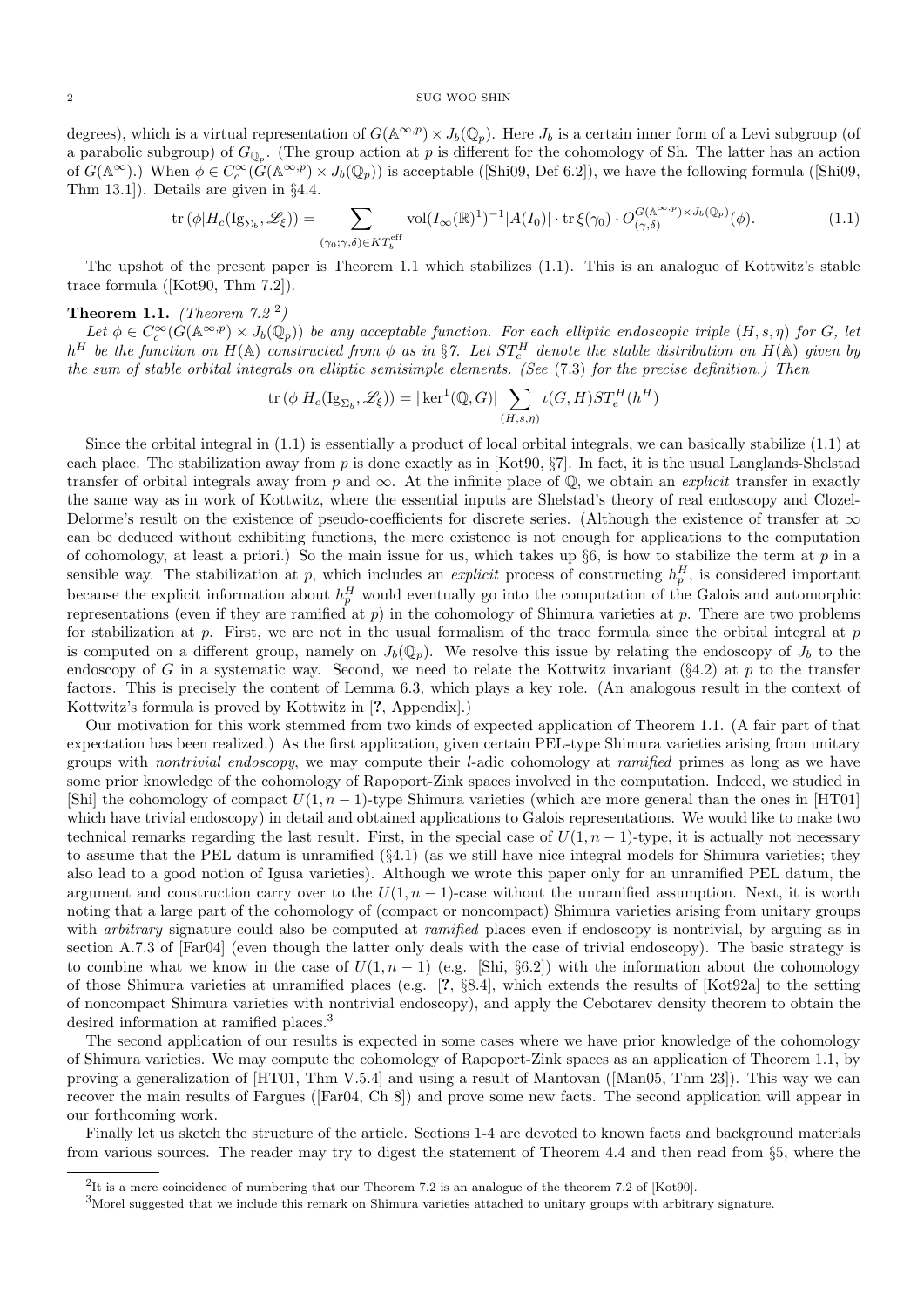stabilization of formula (4.3) in Theorem 4.4 begins. The first four sections may be used as reference along the way. Section 5 is the easier part of stabilization, where local expressions away from p are treated. Here we have not needed any new ideas or insights. The heart of the paper is section 6 and concerned with stabilization at  $p$ . After preparatory subsections 6.1 and 6.2, we construct the functions  $h_p^H$  whose stable orbital integrals have the desired values. It is fundamentally used in our construction that the Kottwitz invariant at p (denoted by  $\tilde{\alpha}_p$ ) interacts nicely with transfer factors. This relationship is formulated in Lemma 6.3. The proof of Lemma 6.3 is the most technical result of our paper and takes up §6.4. Section 7 puts together the main results of sections 5 and 6, culminating in Theorem 7.2 with the fully stabilized formula. Our paper could end here, but we included section 8 for two purposes. By explicitly computing some terms in Lemma 6.3 in simple cases, we wish to help the reader understand the nature of Lemma 6.3. More importantly, the computation of  $c_{M_H}$  is a necessary input in the aforementioned application of our main result to the cohomology of Shimura varieties.

## Acknowledgment

It will be obvious to readers that our work is greatly influenced by that of Robert Kottwitz. We are very grateful to Kottwitz that he allowed us an access to his unpublished manuscript ([Kotb]) from which we gained key ideas for stabilizing the terms at  $p$  (§6). In particular we learned how to deal with Levi subgroups of endoscopic subgroups and endoscopic groups of Levi subgroups systematically. It should also be noted that Lemma 2.8, Lemma 2.10 and the diagram  $(6.6)$ , as well as several definitions in §2, are due to him.

We are indebted to Richard Taylor and Michael Harris for their constant encouragement, helpful comments and interest in our work. We thank Sophie Morel for helpful conversation and several valuable comments on an earlier version of this paper.

Most of this paper was written during our stay at the Institute for Advanced Study as a member, where it is always academically stimulating.

1.1. Notation and Convention. We will work with various sets of isomorphism classes. By abuse of terminology, we often choose a representative in each isomorphism class and identify the set of isomorphism classes with the set of representatives. When a specific representative is chosen from an isomorphism class, we explain the choice.

Let F be a field of characteristic 0. Let  $\Gamma$  denote  $Gal(\overline{F}/F)$  in §2.1-§2.4. Starting from §3,  $\Gamma := Gal(\overline{\mathbb{Q}}/\mathbb{Q})$  and  $\Gamma(v) := \text{Gal}(\overline{\mathbb{Q}}_v/\mathbb{Q}_v)$  for each place v of  $\mathbb{Q}$ . For any linear algebraic group G over F, denote by  $G^0$  the neutral component of G.

Let D be a diagonalizable group over F. Let  $X^*(D)$  (resp.  $X_*(D)$ ) denote the Z-module  $\text{Hom}_F(D,\mathbb{G}_m)$  (resp.  $\text{Hom}_F(\mathbb{G}_m, D)$  with  $\text{Gal}(\overline{F}/F)$ -action. We often write  $X^*(D)_{\mathbb{Q}}$  for  $X^*(D)_{\mathbb{Q}}\mathbb{Q}$ . The same applies to  $X_*(D)_{\mathbb{Q}}$ . For a finite abelian group A, let  $A^D$  denote the group  $\text{Hom}(A, \mathbb{C}^{\times}).$ 

Let G and G' be connected reductive groups over F. For each  $g \in G(F)$ , use Int(g) :  $G \to G$  to denote the inner automorphism defined by  $x \mapsto gxg^{-1}$ . Let  $\text{Int}_K(G)$  be the group of all inner automorphisms of G defined over a field K (containing F). We say that G and G' are F-inner forms with respect to an  $\overline{F}$ -isomorphism  $\psi$ :  $G \stackrel{\sim}{\to} G'$  if  $\psi^{-1} \circ \psi^{\sigma}$ lies in  $\text{Int}_{\overline{F}}(G)$  for every  $\sigma \in \text{Gal}(\overline{F}/F)$ . This notion only depends on the  $G(\overline{F})$ -conjugacy orbit of  $\psi$ . We often omit the reference to  $\psi$  when there is no danger of confusion.

Let G be a connected reductive group over F. Let  $G^{\text{der}}$  denote the derived subgroup of G, and  $G^*$  a quasi-split F-inner form of G. Write  $Z(G)$  for the center of G and  $A_G$  for the maximal F-split torus in  $Z(G)$ . If T is a maximal torus of  $G \times_F \overline{F}$ , we write  $R(G,T)$  (resp.  $R^{\vee}(G,T)$ ) for the set of roots (resp. coroots) of T in G and  $\Omega(G, T) := N_G(T)/T$  for the Weyl group. Let  $Z_G(\gamma)$  denote the centralizer of  $\gamma \in G(F)$  in G. If  $\gamma$  is semisimple and  $G^{\text{der}}$  is simply connected, then  $Z_G(\gamma)$  is connected. (See [Kot82, §3].) A semisimple  $\gamma \in G(F)$  is called F-elliptic if  $Z(Z_G(\gamma))^0/Z(G)^0$  is anisotropic over F. An F-elliptic torus T in G is one such that  $T/Z(G)^0$  is anisotropic over F.

Set  $H^1(F, G) := H^1(\text{Gal}(\overline{F}/F), G(\overline{F}))$ . When F is a number field, write ker<sup>1</sup>(F, G) for the kernel of  $H^1(F, G) \to$  $\prod_{v} H^{1}(F_{v}, G)$  where v runs over all places of F. Similarly define ker<sup>1</sup>(F, H) for any complex Lie group H equipped with an action of  $Gal(\overline{F}/F)$  factoring through a finite quotient.

Suppose that  $\gamma, \gamma' \in G(F)$ . We say that  $\gamma$  and  $\gamma'$  are  $(G(F)$ -)conjugate in  $G(F)$  and write  $\gamma \sim \gamma'$  if there exists  $g \in G(F)$  such that  $\gamma' = g \gamma g^{-1}$ . When  $\gamma$  and  $\gamma'$  are conjugate in  $G(\overline{F})$  so that  $\gamma' = g \gamma g^{-1}$  for some  $g \in G(\overline{F})$ , the association  $\sigma \mapsto g^{-1}g^{\sigma}$  defines an element of ker $(H^1(F, I) \to H^1(F, G))$  where  $I := Z_G(\gamma)$ . If this cohomology class is in the image of ker $(H^1(F, I^0) \to H^1(F, G))$ , we say that  $\gamma$  and  $\gamma'$  are stably conjugate, and write  $\gamma \sim_{st} \gamma'$ . If I is connected then  $G(\overline{F})$ -conjugacy and stable conjugacy coincide for  $\gamma$  by definition.

When we say that a field F of characteristic 0 is global (resp. local), it means that F is a finite extension of  $\mathbb{Q}$ (resp.  $\mathbb{Q}_v$  for some place v of  $\mathbb{Q}$ ). Suppose that F is global or local. Then the Weil group  $W_F$  of F is defined ([Tat79]). To discuss the L-group <sup>L</sup>G of a connected reductive F-group G, we fix a  $Gal(\overline{F}/F)$ -invariant splitting data  $(\mathbb{B}, \mathbb{T}, \{X_{\alpha}\}_{\alpha \in \Delta})$  once and for all where  $\Delta$  is the set of B-positive roots for T in  $\widehat{G}$ . The L-group is defined as a semi-direct product  ${}^L G := \widehat{G} \rtimes W_F$ , where  $W_F$  acts on  $\widehat{G}$  via  $W_F \to \text{Out}(G) \stackrel{\sim}{\to} \text{Aut}(\widehat{G}, \mathbb{B}, \mathbb{T}, \{X_\alpha\}_{\alpha \in \Delta})$ . Often a Levi subgroup of a parabolic subgroup of G (resp.  $^L G$ ) will be called a Levi subgroup of G (resp.  $^L G$ ) by abuse of terminology. (See [Bor79, §2-3] for details on L-groups and their Levi subgroups.)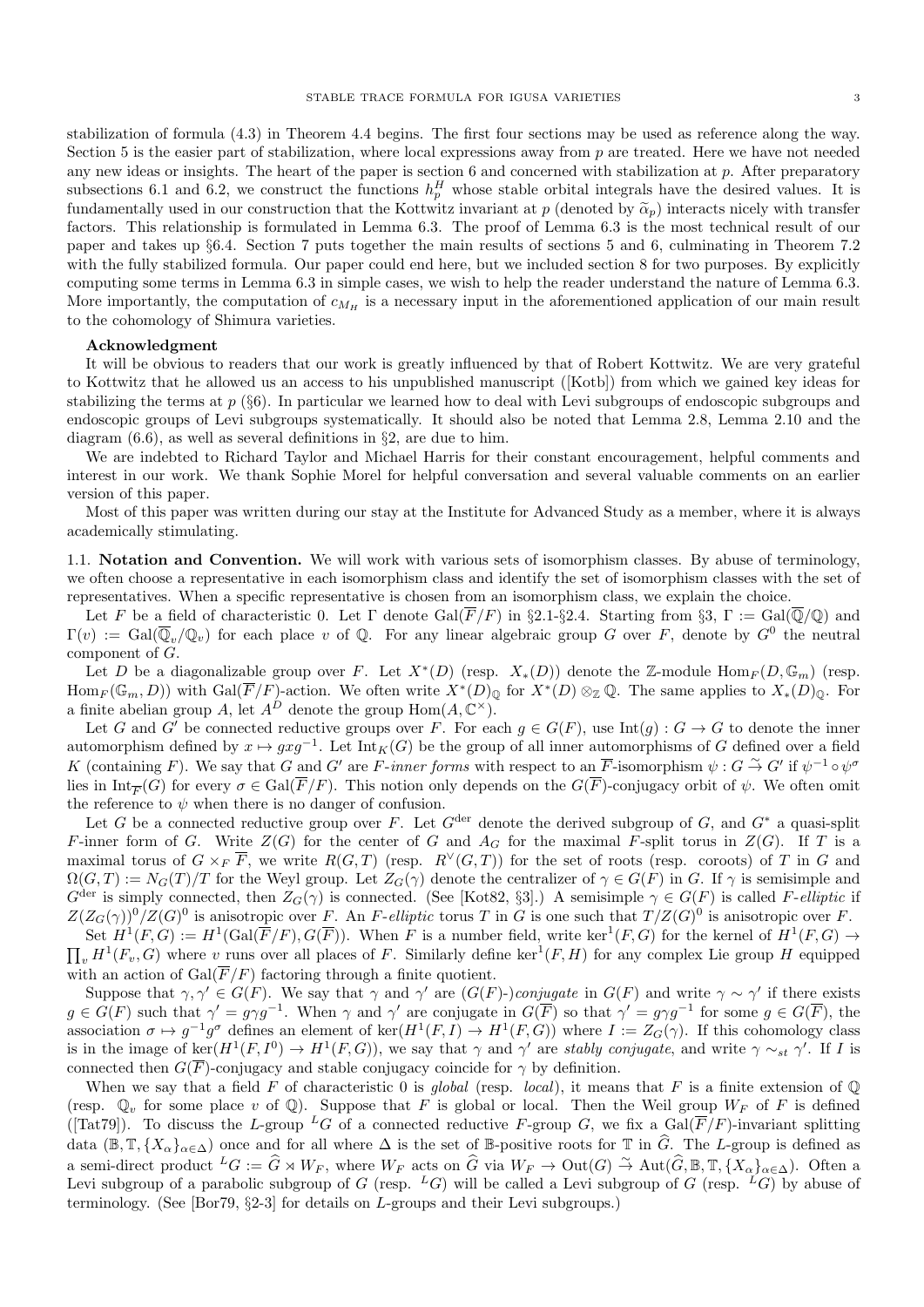Let F be a global field. When S is a finite set of places of F, we denote by  $\mathbb{A}_F^S$  the restricted product of  $F_v$  for all  $v \notin S$ .

Finally, if G is a  $\mathbb{Q}$ -group and F is any field containing  $\mathbb{Q}$ , we write  $G_F$  for  $G \times_{\mathbb{Q}} F$ .

# 1.2. Harmonic analysis on reductive groups. We introduce further notation and convention for harmonic analysis on reductive groups. Let  $G$  be a connected reductive group over a field  $F$  of characteristic 0.

Suppose that F is local. The Kottwitz sign  $e(G) \in \{\pm 1\}$  is defined in [Kot83]. If G is quasi-split over F then  $e(G) = 1$ . If  $F = \mathbb{Q}_p$  (resp.  $F = \mathbb{R}$ ) then we often write  $e_p(G)$  (resp.  $e_{\infty}(G)$ ) for this sign. Let  $C^{\infty}(G(F))$  (resp.  $C_c^{\infty}(G(F))$  denote the space of smooth (resp. smooth and compactly supported) functions on  $G(F)$  with values in an algebraically closed field  $\Omega$ . When F is R or C, take  $\Omega = \mathbb{C}$  so that smoothness makes sense. When F is nonarchimedean, smooth means locally constant and  $\Omega$  may be  $\mathbb C$  or  $\overline{\mathbb Q}_l$  for some prime l. We will always take  $\Omega=\mathbb C$  from §5 until the end. When  $F = \mathbb{R}$ , let  $\chi : A_G(\mathbb{R})^0 \to \mathbb{C}^\times$  be a continuous homomorphism and fix a maximal compact subgroup  $K_{\infty}$  of  $G(\mathbb{R})$ . Define  $C_c^{\infty}(G(\mathbb{R}), \chi)$  to be the space of smooth functions  $G(\mathbb{R}) \to \mathbb{C}$  which are bi- $K_{\infty}$ -finite, compactly supported modulo  $A_G(\mathbb{R})^0$ , and transform under  $A_G(\mathbb{R})^0$  by  $\chi$ .

Keep assuming that F is local. Let  $G_1$  and  $G_2$  be connected reductive F-groups which are inner forms. Once a Haar measure  $\mu_1$  on  $G_1(F)$  is chosen, there is a unique Haar measure  $\mu_2$  on  $G_2(F)$  such that  $\mu_1$  and  $\mu_2$  are *compatible* in the sense of [Kot88, p.631].

Let us define orbital integrals and stable orbital integrals. Let  $\gamma \in G(F)$  be a semisimple element and fix Haar measures on  $G(F)$  and  $Z_G(\gamma)^0(F)$ . For  $\phi \in C_c^{\infty}(G(F))$ , define

$$
O_{\gamma}^{G(F)}(\phi) := \int_{Z_G(\gamma)^0(F)\backslash G(F)} f(x^{-1}\gamma x) dx
$$

where the quotient measure is used for integration. The stable orbital integral is defined as ([Kot88, p.638])

$$
SO_{\gamma}^{G(F)}(\phi) := \sum_{\gamma' \sim_{st} \gamma} e(Z_G(\gamma')^0) \cdot a(\gamma') \cdot O_{\gamma'}^{G(F)}(\phi)
$$

where  $\gamma'$  runs over a set of representatives for  $G(F)$ -conjugacy classes in the stable conjugacy class of  $\gamma$ . The number  $a(\gamma')$  is defined as the cardinality of the kernel of  $H^1(F, Z_G(\gamma')^0) \to H^1(F, Z_G(\gamma'))$ . We remark on the choice of Haar measures for  $O_{\gamma'}^{G(F)}(\phi)$  in the definition. If  $\gamma' \sim_{st} \gamma$  then  $Z_G(\gamma)^0$  and  $Z_G(\gamma)^0$  are F-inner forms. The measure on  $Z_G(\gamma')^0$  is chosen to be compatible with that on  $Z_G(\gamma)^0$ .

Assume that F is a local non-archimedean field. Let  $\text{Irr}(G(F))$  denote the set of isomorphism classes of irreducible admissible representations of  $G(F)$ . The Grothendieck group of admissible representations of  $G(F)$  is written as Groth $(G(F))$ . (See [HT01, p.23] for a precise definition, which also works for representations of any topological group.) Let M be a Levi subgroup of a parabolic subgroup P of G. Write N for the unipotent radical of P. Define a function  $D_M^G$  on  $M(F)$  and a character  $\delta_P : M(F) \to \mathbb{C}^\times$  by

$$
D_M^G(m) = \det(1 - \mathrm{ad}(m))|_{\mathrm{Lie}(G)/\mathrm{Lie}(M)}, \qquad \delta_P(m) = |\det(\mathrm{ad}(m))|_{\mathrm{Lie}(P)/\mathrm{Lie}(M)}|_F
$$

where  $|\cdot|_F: F^\times \to \mathbb{R}_{>0}^\times$  is the valuation map normalized such that the inverse of the uniformizer maps to the cardinality of the residue field of F. Let  $\pi$  be an admissible representation of  $G(F)$  on a  $\Omega$ -vector space V. Denote by  $\text{Jac}_P^G(\pi)$ the admissible representation of  $M(F)$  on the quotient of V by the subspace generated by  $nv - v$  for  $n \in N(F)$  and  $v \in V$ . Put  $J_P^G(\pi) := \text{Jac}_P^G(\pi) \otimes \delta_P^{-1/2}$  $P_P^{-1/2}$ . Both  $\text{Jac}_P^G(\pi)$  and  $J_P^G(\pi)$  induce maps from  $\text{Groth}(G(F))$  to  $\text{Groth}(M(F))$ . If  $\pi$  is an admissible representation of  $G(F)$  on a vector space V, each  $\phi \in C_c^{\infty}(G(F))$  defines a finite-rank operator  $\pi(\phi) := \int_{G(F)} \phi(g) \pi(g) dg$  on V. Thereby tr  $\pi(\phi)$ , or tr  $(\phi | \pi)$ , is defined. This definition extends to  $\pi \in \text{Groth}(G(F))$ .

Let G be a connected reductive group over  $\mathbb Q$  and S be a finite set of places of  $\mathbb Q$ . Choose a hyperspecial subgroup  $K_v^{\text{hs}}$  of  $G(\mathbb{Q}_v)$  at every finite place v where  $G_{\mathbb{Q}_v}$  is unramified (possibly with finitely many exceptions of v), and define the spaces  $C^{\infty}(G(\mathbb{A}^S))$  and  $C_c^{\infty}(G(\mathbb{A}^S))$  via restricted product over all  $v \notin S$  ([Fla79, §3]). Let  $\operatorname{Groth}(G(\mathbb{A}^S))$  denote the Grothendieck group of admissible representations of  $G(\mathbb{A}^S)$  (where we assume  $S \supset \{ \infty \}$ ). The definition of orbital integrals, stable orbital integrals and the trace distributions extends to the adelic case in an obvious way. There is a canonical measure on  $G(\mathbb{A})/A_G(\mathbb{R})^0$ , called the *Tamagawa measure*. The volume of  $G(\mathbb{A})/A_G(\mathbb{R})^0$  for this measure is finite and denoted by  $\tau(G)$ . It is known that ([Kot88, p.629])

$$
\tau(G) = |\pi_0(Z(\widehat{G})^{\text{Gal}(\overline{\mathbb{Q}}/\mathbb{Q})})| / |\ker^1(\mathbb{Q}, G)|. \tag{1.2}
$$

Let G be a real reductive group and T be an R-elliptic torus in G. Define  $d(G) := |\ker(H^1(\mathbb{R}, T) \to H^1(\mathbb{R}, G))|$ . This value is finite and independent of the choice of T.

#### 2. Endoscopic groups and the transfer conjecture

Throughout  $\S2$ , let G be a connected reductive group over a local or global field F of characteristic 0 and assume that  $G^{\text{der}}$  is simply connected. More conditions on G or F will be specified as needed. In §2.1 and §2.4 various sets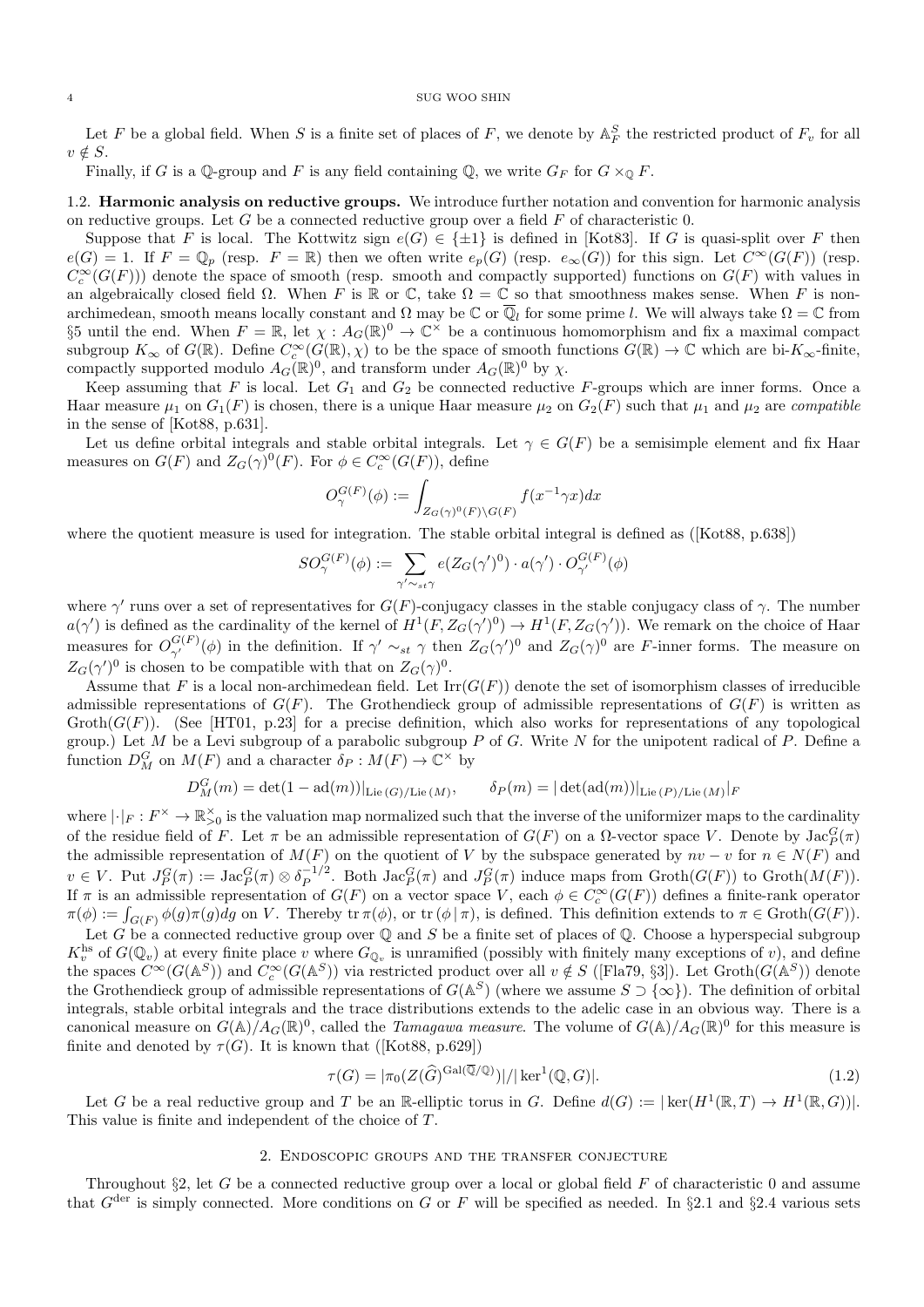such as  $\mathcal{E}_F(G)$ ,  $\mathcal{E}\mathcal{Q}_F(G)$ ,  $\mathcal{S}\mathcal{S}_F(G)$ , etc, are defined. In later sections we will write  $\mathcal{E}(G)$  (resp.  $\mathcal{E}_r(G)$ ) for  $\mathcal{E}_F(G)$  if  $F = \mathbb{Q}$  (resp.  $F = \mathbb{Q}_v$ ) and do the same with  $\mathcal{EQ}_F(G)$ ,  $\mathcal{SS}_F(G)$ , etc.

2.1. **Endoscopic triples.** We first give the definition of endoscopic triples. Recall that there is an action of  $\Gamma$  :=  $Gal(\overline{F}/F)$  on  $\widehat{G}$  given by the choice of splitting data. The definition below is independent of this choice since the Γ-actions for any two splitting data differ by  $\hat{G}$ -conjugacy.

# Definition 2.1. ([Kot84b, 7.4])

An endoscopic triple for G is a triple  $(H, s, \eta)$  satisfying the following three conditions where H is a quasi-split connected reductive group over F, s is an element of  $Z(\widehat{H})$ , and  $\eta : \widehat{H} \to \widehat{G}$  is an embedding of complex Lie groups.

- (i)  $\eta(\widehat{H}) = Z_{\widehat{G}}(\eta(s))^0$ .
- (ii) The  $\widehat{G}$ -conjugacy class of  $\eta$  is fixed by Γ.
- (iii) The image of s in  $Z(\widehat{H})/Z(\widehat{G})$  is Γ-invariant and its image under the connecting homomorphism  $(Z(\widehat{H})/Z(\widehat{G}))^{\Gamma} \to$  $H^1(F, Z(\widehat{G}))$  arising from the Γ-equivariant short exact sequence

$$
1 \to Z(\widehat{G}) \to Z(\widehat{H}) \to Z(\widehat{H})/Z(\widehat{G}) \to 1
$$

is trivial if F is local and locally trivial (i.e. contained in  $\ker^1(F, Z(\widehat{G}))$ ) if F is global.

Remark 2.2. The condition (ii) in the above definition implies that the embedding of  $Z(\widehat{G})$  into  $Z(\widehat{H})$  via  $\eta$  is Γinvariant. Thus the condition (iii) makes sense.

Remark 2.3. It is obvious that the endoscopic triples for  $G$  are the same as those for  $G'$  if  $G$  and  $G'$  are inner forms over F.

**Definition 2.4.** An endoscopic triple  $(H, s, \eta)$  for G is called *elliptic* if  $(Z(\hat{H})^{\Gamma})^0 \subset Z(\hat{G})$ , or equivalently if  $Z(\hat{H})^{\Gamma}Z(\hat{G})/Z(\hat{G})$ is a finite group.

# Definition 2.5. ([Kotb, Def 2.5])

- An *isomorphism* between endoscopic triples  $(H, s, \eta)$  and  $(H', s', \eta')$  for G is an isomorphism  $\alpha : H \overset{\sim}{\to} H'$  such that
- (i)  $\eta \circ \hat{\alpha}$  and  $\eta'$  are conjugate under an element of  $\hat{G}$ . (This makes sense as the  $\hat{H}$ -conjugacy orbit of  $\hat{\alpha}$  is well defined) well-defined.)
- (ii) s and  $\widehat{\alpha}(s')$  are equal in  $Z(\widehat{H})/Z(\widehat{G})$ .

The group of automorphisms of  $(H, s, \eta)$  is denoted by  ${\rm Aut}_F(H, s, \eta)$ . Define  ${\rm Out}_F(H, s, \eta) := {\rm Aut}_F(H, s, \eta)/{\rm Int}_F(H)$ . We write  $\mathcal{E}_F(G)$  (resp.  $\mathcal{E}_F^{\text{ell}}(G)$ ) for the set of isomorphism classes of all (resp. elliptic) endoscopic triples for G.

Remark 2.6. The notion of isomorphism in Definition 2.5 is stronger than the one given in [Kot84b, §7]. Consider  $G = GL_2$  and  $H = GL_1 \times GL_1$ . Let  $s_{a,b} := (a, b) \in \widehat{H}$ , where  $a, b \in \mathbb{C}^{\times}$ , and  $\eta$  be such that  $(a, b)$  maps to the diagonal matrix with entries a and b. Then  $(H, s_{a,b}, \eta)$  belongs to  $\mathcal{E}_F(G)$  (but not to  $\mathcal{E}_F^{ell}(G)$ ). Any two  $(H, s_{a,b}, \eta)$  and  $(H, s_{c,d}, \eta)$  are isomorphic in the sense of [Kot84b, §7], but they are isomorphic in our sense if and only if  $a/b = c/d$ or  $a/b = d/c$ .

Let  $(H, s, \eta)$  be an endoscopic triple for G. Let  $T_H \subset H$ ,  $T \subset G$ ,  $\mathbb{T}_H \subset \widehat{H}$ ,  $\mathbb{T} \subset \widehat{G}$  be maximal tori over  $\overline{F}$ . Choose Borel subgroups  $B_H \subset H$ ,  $B \subset G$ ,  $\mathbb{B}_H \subset \widehat{H}$  and  $\mathbb{B} \subset \widehat{G}$  over  $\overline{F}$  such that  $T_H \subset B_H$ ,  $T \subset B$ ,  $\mathbb{T}_H \subset \mathbb{B}_H$  and  $\mathbb{T} \subset \mathbb{B}$ . These determine isomorphisms  $\iota_H : \hat{T}_H \simeq \mathbb{T}_H$  and  $\iota : \hat{T} \simeq \mathbb{T}$ . There exists  $\hat{g} \in \hat{G}$  such that  $\theta := \text{Int}(\hat{g}) \circ \eta$  sends  $\mathbb{T}_H$  to  $\mathbb{T}$  and  $\mathbb{B}_H$  into  $\mathbb{B}$ . Thereby we obtain  $\hat{T} \stackrel{\sim}{\rightarrow} \hat{T}_H$  given by  $\iota_H^{-1} \circ \theta^{-1} \circ \iota$ . Get an  $\overline{F}$ -isomorphism  $j: T_H \stackrel{\sim}{\rightarrow} T$  by taking the dual. The  $\Omega(G, T)$ -orbit of j is independent of the choice of  $\hat{g}$  and the Borel subgroups. For a fixed  $T_H$ , the  $G(\overline{F})$ -conjugacy class of embeddings  $T_H \hookrightarrow G$  induced by j is independent of the choice of T,  $\mathbb{T}_H$ ,  $\mathbb{T}$ ,  $\widehat{g}$  and the Borel subgroups. Given an  $\overline{F}$ -maximal torus  $T_H$  of H, there exists a maximal torus defined over F in its  $H(\overline{F})$ -conjugacy class since H is quasi-split over F. Suppose that G is quasi-split and that  $T_H$  is defined over F. Then we may arrange that j is an F-morphism in the above process, replacing  $(B, T)$  by a  $G(\overline{F})$ -conjugate if necessary so that T is defined over F. (Use [Kot82, Cor 2.2] to find an F-embedding  $j : T_H \hookrightarrow G$  in the canonical  $G(\overline{F})$ -conjugacy class and take for  $T$  the image of  $i$ .)

There is an embedding of  $Z(G) \hookrightarrow Z(H)$  given by  $j^{-1}$  since  $R(H,T_H) \subset R(G,T)$  via  $X^*(T_H) \stackrel{j}{\simeq} X^*(T)$ . The embedding  $Z(G) \hookrightarrow Z(H)$  is canonical in the sense that it only depends on  $(H, s, \eta)$  and that it is compatible with isomorphisms of endoscopic triples. The embedding  $Z(G) \hookrightarrow Z(H)$  is defined over F. Indeed, it is enough to prove this when G is quasi-split over F, and for such a group G we may take j to be defined over F as remarked earlier. Restricting  $Z(G) \hookrightarrow Z(H)$  to maximal F-split subtori, we obtain a canonical embedding  $A_G \hookrightarrow A_H$  over F. This embedding is an isomorphism if  $(H, s, \eta) \in \mathcal{E}_F^{\text{ell}}(G)$ .

In practice (from §5), we will fix a representative in each isomorphism class of endoscopic triples and identify the set of isomorphism classes of endoscopic triples with the set of representatives.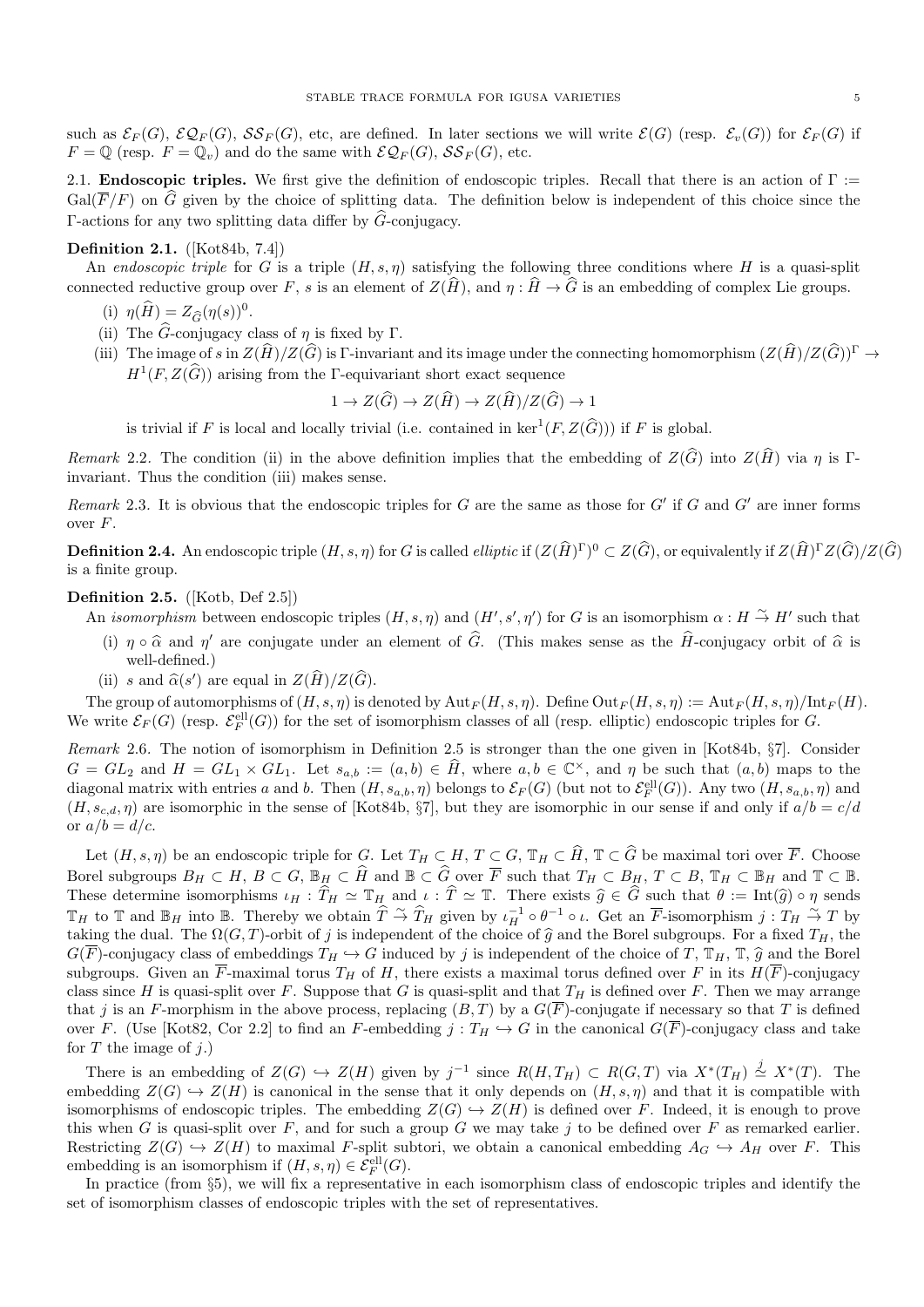2.2. The groups  $A(\cdot)$  and  $\mathfrak{K}(I_0/\mathbb{Q})$ . Define  $A_F(G_0) := \pi_0(Z(\widehat{G}_0)^{\Gamma})^D$  for any connected reductive F-group  $G_0$ . For the relationship between  $A_F(G_0)$  and the Galois cohomology of  $G_0$ , see [Kot86, §1-2]. If F is local there is a canonical functorial map

$$
H^1(F, G_0) \to A_F(G_0). \tag{2.1}
$$

(This map is functorial with respect to any F-morphism by [Kot86]; cf. proof of Lemma 2.3 in [Shi09].) The map in  $(2.1)$  is an isomorphism (of pointed sets) if F is non-archimedean and will form the left vertical arrow of  $(3.1)$ .

Let F and G be as before. Let  $\gamma_0$  be a semisimple element and set  $I_0 := Z_G(\gamma_0)$ . From the canonical Γ-equivariant inclusion  $Z(\widehat{G}) \hookrightarrow Z(\widehat{I}_0)$ , obtain an exact sequence

$$
1 \to Z(\widehat{G}) \to Z(\widehat{I}_0) \to Z(\widehat{I}_0)/Z(\widehat{G}) \to 1
$$

and consider the connecting homomorphism  $(Z(\widehat{I}_0)/Z(\widehat{G}))^{\Gamma} \to H^1(F, Z(\widehat{G}))$ . Define  $\mathfrak{K}(I_0/F) = \mathfrak{K}_G(I_0/F)$  to be the subgroup of  $(Z(\widehat{I}_0)/Z(\widehat{G}))^{\Gamma}$  whose image in  $H^1(F, Z(\widehat{G}))$  is trivial (resp. locally trivial) if F is local (resp. global). Our definition (due to [Kotb]) coincides with the one in [Kot86, 4.6] when  $\gamma_0$  is F-elliptic but differs from it in general.

Define  $\mathcal{R}(I_0/F)$  to be  $\bigcap_v Z(\tilde{I}_0)^{\Gamma(v)}Z(\tilde{G})$  if F is global and  $Z(\tilde{I}_0)^{\Gamma}Z(\tilde{G})$  if F is local. By unraveling the definition of  $\mathfrak{K}(I_0/F)$  we see that canonically

$$
\mathfrak{K}(I_0/F) = \mathfrak{K}(I_0/F)/Z(\widehat{G}).
$$
\n(2.2)

Now suppose that F is global and that  $\gamma_0$  is F-elliptic. In particular  $\mathfrak{K}(I_0/F)$  is a finite abelian group. Assume that the group homomorphism  $\ker^1(F, Z(\widehat{G})) \hookrightarrow \ker^1(F, Z(\widehat{I}_0))$  induced by the canonical  $\Gamma$ -equivariant map  $Z(\widehat{G}) \hookrightarrow Z(\widehat{I}_0)$ is injective (cf. Lemma 4.1). Then by dualizing the exact sequence on [Kot86, p.395] we obtain an exact sequence

$$
1 \to \mathfrak{K}(I_0/F)^D \to A_F(I_0) \to A_F(G) \to 1. \tag{2.3}
$$

2.3. Transfer of conjugacy classes. Let F be local or global and consider  $(H, s, \eta) \in \mathcal{E}_F(G)$ . We explain how to transfer semisimple stable conjugacy classes from H to G. Let  $\gamma_H \in H(\overline{F})$  be a semisimple element of H. Choose a maximal torus  $T_H$  of H over  $\overline{F}$  containing  $\gamma_H$ . As explained in the paragraph below Remark 2.6, there is a canonical  $G(\overline{F})$ -conjugacy class of embeddings  $j: T_H \to G$ . Put  $\gamma := j(\gamma_H)$  for one such embedding. The  $G(\overline{F})$ -conjugacy class of  $\gamma$  is independent of the choice of  $T_H$  and j. This  $G(\overline{F})$ -conjugacy class contains an element  $\gamma_0 \in G(F)$  if G is quasi-split over F, but not in general. If such  $\gamma_0 \in G(F)$  exists, we say that  $\gamma_H$  transfers to  $\gamma_0$  in  $G(F)$ , or that  $\gamma_H$  and  $\gamma_0$  have matching conjugacy classes. The association  $\gamma_H \mapsto \gamma_0$  is a partially defined map from the set of semisimple stable conjugacy classes in  $H(F)$  to the set of semisimple stable conjugacy classes in  $G(F)$ . This map is compatible with isomorphisms between endoscopic triples for G. In the above process, we may choose  $T_H$ , and also j if G is quasi-split over F, so that  $T_H$  and j are defined over F. (Use [Kot82, Cor 2.2].)

Let  $T := j(T_H)$ . We have an inclusion  $R(H, T_H) \hookrightarrow R(G, T) \subset X^*(T)$  via j. The semisimple element  $\gamma_H$  is called  $(G, H)$ -regular if  $\alpha(\gamma_H) \neq 1$  for every  $\alpha$  in  $R(G, T) \setminus R(H, T_H)$ . This notion is independent of the choice of  $T_H$  and j.

Define  $SS_F(G)$  (resp.  $SS_F^{ell}(G)$ ) to be the set of equivalence classes of  $(\gamma_0, \kappa)$  where  $\gamma_0 \in G(F)$  is semisimple (resp. elliptic) and  $\kappa \in \mathfrak{K}_G(I_0/F)$ . Two pairs  $(\gamma_0, \kappa)$  and  $(\gamma'_0, \kappa')$  are considered equivalent if  $\gamma_0 \sim_{st} \gamma'_0$  and  $\kappa = \kappa'$  via the canonical isomorphism  $Z(\hat{I}_0) \simeq Z(\hat{I}'_0)$ , where  $I'_0 := Z_G(\gamma'_0)$ . At this point, assume temporarily that G is quasi-split over F. Define  $\mathcal{EQ}_F(G)$  to be the set of equivalence classes of (endoscopic) quadruples  $(H, s, \eta, \gamma_H)$  where  $(H, s, \eta)$ is an endoscopic triple for G and  $\gamma_H$  is a  $(G, H)$ -regular semisimple element of  $H(F)$ . As we are assuming that  $G^{\text{der}}$ is simply connected, we know that  $I_H := Z_H(\gamma_H)$  is connected ([Kot86, Lem 3.2]). The quadruples  $(H, s, \eta, \gamma_H)$  and  $(H', s', \eta', \gamma'_H)$  are equivalent if there exists an isomorphism  $(H, s, \eta) \stackrel{\sim}{\rightarrow} (H', s', \eta')$  given by  $\alpha : H \stackrel{\sim}{\rightarrow} H'$  such that  $\alpha(\gamma_H)$  is conjugate to  $\gamma'_H$  in  $H'(\overline{F})$  (equivalently,  $\alpha(\gamma_H)$  and  $\gamma'_H$  are stably conjugate). Define  $\mathcal{EQ}_F^{\text{ell}}(G)$  to be the subset of  $\mathcal{EQ}_F(G)$  characterized by the condition that  $(H, s, \eta) \in \mathcal{E}_F^{\text{ell}}(G)$ . It is worth noting that  $I_0$  and  $I_H$  are connected and inner forms of each other ([Kot86, §3]). Observe that  $\gamma_H$  transfers to some  $\gamma_0 \in G(F)$  since G is quasi-split over F. From  $s \in Z(\widehat{H})$  we construct  $\kappa \in \mathfrak{K}(I_0/F)$  by taking the image of s under  $Z(\widehat{H}) \hookrightarrow Z(\widehat{I}_H) \stackrel{\sim}{\to} Z(\widehat{I}_0)$ , which lies in  $\mathcal{R}(I_0/\mathbb{Q})$ . (cf. Remark 2.7.) It is easy to check that equivalent endoscopic quadruples give rise to equivalent pairs  $(\gamma_0, \kappa)$ . Thus we have defined a map  $(H, s, \eta, \gamma_H) \mapsto (\gamma_0, \kappa)$  from  $\mathcal{EQ}_F(G)$  to  $\mathcal{SS}_F(G)$ .

Now drop the assumption that G is quasi-split over F and let  $G^*$  be the quasi-split inner form of G. Define  $\mathcal{EQ}_F(G)$ to be the subset of  $\mathcal{EQ}_F(G^*)$  consisting of  $(H, s, \eta, \gamma_H) \in \mathcal{EQ}_F(G)$  for which  $\gamma_H$  transfers to a stable conjugacy class in  $G(F)$ .

Remark 2.7. In the situation  $(H, s, \eta, \gamma_H) \mapsto (\gamma_0, \kappa)$ , we will always use the symbol  $\tilde{\kappa}$  to denote the image of s under  $Z(\widehat{H}) \hookrightarrow Z(\widehat{I}_H) \stackrel{\sim}{\to} Z(\widehat{I}_0)$ . It follows that  $\widetilde{\kappa} \in \widetilde{\mathfrak{K}}(I_0/\mathbb{Q})$ . The image of  $\widetilde{\kappa}$  in  $\mathfrak{K}(I_0/\mathbb{Q})$  is  $\kappa$ .

# Lemma 2.8.  $(Kotb, Lem 4.1])$

The above map defines a bijection from  $\mathcal{EQ}_F(G)$  to  $\mathcal{SS}_F(G)$  and restricts to a bijection from  $\mathcal{EQ}_F^{\text{ell}}(G)$  to  $\mathcal{SS}_F^{\text{ell}}(G)$ . An automorphism  $\alpha : H \overset{\sim}{\to} H$  inducing a self-equivalence of  $(H, s, \eta, \gamma_H) \in \mathcal{EQ}_F(G)$  is unique up to  $H(F)$ -conjugacy.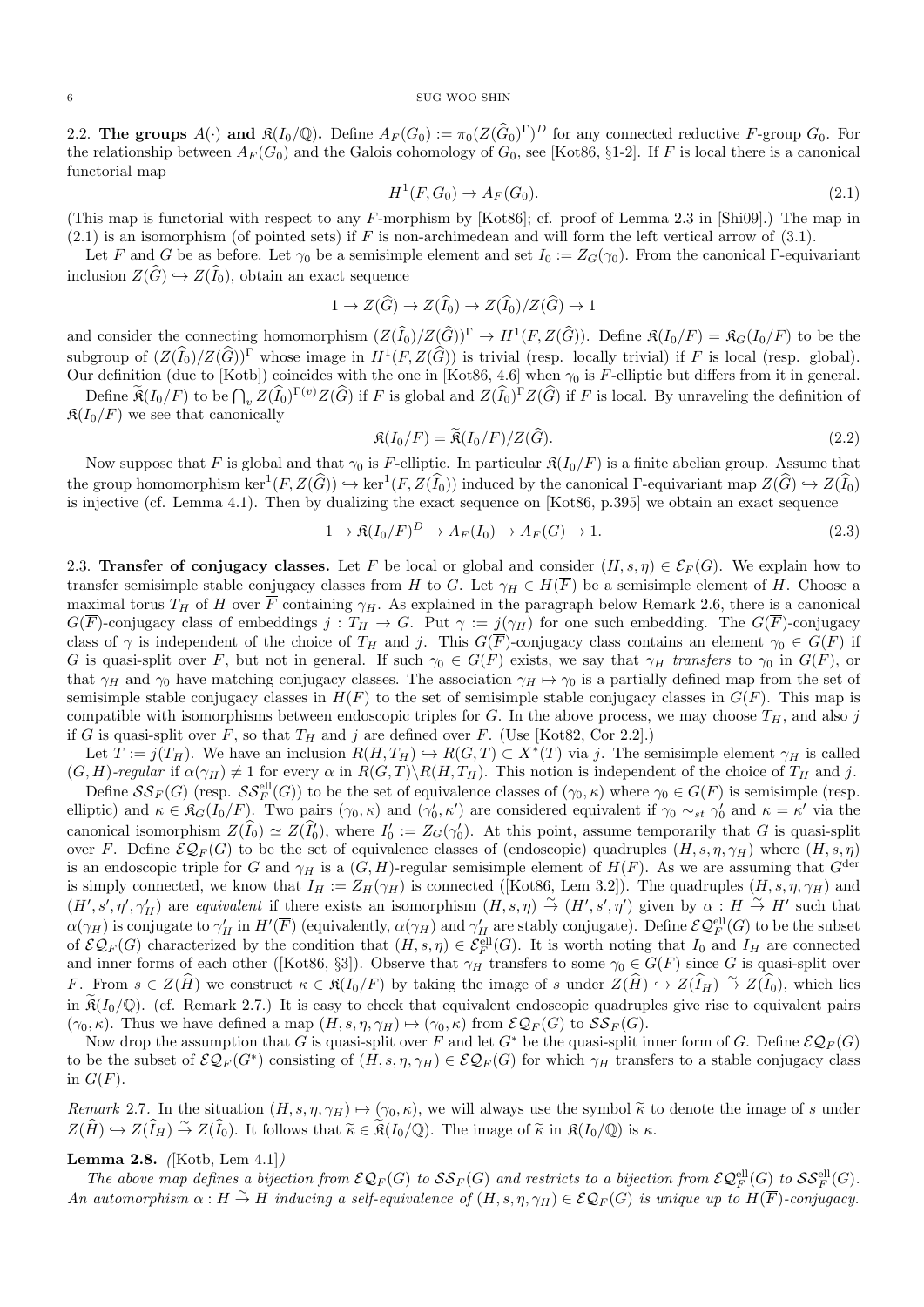*Proof.* It was proved in [Kot86, Lem 9.7] that the map from  $\mathcal{EQ}_F^{\text{ell}}(G)$  to  $\mathcal{SS}_F^{\text{ell}}(G)$  is a bijection. The general case is proved in the same way.

As remarked at the end of §2.1, we will fix a representative for each isomorphism class of  $\mathcal{E}_F(G)$  from §5. When working with  $\mathcal{EQ}_F(G)$ , it is convenient to consider only those  $(H, s, \eta, \gamma_H)$  such that  $(H, s, \eta)$  is in the set of fixed representatives. For any given  $(H, s, \eta, \gamma_H)$ , it is easy to see from Lemma 2.8 that there are precisely  $|\text{Out}_F(H, s, \eta)|$ stable conjugacy classes of  $\gamma'_H \in H(F)$  (including that of  $\gamma_H$  itself) such that  $(H, s, \eta, \gamma_H)$  and  $(H, s, \eta, \gamma'_H)$  are equivalent.

2.4. Endoscopic triples for Levi subgroups. Let  $M$  be a Levi subgroup of an  $F$ -rational parabolic subgroup of G. In §2.4 we assume for simplicity that G is quasi-split over F. Let J denote an inner form of M over F.

## Definition 2.9. ([Kotb, Def 7.1])

A G-endoscopic triple for M is an endoscopic triple  $(M_H, s_H, \eta_H)$  for M such that the condition (iii) of Definition 2.1 holds with  $M_H$  and G in place of H and G, respectively. An *isomorphism* between two G-endoscopic triples  $(M_H, s_H, \eta_H)$  and  $(M'_H, s'_H, \eta'_H)$  for M is an isomorphism  $\alpha : M_H \to M'_H$  of endoscopic triples for M such that  $s_H$  and  $\widehat{\alpha}(s_H')$  are equal (not only in  $Z(\widehat{M}_H)/Z(\widehat{M})$  but also) in  $Z(\widehat{M}_H)/Z(\widehat{G})$ . Denote by  $\mathcal{E}_F(M, G)$  the set of isomorphism classes of G-endoscopic triples for M. Write  $\text{Aut}_F^G(M_H, s_H, \eta_H)$  for the group of automorphisms of  $(M_H, s_H, \eta_H)$  and define  $\mathrm{Out}^G_F(M_H, s_H, \eta_H) := \mathrm{Aut}^G_F(M_H, s_H, \eta_H)/\mathrm{Int}_F(M_H)$ .

If J is an inner form of M over F, define G-endoscopic triples for J, the notion of isomorphism, and the set  $\mathcal{E}_F(J, G)$ in an analogous way, by replacing M with J and using the canonical map  $Z(\widehat{G}) \hookrightarrow Z(\widehat{M}) \stackrel{\sim}{\rightarrow} Z(\widehat{J})$ .

Let  $\gamma_0 \in M(F)$  be a semisimple element. Let T be a maximal torus of M over  $\overline{F}$  containing  $\gamma_0$ . We say that  $\gamma_0$  is  $(G, M)$ -regular if  $\alpha(\gamma_0) \neq 1$  for every root  $\alpha$  of T in G which is not a root in M. This notion is independent of the choice of T. Now suppose that  $\gamma_0$  is  $(G, M)$ -regular. Let  $I_0$  denote  $Z_M(\gamma_0)$ , which is the same as  $Z_G(\gamma_0)$ . We have a natural map  $\mathfrak{K}_G(I_0/F) \to \mathfrak{K}_M(I_0/F)$ . (This turns out to be a surjection with kernel  $(Z(\widehat{M})/Z(\widehat{G}))^{\Gamma}$  but we do not need this fact.) Suppose that a semisimple element  $\delta \in J(F)$  transfers to a  $(G, M)$ -regular  $\gamma_0 \in M(F)$ . It is easy to check that  $I_{\delta} := Z_J(\delta)$  is an inner form of  $I_0$  over F. Define  $\mathfrak{K}_G(I_{\delta}/F)$ , replacing  $Z(\widehat{I}_0)$  by  $Z(\widehat{I}_{\delta})$  in the definition of  $\mathfrak{K}_G(I_0/F)$ . (There is a canonical Γ-equivariant embedding  $Z(G) \hookrightarrow Z(I_\delta)$ .) There are canonical isomorphisms  $\mathfrak{K}_G(I_\delta/F) \simeq \mathfrak{K}_G(I_0/F)$  and  $\mathfrak{K}_J(I_\delta/F) \simeq \mathfrak{K}_M(I_0/F)$  coming from the canonical Γ-equivariant isomorphism  $Z(\widehat{I}_\delta) \simeq$  $Z(\widehat{I}_0)$ .

Define  $SS_F(M, G)$  to be the set of equivalence classes of  $(\gamma_0, \kappa)$  where  $\gamma_0$  is a  $(G, M)$ -regular semisimple element of  $M(F)$  and  $\kappa$  belongs to  $\mathfrak{K}_G(I_0/F)$ . Two pairs  $(\gamma_0, \kappa)$  and  $(\gamma'_0, \kappa')$  are considered *equivalent* if  $\gamma_0 \sim_{st} \gamma'_0$  in  $M(F)$ and  $\kappa = \kappa'$  via the canonical isomorphism  $Z(\widehat{I}_0) \simeq Z(\widehat{I}_0)$ . The set  $\mathcal{SS}_F(J, G)$  is defined analogously, replacing  $(\gamma_0, \kappa)$ with  $(\delta, \kappa)$  where  $\kappa \in \mathfrak{K}_G(I_\delta/F)$  and  $\delta \in J(F)$  is a semisimple element which transfers to a  $(G, M)$ -regular element of  $M(F)$ . There is a natural injection  $SS_F(J, G) \hookrightarrow SS_F(M, G)$  given by the transfer of stable conjugacy classes.

Define  $\mathcal{EQ}_F(M, G)$  to be the set of equivalence classes of (G-endoscopic) quadruples  $(M_H, s_H, \eta_H, \gamma_H)$  where  $(M_H, s_H, \eta_H)$  is a G-endoscopic triple for M and  $\gamma_H$  is an  $(M, M_H)$ -regular semisimple element of  $M_H(F)$  which transfers to a  $(G, M)$ -regular element in  $M(F)$ . The quadruples  $(M_H, s_H, \eta_H, \gamma_H)$  and  $(M'_H, s'_H, \eta'_H, \gamma'_H)$  are equivalent if there is an isomorphism  $(M_H, s_H, \eta_H) \stackrel{\sim}{\to} (M'_H, s'_H, \eta'_H)$  by  $\alpha : M_H \stackrel{\sim}{\to} M'_H$  such that  $\alpha(\gamma_H)$  is conjugate to  $\gamma'_H$  in  $M'_H(\overline{F})$ . For  $(M_H, s_H, \eta_H, \gamma_H) \in \mathcal{EQ}_F(M, G)$ , put  $I_{M_H} := Z_{M_H}(\gamma_H)$  and suppose that  $\gamma_H$  transfers to  $\gamma_0 \in M(F)$ . As before,  $I_0$  and  $I_{M_H}$  are connected and inner forms of each other, and we may construct  $\kappa \in \mathfrak{K}_G(I_0/F)$  as the image of  $s_H \in Z(M_H)$ . Thus obtain a map  $(M_H, s_H, \eta_H, \gamma_H) \mapsto (\gamma_0, \kappa)$  from  $\mathcal{EQ}_F(M, G)$  to  $\mathcal{SS}_F(M, G)$ . Now define a subset  $\mathcal{EQ}_F(J, G)$  of  $\mathcal{EQ}_F(M, G)$  by the following condition: the image  $(\gamma_0, \kappa)$  of  $(M_H, s_H, \eta_H, \gamma_H)$  is such that  $\gamma_0$  transfers to an element  $\delta \in J(F)$ . Thus we get a map  $\mathcal{EQ}_F(J,G) \to \mathcal{SS}_F(J,G)$  given by  $(M_H, s_H, \eta_H, \gamma_H) \mapsto (\delta, \kappa)$ . There is an analogue of Lemma 2.8.

**Lemma 2.10.** The maps constructed above are bijections from  $\mathcal{EQ}_F(M, G)$  to  $\mathcal{SS}_F(M, G)$  and from  $\mathcal{EQ}_F(J, G)$  to  $\mathcal{SS}_F(J,G)$ , respectively. An automorphism  $\alpha : M_H \overset{\sim}{\to} M_H$  inducing a self-equivalence of  $(M_H,s,\eta,\gamma_H)$  in  $\mathcal{EQ}_F(M,G)$ is unique up to  $M_H(\overline{F})$ -conjugacy.

*Proof.* In the case of  $\mathcal{EQ}_F(M, G)$  and  $\mathcal{SS}_F(M, G)$ , the proof of [Kot86, Lem 9.7] works without essential change. The analogous assertion for  $\mathcal{EQ}_F(J, G)$  and  $\mathcal{S}\mathcal{S}_F(J, G)$  follows from this.

2.5. Levi subgroups of L-groups. In this subsection we use the notions and facts covered in  $[Bor79, \S1-\S3]$ , omitting proofs most of the time. Choose a Borel subgroup B and a maximal torus T of G over  $\overline{F}$ . Thus get a based root datum  $(X^*(T), \Delta, X_*(T), \Delta^{\vee})$ . In particular we are given a bijection  $\alpha \mapsto \alpha^{\vee}$  from  $R(G,T)$  onto  $R^{\vee}(G,T)$  which restricts to a bijection  $\Delta \leftrightarrow \Delta^{\vee}$ . Recall that we choose a Gal( $\overline{F}/F$ )-invariant splitting data ( $\mathbb{B}, \mathbb{T}, \{X_{\alpha}\}\$ ) to define  ${}^L G = \widehat{G} \rtimes W_F$ . In particular <sup>L</sup>G is equipped with a natural surjection <sup>L</sup>G  $\rightarrow$  W<sub>F</sub>.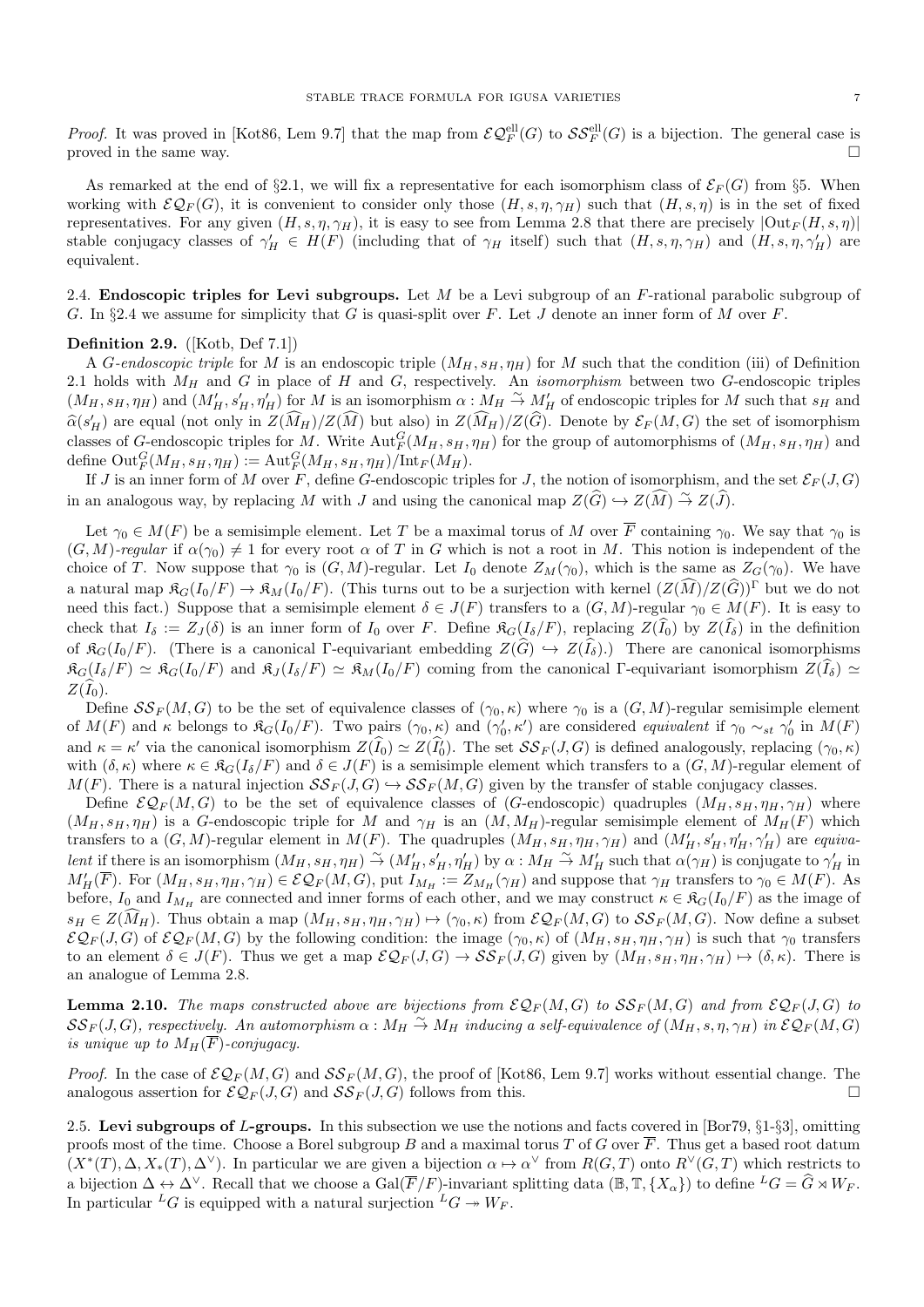**Definition 2.11.** The normalizer P of a parabolic subgroup of  $\hat{G}$  in <sup>L</sup>G is called a parabolic subgroup of <sup>L</sup>G if P surjects onto  $W_F$ . A *standard* parabolic subgroup of <sup>L</sup>G is one containing  $\mathbb{B} \rtimes W_F$ . If P is a parabolic subgroup of  ${}^L G$ , the normalizer in P of a Levi subgroup of  $\mathbb{P} := \mathcal{P}^0$  (which is a parabolic subgroup of  $\widehat{G}$ ) is called a Levi subgroup of  $P$  (or of <sup>L</sup>G by abuse of terminology).

The bijection  $\Delta \leftrightarrow \Delta^{\vee}$  induces a natural injection from the set of  $G(F)$ -conjugacy classes of F-rational parabolic subgroups of G to the set of  $\widehat{G}$ -conjugacy classes of parabolic subgroups of <sup>L</sup>G. Similarly there is a natural injection from the set of  $G(F)$ -conjugacy classes of F-rational Levi subgroups of G to the set of  $\widehat{G}$ -conjugacy classes of Levi subgroups of <sup>L</sup>G ([Bor79, 3.3, 3.4]). If G is quasi-split over F then both injections are bijections. So if the image of an F-embedding  $i_M : M \hookrightarrow G$  is an F-rational Levi subgroup of G, then  $i_M$  determines a G-conjugacy class of L-embeddings  ${}^LM \hookrightarrow {}^LG$  whose images are Levi subgroups of  ${}^LG$ . Let  $l_M^0: {}^LM \hookrightarrow {}^LG$  be one such embedding and put  $l_M^0 := \tilde{l}_M^0|_{\widehat{M}}$ .

**Lemma 2.12.** If  $l_M : \widehat{M} \hookrightarrow \widehat{G}$  lies in the  $\widehat{G}$ -conjugacy orbit of  $l_M^0$  then  $l_M$  can be extended to an L-embedding  $\widetilde{l}_M : M \hookrightarrow {}^L G$  which is  $\widehat{G}$ -conjugate to  $\widetilde{l}_M^0$ . Moreover the image of any such extension  $\widetilde{l}_M$  is the centralizer of  $l_M((Z(\widehat{M})^{\Gamma})^0)$  in <sup>L</sup>G.

*Proof.* Let  $\widehat{g} \in \widehat{G}$  be such that  $\text{Int}(\widehat{g}) \circ l_M^0 = l_M$ . Then  $l_M := \text{Int}(\widehat{g}) \circ l_M^0$  is as desired in the first assertion. Let us prove the second assertion. Let  $\mathcal{M} := \tilde{l}_M({}^LM)$  and  $\mathcal{M}' := Z_{L_G}(l_M((Z(\tilde{M})^{\Gamma})^0))$ . Clearly  $\mathcal{M} \subset \mathcal{M}'$  and  $(\mathcal{M}')^0 = \mathcal{M}^0$ . Moreover M and M' are Levi subgroups of <sup>L</sup>G. This is obvious for M and follows from [Bor79, Lem 3.5] for M'. From this it is easy to see that  $\mathcal{M} = \mathcal{M}'$ . .

2.6. Transfer conjecture and the fundamental lemma. In §2.6 we state the famous transfer conjecture and the fundamental lemma which are at the heart of the stable trace formula formalism. They are now proved in most cases by the work of several mathematicians. (See Proposition 2.17 and the remark below it.)

Assume that F is a local field. For each  $(H, s, \eta) \in \mathcal{E}_F^{\text{ell}}(G)$ , fix an L-group morphism  $\tilde{\eta}: {}^L H \to {}^L G$  extending<br>Such an  $\tilde{\eta}$  exists gineal  $G^{\text{der}}$  is simply connected (Lanzo, Prop. 1) of [Kot84b, 1.8.3]). η. Such an  $\tilde{\eta}$  exists since  $G^{\text{der}}$  is simply connected ([Lan79, Prop 1], cf. [Kot84b, 1.8.3]). Consider a  $(G, H)$ -regular semisimple element  $\gamma_H \in H(F)$  and a semisimple element  $\gamma_0 \in G(F)$  with matching stable conjugacy classes. There is a complex-valued function  $\Delta(\cdot, \cdot)_H^G$ , called the *transfer factor* and well-defined up to a constant, defined on any such pair of elements  $(\gamma_H, \gamma)$ . (See [LS87] when  $\gamma_H$  is G-regular and [LS90] in general.) The function  $\Delta(\cdot, \cdot)_H^G$  depends not only on  $\eta$  but also on the choice of  $\tilde{\eta}$ . When there is no danger of confusion, we simply write  $\Delta(\cdot, \cdot)$  for  $\Delta(\cdot, \cdot)$   $G$ .<br>Largenda and Shelsted proposed the following transfer conjecture. Eurotions  $\phi$  an Langlands and Shelstad proposed the following transfer conjecture. Functions  $\phi$  and  $\phi^H$  as in the conjecture are called  $(\Delta)$ *matching functions.* 

Conjecture 2.13. ([Kot86, Conj 5.5], cf. [LS90, 2.1])

For each function  $\phi \in C_c^{\infty}(G(F))$ , there exists a function  $\phi^H \in C_c^{\infty}(H(F))$  such that for every  $(G,H)$ -regular semisimple element  $\gamma_H \in H(F)$ , if  $\gamma_H$  transfers to  $\gamma_0 \in G(F)$  in the sense of §2.3, we have

$$
SO_{\gamma_H}^{H(F)}(\phi^H) = \sum_{\gamma \sim_{st} \gamma_0} e(Z_G(\gamma)) \cdot \Delta(\gamma_H, \gamma) \cdot O_{\gamma}^{G(F)}(\phi)
$$

where the sum is taken over a set of representatives for conjugacy classes in the stable conjugacy class of  $\gamma_0$ , and  $SO_{\gamma_H}^{H(F)}(\phi^H)=0$  if  $\gamma_H$  does not transfer to  $G(F)$ .

There is freedom in the choice of  $\Delta(\gamma_H, \gamma)$ . Namely it is fixed only up to a constant. Nevertheless, once the value of  $\Delta(\cdot, \cdot)$  is fixed for one pair  $(\gamma_H, \gamma)$ , it is determined for every other pair.

When G is an unramified group over F, there is a more precise conjecture. Suppose that  $\tilde{\eta}$  is unramified in the sense that it arises from a map  $\widehat{H} \rtimes W(F^{\text{ur}}/F) \to \widehat{G} \rtimes W(F^{\text{ur}}/F)$  by inflation. (By definition  $W(F^{\text{ur}}/F)$  is the free abelian group generated by the Frobenius morphism.) Let  $K_G$  and  $K_H$  be hyperspecial maximal compact subgroups of G and H, respectively. The following is believed to be true under an appropriate normalization of  $\Delta(\gamma_H, \gamma)$ .

## Conjecture 2.14. (Fundamental Lemma)

For any  $(G, H)$ -regular semisimple element  $\gamma_H \in H(F)$ , if  $\gamma_H$  transfers to  $\gamma_0 \in G(F)$  then

$$
SO_{\gamma_H}^{H(F)}(\text{char}_{K_H}) = \sum_{\gamma \sim_{st} \gamma_0} e(Z_G(\gamma)) \cdot \Delta(\gamma_H, \gamma) \cdot O_{\gamma}^{G(F)}(\text{char}_{K_G})
$$

and  $SO_{\gamma_H}^{H(F)}(\text{char}_{K_H})=0$  if  $\gamma_H$  does not transfer to  $G(F)$ .

Remark 2.15. As proved in [LS90, Lem 2.4.A], the general case of Conjecture 2.13 and 2.14 follows from the special case where  $\gamma_H$  is G-regular in the sense of [LS87, 1.3].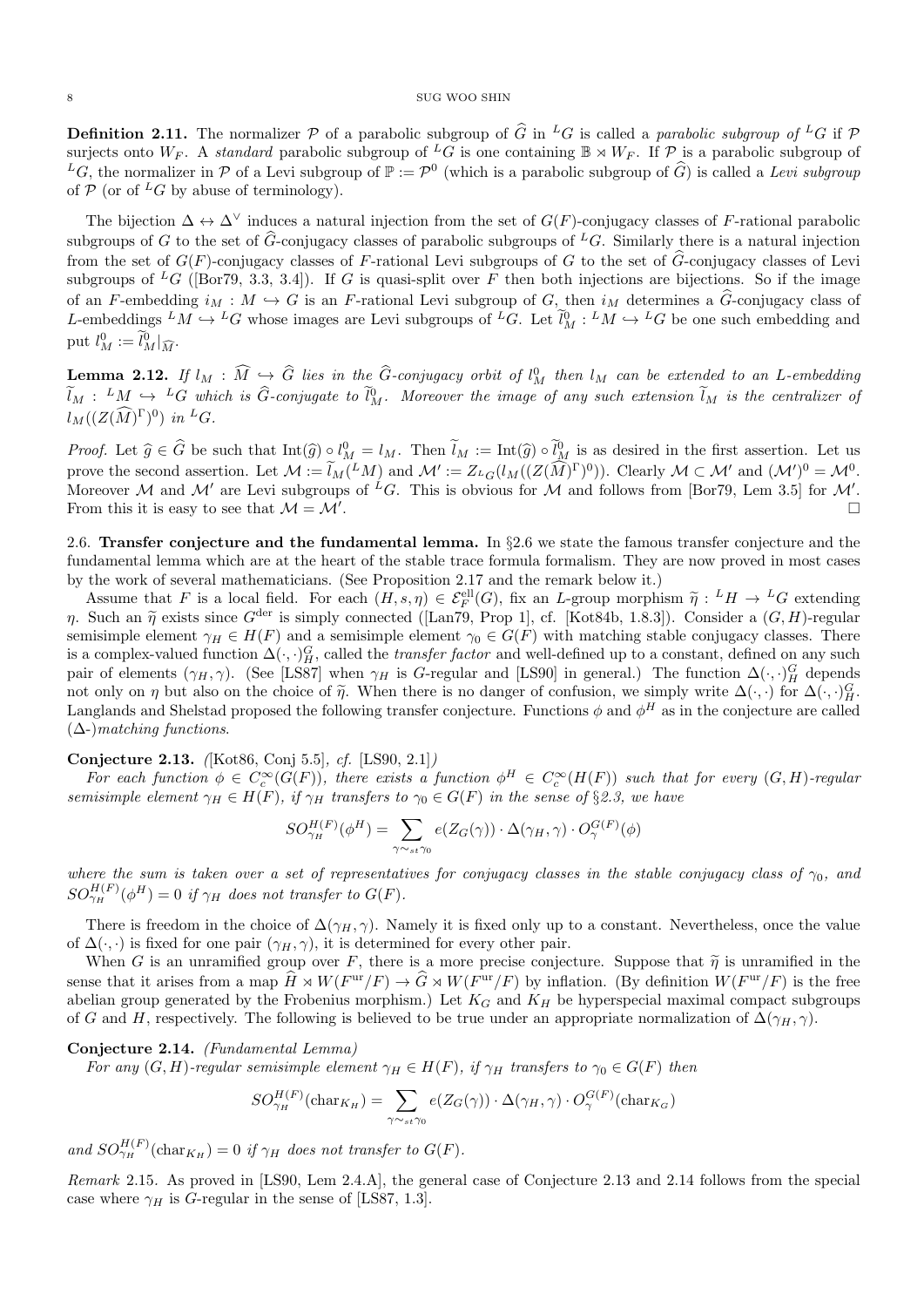Remark 2.16. The map  $\tilde{\eta}$  induces a map  $\tilde{\eta}^*$ :  $C_c^{\infty}(K_G\backslash G(\mathbb{Q}_p)/K_G) \to C_c^{\infty}(K_H\backslash H(\mathbb{Q}_p)/K_H)$  of unramified Hecke algebras. A more general version of the fundamental lemma says that  $\phi$  and  $\tilde{\eta}^*(\phi)$  are  $\Delta$ -matching functions. (Recall that  $\Delta$  depends on the choice of  $\tilde{\eta}$ .) The proof of this general version reduces to the case  $\phi = \text{char}_{K_G}$  as proved by Hales ([Hal95]).

**Proposition 2.17.** Conjecture 2.13 is true. Conjecture 2.14 is true if the residue characteristic of  $F$  is sufficiently  $larea<sup>4</sup>$ 

We briefly remark on the proof of the proposition. Waldspurger showed in [Wal97] and [Wal] that Conjectures 2.13 and 2.14 follow from a Lie algebra version of the fundamental lemma. The proof of the Lie algebra fundamental lemma over F (with char  $F = 0$ ) is reduced by [Wal06] to the proof for local fields of positive characteristic if the residue characteristic of F is large enough. The proof of the last case was recently announced by Ngô ([Ngo]). (In fact it is enough to assume that the residue characteristic of  $F$  does not divide the order of the Weyl group.) This implies Conjecture 2.13 for any  $F$  and Conjecture 2.14 for any  $F$  with large residue characteristic. For more details and related works on the fundamental lemma, we refer to the introduction of [Ngo].

2.7. Transfer between  $GL_n$  and their inner forms over *p*-adic fields. The purpose of §2.7 is to exhibit one of the simplest examples of the Langlands-Shelstad transfer as well as its interaction with representation theory, in the case of general linear groups and their inner forms. The result in this subsection, which is not new, will not be used in later sections but turns out to be useful for applications (as in [Shi]).

Let F be a finite extension of  $\mathbb{Q}_p$ . In this subsection, let G be an F-inner form of  $G^* := GL_n$ . Note that conjugacy classes are the same as stable conjugacy classes in  $G(F)$  and  $G^*(F)$  by Hilbert 90.

Badulescu defined a morphism  $LJ = LJ_{G(F)}^{G^*(F)}$  $\mathcal{G}^{G^*(F)}_{G(F)}$  from  $\operatorname{Groth}(G^*(F))$  to  $\operatorname{Groth}(G(F))$  which is uniquely determined by the character identity ([Bad07, Prop 3.3])

$$
\operatorname{tr} LJ(\pi)(g) = e(G) \cdot \operatorname{tr} \pi(g^*)
$$
\n(2.4)

for every  $\pi \in \text{Groth}(G^*(F))$  and every pair of regular semisimple elements  $g \in G(F)$  and  $g^* \in G^*(F)$  with matching conjugacy classes. If  $\pi \in \text{Irr}(G^*(F))$  is square-integrable, its image  $LJ(\pi)$  is the inverse image of  $\pi$  under the Jacquet-Langlands correspondence as in [DKV84]. In general, an irreducible smooth representation of  $G^*(F)$  may not map to an irreducible representation of  $G(F)$  under LJ.

Lemma 2.18. (cf. [HT01, Lem V.5.1])

For each  $\phi \in C_c^{\infty}(G(F))$ , there exists a function  $\phi^* \in C_c^{\infty}(G^*(F))$  such that

(i) For any pair of semisimple elements  $\gamma \in G(F)$ ,  $\gamma^* \in G^*(F)$  with matching conjugacy classes,

$$
O_{\gamma}^{G(F)}(\phi) = e(G) \cdot e(Z_G(\gamma)) \cdot O_{\gamma^*}^{G^*(F)}(\phi^*)
$$

where Haar measures are chosen to be compatible between the inner forms  $G(F)$  and  $G^*(F)$  (resp.  $Z_G(\gamma)(F)$ ) and  $Z_{G^*}(\gamma^*)(F)$ , and  $O_{\gamma^*}^{G^*(F)}(\phi^*)=0$  if a semisimple  $\gamma^* \in G^*(F)$  does not transfer to  $G(F)$ .

(ii) For any  $\pi^* \in \operatorname{Groth}(G^*(\dot{F})),$ <br>  $\qquad \qquad \operatorname{tr} L(L^*) (\phi) = \operatorname{tr} \pi^* (\phi^*)$ 

$$
\operatorname{tr} LJ(\pi^*)(\phi) = \operatorname{tr} \pi^*(\phi^*)
$$

Remark 2.19. Lemma 2.18 admits an obvious generalization to the case where G is an inner form of a product of general linear groups.

Remark 2.20. Note that  $(G^*, 1, id)$  is an endoscopic triple for G. Part (i) of the lemma is a basic example of Conjecture 2.13, with the normalization  $\Delta(\cdot, \cdot)_{G^*}^G \equiv e(G)$ .

*Proof.* By [DKV84, Thm B.2.c], we may choose  $\phi^* \in C_c^{\infty}(G^*(F))$  such that (i) holds, but we need to account for the sign difference. Our sign convention is different from that of [DKV84] because we use compatible measures in the sense of [Kot88, p.631]. The ratio of the measures on  $G(F)$  and  $G^*(F)$  in our case differs by  $e(G)$  from that in [DKV84], which explains the appearance of  $e(G)$ . The extra sign factor  $e(Z_G(\gamma))$  comes from the fact that we choose compatible measures on  $Z_G(\gamma)(F)$  and  $Z_{G^*}(\gamma^*)(F)$  in (i).

It remains to verify (ii). Recall the Weyl integration formula in the notation of [HT01, p.189]

$$
\operatorname{tr} \pi(\phi) = \sum_{T} |W_G(T)|^{-1} \int_{T^{\text{reg}}} D_G(t) O_t^{G(F)}(\phi) \operatorname{tr} \pi(t) dt
$$

where the sum runs over  $G(F)$ -conjugacy classes of maximal tori T in  $G(F)$ . A similar formula holds for  $\pi^*$  and  $G^*$ . Using part (i) and the fact that  $tr LJ(\pi^*)(t) = e(G)tr \pi^*(t^*)$  by (2.4), we deduce that  $tr LJ(\pi^*)(\phi) = tr \pi^*(\phi^*)$ .

 $\Box$ 

<sup>4</sup>Michael Harris, as well as Sophie Morel, informed us that the condition on the residue characteristic can be removed by results of [Hal95].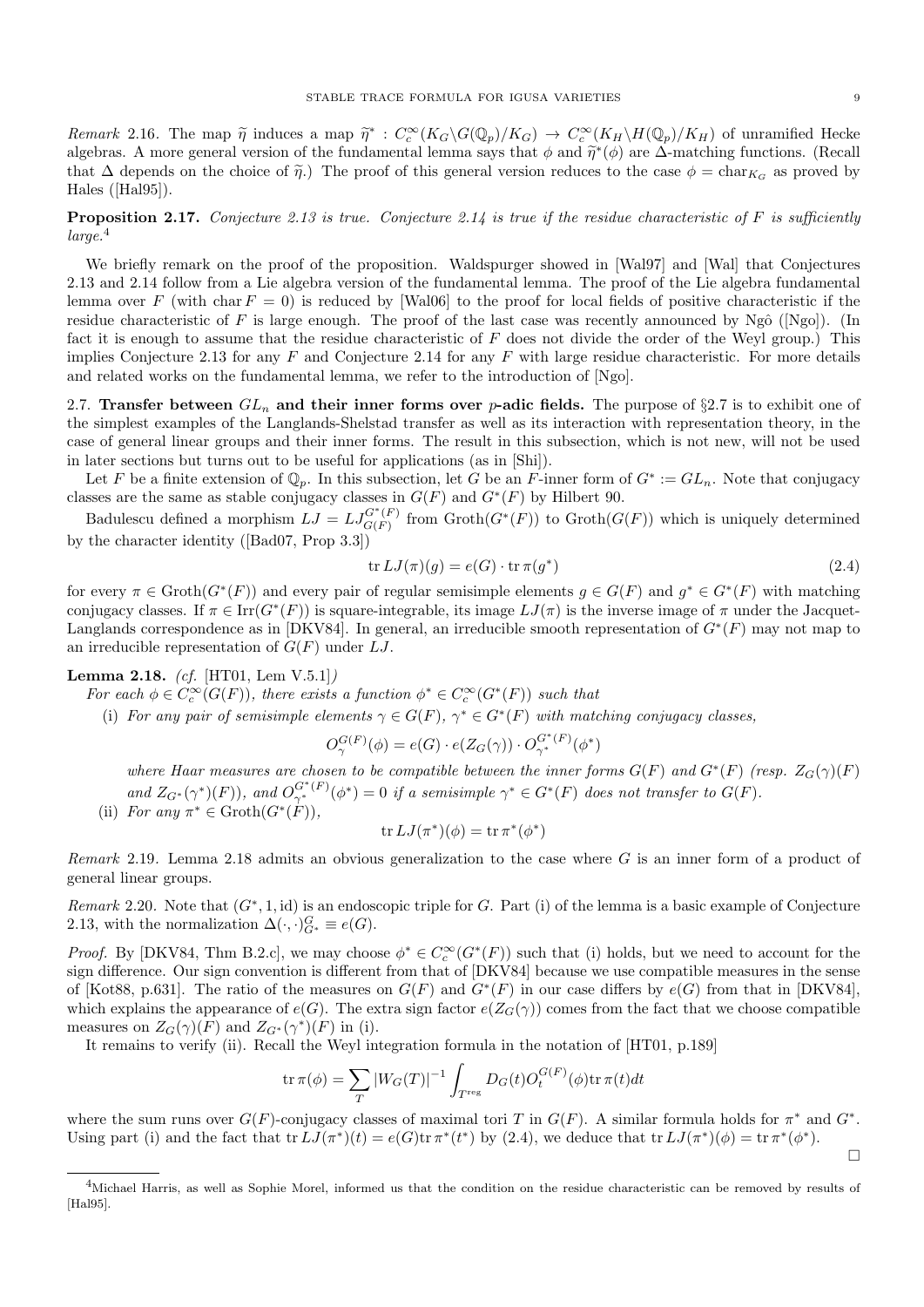#### 3. More Background

3.1. The sets  $B(G)$ ,  $N(G)$  and the Newton maps. In §3.1 and §3.2, let G be a connected reductive group over  $\mathbb{Q}_p$ which is quasi-split. Choose a maximal torus T of G defined over  $\mathbb{Q}_p$ . Let  $L := \text{Frac } W(\overline{\mathbb{F}}_p)$  and  $L_s := \text{Frac } W(\mathbb{F}_{p^s})$ for  $s \in \mathbb{Z}_{>0}$ . Denote by  $\sigma$  the Frobenius automorphism of L which induces the p-th power map on the residue field. In this section  $\Gamma(p) := \text{Gal}(\overline{\mathbb{Q}}_p/\mathbb{Q}_p)$ . Let  $\mathbb D$  denote the protorus with character group  $\mathbb Q$ . Define

$$
B(G) = G(L)/\sim, \quad \text{where} \quad x \sim y \iff \exists g \in G(L), \ x = g^{-1}yg^{\sigma},
$$
  

$$
N(G) = (\text{Int } G(L) \setminus \text{Hom}_{L}(\mathbb{D}, G))^{(\sigma)} \simeq (X_*(T)\mathbb{Q}/\Omega)^{\Gamma(p)},
$$

where  $\Omega$  is the Weyl group for T in G over  $\overline{F}$ . There is a map

$$
\nu_G: G(L) \to \text{Hom}_L(\mathbb{D}, G)
$$

characterized by various properties ([RR96, Thm 1.8], [Kot85, §4]) which induces the Newton map  $\bar{\nu}_G : B(G) \to N(G)$ . The sets  $B(G)$ ,  $N(G)$  and the maps  $\nu_G$ ,  $\bar{\nu}_G$  are functorial in G. Moreover,  $\bar{\nu}_G$  fits into the commutative diagram (3.1) below which is functorial in G. The first (resp. second) row of (3.1) is exact in the middle in the sense of pointed sets (resp. abelian groups). See [RR96, Thm 1.15] about these facts and the maps in the diagram.

$$
H^{1}(\mathbb{Q}_{p}, G) \longrightarrow B(G) \longrightarrow \mathbb{P}_{G} \longrightarrow N(G)
$$
\n
$$
\downarrow \sim \qquad \qquad \downarrow \kappa_{G} \qquad \qquad \downarrow \delta_{G}
$$
\n
$$
\pi_{0}(Z(\widehat{G})^{\Gamma(p)})^{D} \longrightarrow X^{*}(Z(\widehat{G})^{\Gamma(p)}) \xrightarrow{\rho_{G}} X^{*}(Z(\widehat{G}))^{\Gamma(p)} \otimes_{\mathbb{Z}} \mathbb{Q}
$$
\n
$$
(3.1)
$$

3.2. The groups  $M_b$  and  $J_b$ . An element  $\tilde{b} \in G(L)$  is called *decent* ([RZ96, Def 1.8]) if for some  $s \in \mathbb{Z}_{>0}$ ,  $s\nu_G(\tilde{b})$ arises from a morphism  $\mathbb{G}_m \to G$  and

$$
\widetilde{b}\sigma(\widetilde{b})\cdots\sigma^{s-1}(\widetilde{b})=s\nu_G(\widetilde{b})(p). \tag{3.2}
$$

In particular this implies that  $\tilde{b} \in G(L_s)$ . Recall that  $\tilde{b} \in G(L)$  is called *basic* ([Kot85, §5.1]) if  $\nu_G(\tilde{b}) : \mathbb{D} \to G$  factors through  $Z(G)$ . Any  $b \in B(G)$  is basic if it has a representative  $b \in G(L)$  which is basic.

Fix  $b \in B(G)$  for the moment. It is possible to choose a decent representative b of b such that  $\nu_G(b)$  is defined over  $\mathbb{Q}_p$  (§4.3 and page 219 of [Kot85]). Write  $M_{\tilde{b}}$  for the centralizer of  $\nu_G(\tilde{b})$ , which is a  $\mathbb{Q}_p$ -rational Levi subgroup of G. In fact b gives rise to a basic element of  $B(M_{\tilde{b}})$  ([Kot85, Prop 6.2]). We may and will arrange that  $b \in M_{\tilde{b}}(L)$  and that  $\tilde{b}$  is a basic decent element of  $M_{\tilde{b}}(L)$ . Fix  $s \in \mathbb{Z}_{>0}$  which satisfies (3.2) for  $\tilde{b}$ .

Define a  $\mathbb{Q}_p\text{-group }J_{\widetilde{b}}$  by

$$
J_{\widetilde{b}}(R) = \{ g \in G(L \otimes_{\mathbb{Q}_p} R) \mid g = \widetilde{b}\sigma(g)\widetilde{b}^{-1} \}
$$

for any  $\mathbb{Q}_p$ -algebra R. The representability of  $J_{\tilde{b}}$  is shown in [RZ96, 1.12]. We will often use the fact that  $J_{\tilde{b}}$  is an inner form of  $M_{\tilde{b}}$  represented by the cocycle  $\sigma \mapsto \text{Int}(\tilde{b})$  in  $H^1(L_s/\mathbb{Q}_p, \text{Int}(M_{\tilde{b}}))$  (cf. [Shi09, Lem 4.2]). We may and will fix a choice of an L<sub>s</sub>-isomorphism  $\psi : J_{\tilde{b}} \to M_{\tilde{b}}$  such that  $\psi \psi^{-\sigma} = \text{Int}(\tilde{b})$ . (The  $M_{\tilde{b}}(\overline{\mathbb{Q}}_p)$ -conjugacy class of  $\psi$  is canonical.) This allows us to embed  $J_{\tilde{b}}$  into G over  $\overline{\mathbb{Q}}_p$  by  $J_{\tilde{b}} \simeq M_{\tilde{b}} \hookrightarrow G$ . If  $\tilde{b}'$  is another choice for  $\tilde{b}$ , then there exists  $g \in G(\mathbb{Q}_p)$  such that  $M_{\tilde{b}'} = gM_{\tilde{b}}g^{-1}$  and  $\tilde{b'} = g\tilde{b}g^{-1}$  ([Kot85, Prop 6.3]).

From now on we fix the choice of a decent b for each  $b \in B(G)$  and will write  $J_b$ ,  $M_b$  and  $\nu_b$  for  $J_{\tilde{b}}$ ,  $M_{\tilde{b}}$  and  $\tilde{b}$  $\nu_G(\tilde{b})$  for simplicity of notation. It is easy to see from the previous discussion that the  $G(\mathbb{Q}_p)$ -conjugacy class of the  $\mathbb{Q}_p$ -embedding  $M_b \hookrightarrow G$  and the  $G(\overline{\mathbb{Q}}_p)$ -conjugacy class of the  $\overline{\mathbb{Q}}_p$ -embedding  $J_b \hookrightarrow G$  are canonical in that they are independent of the choice of  $\overline{b}$ .

## 3.3. Acceptable elements. Consider a triple  $(G_0, \nu, M_0)$  such that

- (i)  $G_0$  is a connected reductive group over  $\mathbb{Q}_p$ .
- (ii)  $\nu : \mathbb{D} \to G_0$  is defined over  $\mathbb{Q}_p$ .
- (iii)  $M_0$  is the centralizer of  $\nu$  in  $G_0$  (thus a  $\mathbb{Q}_p$ -rational Levi subgroup of  $G_0$ ).

For any maximal torus  $T_0$  of  $M_0$  over  $\overline{\mathbb{Q}}_p$ , the map  $\nu$  may be viewed as an element of  $X_*(T_0)_{\mathbb{Q}}$ . Choose  $s \in \mathbb{Z}_{>0}$  such that  $s\nu \in X_*(T_0)$ . We assume

(\*) For every  $\alpha \in R(G_0, T_0) \backslash R(M_0, T_0)$ , we have  $v_p(\alpha(s\nu(p))) \neq 0$ .

If condition  $(\star)$  is verified for some  $T_0$  and s then it is also true for any other choice of  $T_0$  and s. For  $\alpha \in R(G_0, T_0)$ , condition (iii) implies that  $\langle \alpha, \nu \rangle = 0$  if and only if  $\alpha \in R(M_0, T_0)$ .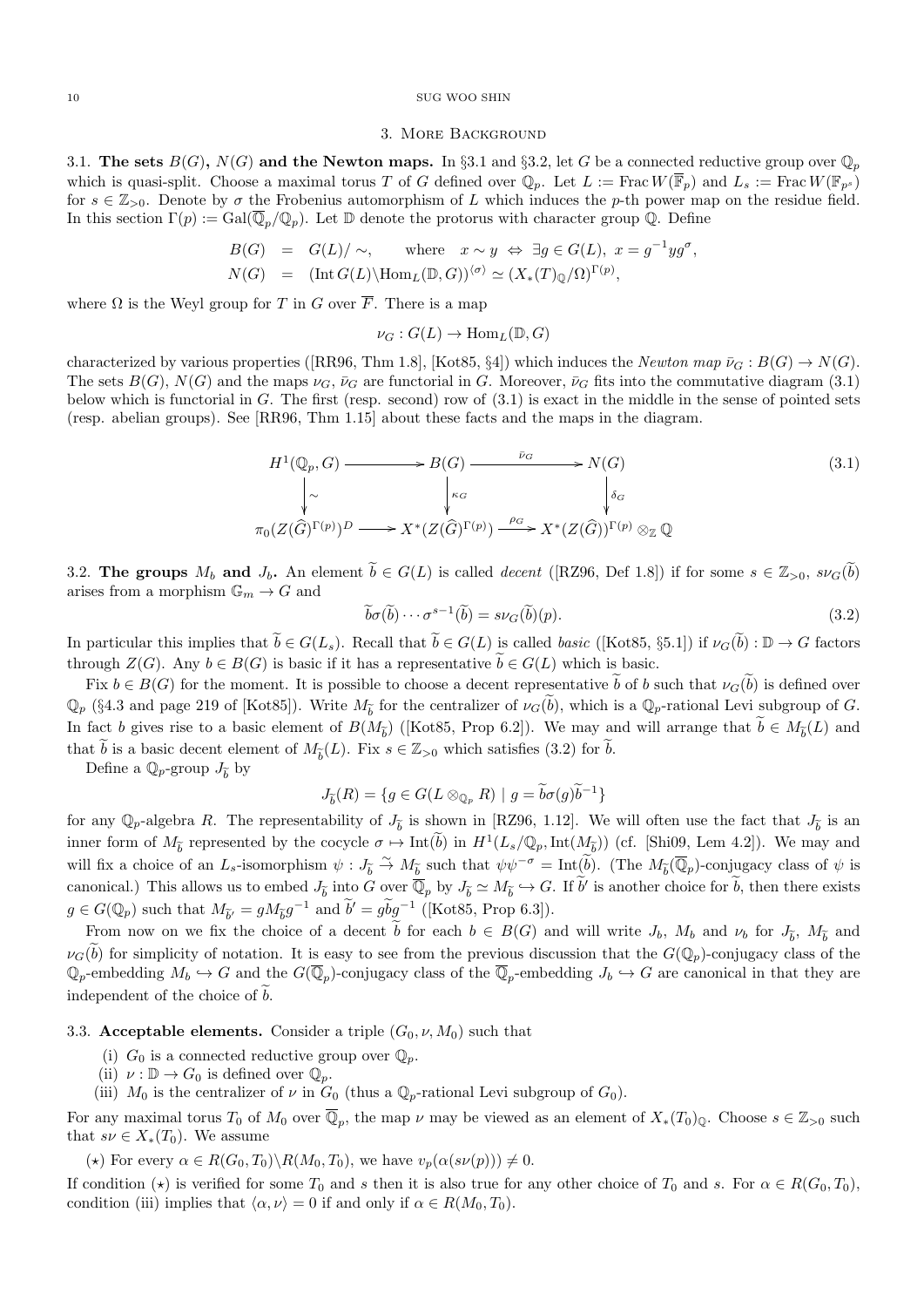**Definition 3.1.** A semisimple element  $\gamma_0 \in M_0(\mathbb{Q}_p)$  is said to be *v*-acceptable if the following condition is verified: for every  $\alpha$  in  $R(G_0, T_0) \setminus R(M_0, T_0)$ , we have  $\langle \alpha, \nu \rangle > 0$  if and only if  $\alpha(\gamma_0) \in \overline{\mathbb{Q}}_p^{\times}$  has positive (additive) p-adic valuation. An arbitrary element  $\gamma_0 \in M_0(\mathbb{Q}_p)$  is said to be *v*-acceptable if the semisimple part of  $\gamma_0$  in the Jordan decomposition is  $\nu$ -acceptable.

Whether  $\gamma_0$  is *v*-acceptable is independent of the choice of  $T_0$ . If  $\gamma_0, \gamma'_0 \in M_0(\mathbb{Q}_p)$  are  $M_0(\overline{\mathbb{Q}}_p)$ -conjugate, then  $\gamma_0$ is v-acceptable if and only if  $\gamma'_0$  is. So it makes sense to ask whether a stable or  $M_0(\overline{\mathbb{Q}}_p)$ -conjugacy class in  $M_0(\mathbb{Q}_p)$  is  $\nu$ -acceptable. Let  $J_0$  be an inner form of  $M_0$  over F.

**Definition 3.2.** For an element  $\delta \in J_0(\mathbb{Q}_p)$ , let  $\delta_s$  denote its semisimple part. We say that  $\delta$  is *v*-acceptable if the stable conjugacy class of  $\delta_s$  transfers to a *v*-acceptable stable conjugacy class in  $M_0(\mathbb{Q}_p)$  (via the transfer between inner forms).

Remark 3.3. This definition coincides with the one given in [Shi09, Def 6.1].

Denote by  $P(\nu)$  the unique  $\mathbb{Q}_p$ -rational parabolic subgroup of  $G_0$  containing  $M_0$  as a Levi subgroup such that  $\alpha \in R(G_0, T_0) \backslash R(M_0, T_0)$  satisfies  $\langle \alpha, \nu \rangle < 0$  exactly when  $\alpha$  is a positive root with respect to  $P(\nu)$ . The following lemma is obvious.

**Lemma 3.4.** If  $\gamma_0 \in M_0(\mathbb{Q}_p)$  is v-acceptable, then  $\gamma_0$  is  $(G_0, M_0)$ -regular  $(\S 2.4)$  and  $|D_{M_0}^{G_0}(\gamma_0)|_p = \delta_{P(\nu)}(\gamma_0)$ . The set of all *v*-acceptable elements is open in  $M_0(\mathbb{Q}_p)$ .

We record a few other useful lemmas. (We do not assume that the derived subgroups of  $G_0$  and  $M_0$  are simply connected. <sup>5</sup> This does not bother us as we are concerned with elements with connected centralizers when it comes to applications.)

**Lemma 3.5.** Let  $m \in M_0(\mathbb{Q}_p)$  be a  $(G_0, M_0)$ -regular semisimple element. (For instance, m may be any v-acceptable semisimple element by the preceding lemma.) The inclusion  $M_0 \hookrightarrow G_0$  induces a bijection from the set of  $M_0(\mathbb{Q}_p)$ conjugacy classes in the stable conjugacy class (in  $M_0$ ) of m to that of  $G_0(\mathbb{Q}_p)$ -conjugacy classes in the stable conjugacy class (in  $G_0$ ) of m.

*Proof.* Set  $I := Z_{M_0}(m)^0$ . We know  $I = Z_{G_0}(m)^0$ . The first assertion is equivalent to the statement that the natural map

$$
\ker(H^1(\mathbb{Q}_p, I) \to H^1(\mathbb{Q}_p, M_0)) \to \ker(H^1(\mathbb{Q}_p, I) \to H^1(\mathbb{Q}_p, G_0))
$$

is a bijection. We will prove that the map  $H^1(\mathbb{Q}_p, M_0) \to H^1(\mathbb{Q}_p, G_0)$  given by  $M_0 \hookrightarrow G_0$  is an injection of sets. Since  $H^1(\mathbb{Q}_p, P(\nu)) \to H^1(\mathbb{Q}_p, G_0)$  is an injection ([Ser02, III.2.1.Ex1]), it suffices to show that  $H^1(\mathbb{Q}_p, M_0) \to H^1(\mathbb{Q}_p, P(\nu))$ is an injection. Let U be the unipotent radical of  $P(\nu)$ . Since the composition  $M_0 \hookrightarrow P(\nu) \twoheadrightarrow P(\nu)/U$  is an isomorphism, the composition

$$
H^1(\mathbb{Q}_p, M_0) \to H^1(\mathbb{Q}_p, P(\nu)) \to H^1(\mathbb{Q}_p, P(\nu)/U)
$$

is a bijection and the proof is complete.

**Lemma 3.6.** If v-acceptable semisimple elements  $m, m' \in M_0(\mathbb{Q}_p)$  are conjugate in  $G_0(\overline{\mathbb{Q}}_p)$  then m and m' are conjugate in  $M_0(\overline{\mathbb{Q}}_p)$ .

Remark 3.7. Lemma 3.6 fails if m, m' are assumed not v-acceptable but only  $(G_0, M_0)$ -regular. A counterexample can be given when  $M_0 = GL_1 \times GL_1$  is the diagonal torus of  $G_0 = GL_2$ , by taking  $m = (1, -1)$  and  $m' = (-1, 1)$ .

*Proof.* Let  $g_0 \in G_0(\mathbb{Q}_p)$  be such that  $m' = g_0 m g_0^{-1}$  and choose maximal tori  $T_0$  and  $T'_0$  of  $M_0$  over  $\overline{\mathbb{Q}}_p$  containing m and m' respectively. The proof is easily reduced to the case where  $T_0 = T'_0$  and  $g_0T_0g_0^{-1} = T_0$ . Then  $Int(g_0)$  acts on  $X^*(T_0)$  in the same way as some  $w \in \Omega(G_0, T_0)$ . As m and m' are v-acceptable and conjugate under  $g_0$ , it follows that w must preserve the parabolic subgroup  $P(\nu)$ . This proves  $w \in \Omega(M_0, T_0)$ . Therefore m and m' are  $M_0(\overline{\mathbb{Q}}_p)$ -conjugate.  $\Box$ 

**Corollary 3.8.** Let  $m \in M_0(\mathbb{Q}_p)$  be a semisimple element such that  $Z_{M_0}(m)$  is connected. In the  $G_0(\mathbb{Q}_p)$ -conjugacy class of m, there is at most one  $M_0(\mathbb{Q}_p)$ -conjugacy class which is *v*-acceptable.

*Proof.* Immediate consequence of Lemma 3.5 and Lemma 3.6. (Recall that if  $Z_{M_0}(m)$  is connected, the stable conjugacy class of m is the same as the  $M_0(\overline{\mathbb{Q}}_p)$ -conjugacy class of m by definition.)

The discussion so far may be applied to  $(G, \nu_b, M_b)$  of §3.2 as the conditions (i)-(iii) and ( $\star$ ) are clearly satisfied. So we can make sense of  $\nu_b$ -acceptable elements in  $M_b(\mathbb{Q}_p)$  and  $J_b(\mathbb{Q}_p)$  as well as the parabolic subgroup  $P(\nu_b)$  of G. Another example is given by  $(H, i\nu_{M_H}, M_H)$  of §6.3.

 $\Box$ 

<sup>&</sup>lt;sup>5</sup>In section 6, the role of  $G_0$  is played by H, for instance. For a PEL datum of type (C) (namely when the group G of §4.1 is a sympletic similitude group),  $H^{\text{der}}$  is usually not simply connected.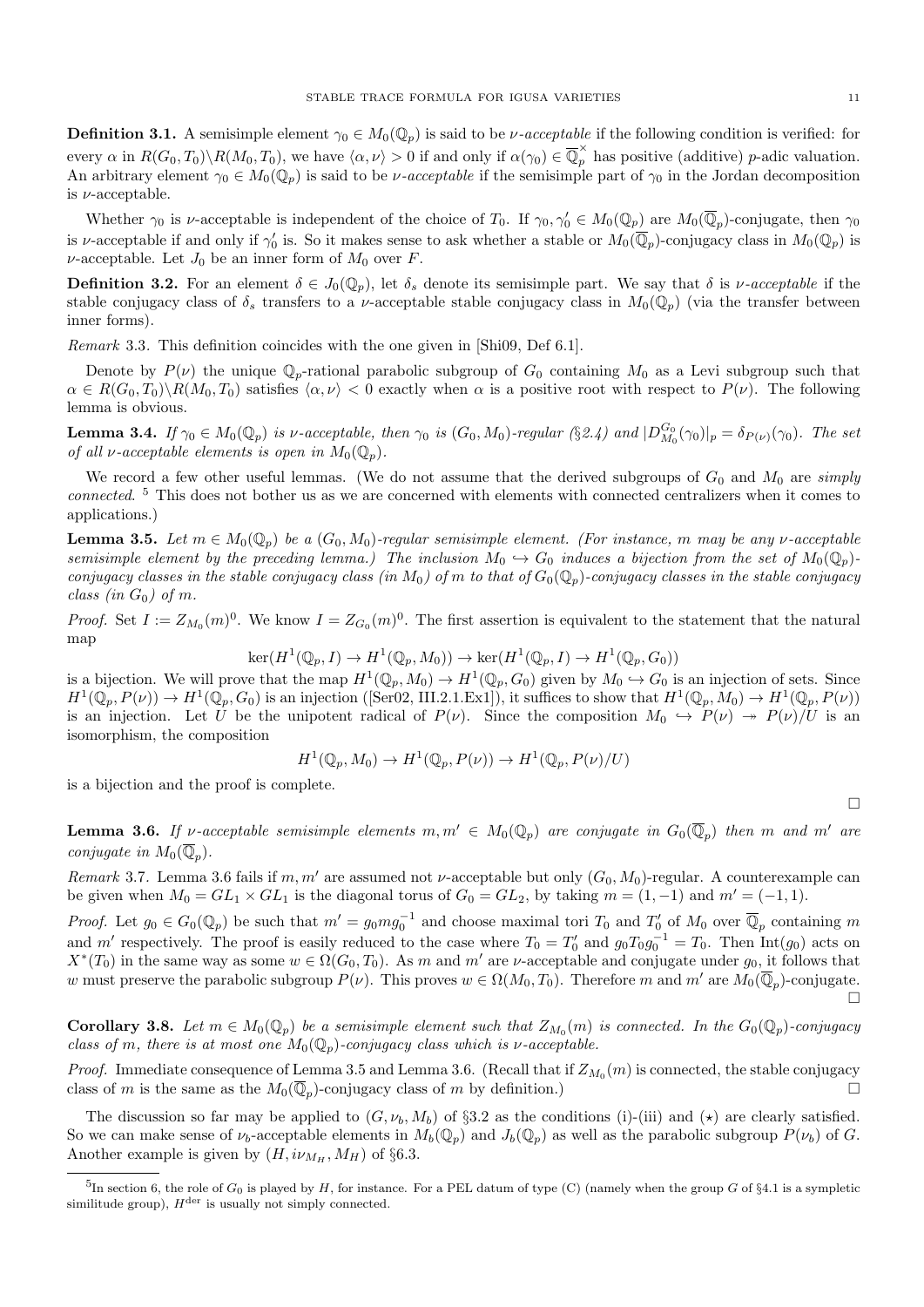3.4. A lemma on the transfer of functions. Let  $(G_0, \nu, M_0)$  be a triple as in §3.3. Fix Haar measures on  $G_0$  and  $M_{0}$ .

**Lemma 3.9.** Suppose that  $\phi \in C_c^{\infty}(M_0(\mathbb{Q}_p))$  is supported on v-acceptable elements and that  $O_m^{M_0(\mathbb{Q}_p)}(\phi) = 0$  whenever m is a semisimple element such that  $Z_{M_0}(m)$  is not connected. Then there exists a function  $\widetilde{\phi} \in C_c^{\infty}(G_0(\mathbb{Q}_p))$  such that

(i) For any semisimple element  $g \in G_0(\mathbb{Q}_p)$ ,

$$
O_g^{G_0(\mathbb{Q}_p)}(\widetilde{\phi}) = \delta_{P(\nu)}(m)^{-1} \cdot O_m^{M_0(\mathbb{Q}_p)}(\phi)
$$

if there exists a v-acceptable element  $m \in M_0(\mathbb{Q}_p)$  which is conjugate to g in  $G_0(\mathbb{Q}_p)$  (if so, m is unique up to  $M_0(\mathbb{Q}_p)$ -conjugacy), and

$$
O_g^{G_0(\mathbb{Q}_p)}(\widetilde{\phi})=0
$$

otherwise. If m is v-acceptable and  $m \sim g$  in  $G_0(\mathbb{Q}_p)$  then we choose compatible Haar measures on  $Z_{M_0}(m)^0(\mathbb{Q}_p)$ and  $Z_{G_0}(g)^0(\mathbb{Q}_p)$ , which are isomorphic.

(ii) For any  $\pi \in \text{Irr}(G_0(\mathbb{Q}_p)),$ 

$$
\operatorname{tr} \pi(\widetilde{\phi}) = \operatorname{tr} J_{P(\nu)^{\rm op}}^{G_0}(\pi)(\phi).
$$

*Proof.* In [HT01, Lem V.5.2] the above lemma is proved when  $G_0$  is a general linear group and  $M_0$  is the Levi subgroup of a maximal parabolic subgroup of  $G_0$ . As the same argument works in our case we only sketch the proof indicating the necessary changes that should be made.

Define a function  $\phi^0 \in C_c^{\infty}(M_0(\mathbb{Q}_p))$  by  $\phi^0 := \phi \cdot \delta_{P(\nu)}^{-1}$  and a function W on  $G_0(\mathbb{Q}_p)$  by

$$
W(g):=\sum_m O_m^{M_0(\mathbb{Q}_p)}(\phi^0)
$$

where m runs over a set of representatives for  $M_0(\mathbb{Q}_p)$ -conjugacy classes contained in the  $G_0(\mathbb{Q}_p)$ -conjugacy class of g. The main step for (i), whose proof will be omitted as it is essentially the same as in [HT01, Lem V.5.2], is to prove that W satisfies the characterizing properties of orbital integrals in [Vig82, Thm B]. It is worth noting that for the proof we need to make use of the fact that  $\phi^0 \in C_c^{\infty}(M_0(\mathbb{Q}_p))$  is supported on *v*-acceptable elements. As a result of the main step there exists a function  $\widetilde{\phi} \in C_c^{\infty}(G_0(\mathbb{Q}_p))$  such that  $W(g) = O_g^{G_0(\mathbb{Q}_p)}(\widetilde{\phi})$ . Corollary 3.8 finishes the proof of (i).

Part (ii) follows from part (i) combined with Lemma 3.4, the Weyl integration formula and [Cas77, Thm 5.2]. One may argue exactly as in [HT01, p.189-190], noting that there is a difference by  $\delta_{P(\nu)}^{-1}$  between our normalization and theirs as we replaced  $\phi$  with  $\phi^0$  in the course of the proof.

 $\Box$ 

**Corollary 3.10.** Let  $\phi$  and  $\widetilde{\phi}$  be as in Lemma 3.9. Let  $g \in G_0(\mathbb{Q}_p)$  be a semisimple element. If there is no  $\nu$ -acceptable  $element\ m\in M_0(\mathbb{Q}_p)$  such that  $m\sim_{st} g$  in  $G_0(\mathbb{Q}_p)$  then  $SO_g^{G_0(\mathbb{Q}_p)}(\widetilde{\phi})=0$ . If there does exist such an element m,

$$
SO_g^{G_0(\mathbb{Q}_p)}(\widetilde{\phi}) = \delta_{P(\nu)}(m)^{-1} \cdot SO_m^{M_0(\mathbb{Q}_p)}(\phi)
$$

where compatible Haar measures are chosen on  $Z_{M_0}(m)^0(\mathbb{Q}_p)$  and  $Z_{G_0}(g)^0(\mathbb{Q}_p)$ .

*Proof.* Immediate from Lemma 3.5 and Lemma 3.9.

## 4. Pre-stabilized counting point formula

In this section we recall the definition of Igusa varieties and related notions. We state the "counting point" formula for Igusa varieties in §4.4. We fix a prime  $p$  once and for all, until the end of the paper.

4.1. Igusa varieties. We give a brief summary of the material covered in [Shi09, §5]. (Also see [Man05].) Consider a tuple  $(B,*,V,\langle\cdot,\cdot\rangle,h)$ , called a PEL (Shimura) datum, where

- $B$  is a finite-dimensional simple  $\mathbb Q$ -algebra.
- $*$  is a positive involution on  $B$ .
- $\bullet$  *V* is a finite semisimple *B*-module.
- $\langle \cdot, \cdot \rangle : V \times V \to \mathbb{Q}$  is a nondegenerate alternate pairing such that  $\langle bv_1, v_2 \rangle = \langle v_1, b^*v_2 \rangle$  for all  $b \in B$ ,  $v_1, v_2 \in V$ .
- $h: \mathbb{C} \to \text{End}_B(V)_{\mathbb{R}}$  is an R-algebra homomorphism such that  $\forall z \in \mathbb{C}, h(z^c) = h(z)^*$  and that the bilinear pairing  $(v, w) \mapsto \langle v, h(i)w \rangle$  is symmetric and positive definite.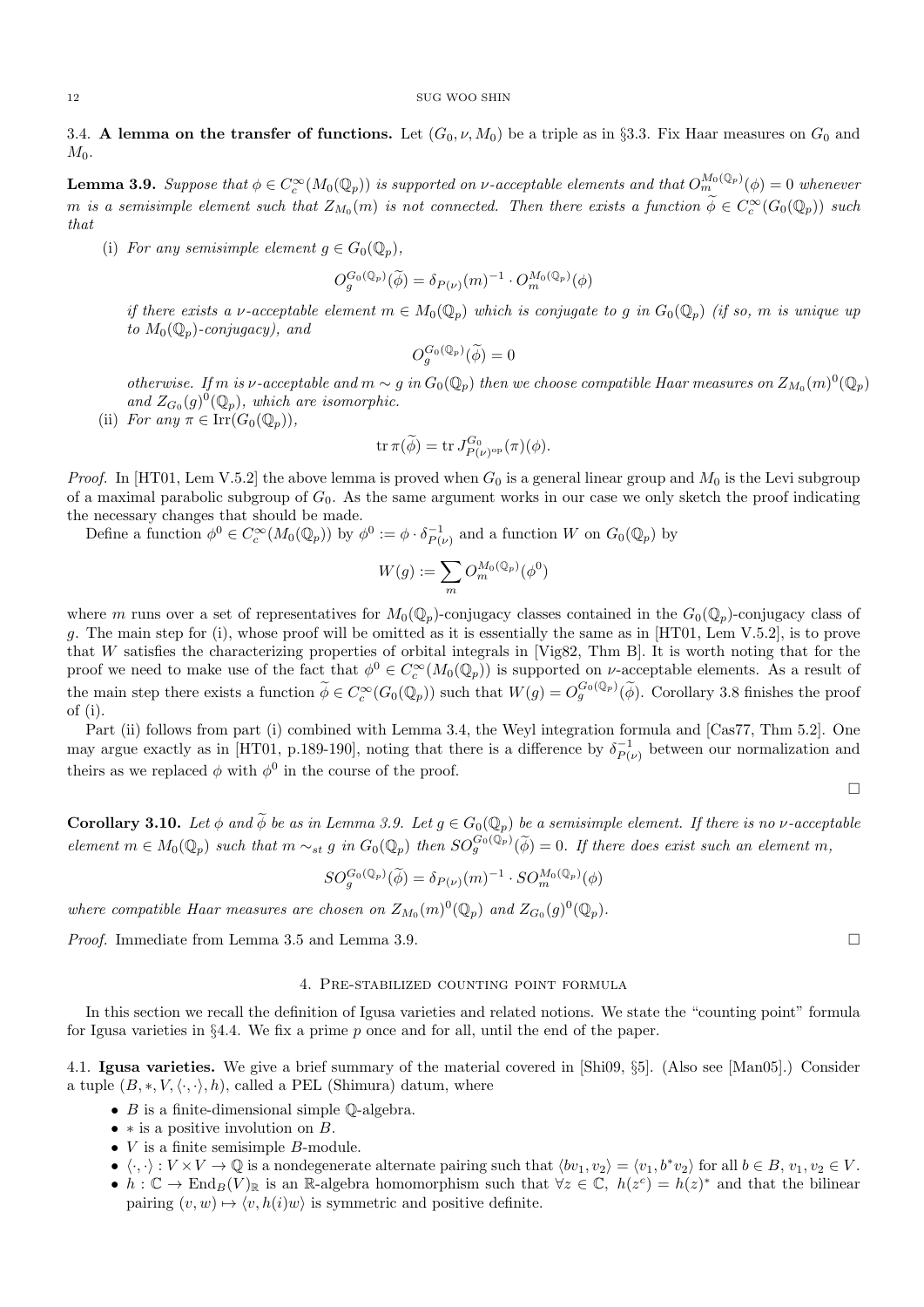Put  $F := Z(B)$  and define a Q-group G by the relation

$$
G(R) = \{ g \in \text{End}_{B \otimes_{\mathbb{Q}} R}(V \otimes_{\mathbb{Q}} R) \mid \exists \varpi(g) \in R^{\times}, \ \langle gv_1, gv_2 \rangle = \varpi(g) \langle v_1, v_2 \rangle \text{ for all } v_1, v_2 \in V \otimes_{\mathbb{Q}} R \}
$$

for any Q-algebra R. We define a C-group morphism  $\mu = \mu_h : \mathbb{G}_m \to G$  as the composite

$$
\mathbb{C}^\times \hookrightarrow \mathbb{C}^\times \times \mathbb{C}^\times \simeq (\mathbb{C} \otimes_\mathbb{R} \mathbb{C})^\times \stackrel{(h,\mathrm{id})}{\to} (\mathrm{End}_B(V) \otimes_\mathbb{Q} \mathbb{C})^\times
$$

where the first map is  $z \mapsto (z, 1)$  and the inverse of the second map is induced by the algebra map given by  $z_1 \otimes z_2 \mapsto$  $(z_1z_2, z_1\bar{z}_2)$ . Often  $\mu$  is viewed as a  $\overline{\mathbb{Q}}_p$ -morphism by making a choice of  $\iota_p : \overline{\mathbb{Q}}_p \simeq \mathbb{C}$ . The datum  $(B, *, V, \langle \cdot, \cdot \rangle, h)$  falls into type (A), (C) or (D) ([Kot92b,  $\S\overline{5}$ ]). We will consider only type (A) and (C) throughout this paper. This has the following consequences.

- $G^{\text{der}}$  and  $\widehat{G}^{\text{der}}$  are simply connected. So are  $M^{\text{der}}$  and  $\widehat{M}^{\text{der}}$  for each  $\mathbb{Q}_p$ -Levi subgroup M of  $G_{\mathbb{Q}_p}$ .
- $G_{\mathbb{R}}$  has an elliptic torus and  $(A_G)_{\mathbb{R}} = A_{G_{\mathbb{R}}}$  canonically.
- For any semisimple  $\gamma_0 \in G(\mathbb{Q})$  and  $I_0 := Z_G(\gamma_0)$ , the canonical map ker<sup>1</sup> $(\mathbb{Q}, Z(\widehat{G})) \to \ker^1(\mathbb{Q}, Z(\widehat{I}_0))$  is injective.

Lemma 4.1. The last assertion in the list above is true.

*Proof.* Write  $I_0^{\text{ab}} := I_0/I_0^{\text{der}}$  and  $G^{\text{ab}} := G/G^{\text{der}}$ . It suffices to prove that  $\ker^1(\mathbb{Q}, I_0^{\text{ab}}) \to \ker^1(\mathbb{Q}, G^{\text{ab}})$  is surjective by dualization ([Kot84a, (1.8.3),(4.2.2)]). The following commutative diagram is induced by the obvious commutative diagram of morphisms between groups.

$$
\ker^1(\mathbb{Q}, Z(G)) \longrightarrow \ker^1(\mathbb{Q}, G) \longrightarrow \ker^1(\mathbb{Q}, G^{\text{ab}})
$$
\n
$$
\downarrow \qquad \qquad \downarrow \qquad \qquad \downarrow
$$
\n
$$
\ker^1(\mathbb{Q}, Z(I_0)) \longrightarrow \ker^1(\mathbb{Q}, I_0) \longrightarrow \ker^1(\mathbb{Q}, I_0^{\text{ab}})
$$

The right arrow in the top row is a bijection by [Kot84a, Lem 4.3.1]. According to [Kot92b, p.393-394], ker<sup>1</sup>( $\mathbb{Q}, G$ ) = 1 or  $\ker^1(\mathbb{Q}, Z(G)) \to \ker^1(\mathbb{Q}, G)$  is a bijection. Therefore  $\ker^1(\mathbb{Q}, I_0^{\text{ab}}) \to \ker^1(\mathbb{Q}, G^{\text{ab}})$  is surjective.

The PEL datum determines a Shimura variety Sh which is a projective system of quasi-projective varieties  $Sh_U$ defined over the reflex field E where U runs over sufficiently small open compact subgroups of  $G(\mathbb{A}^{\infty})$  ([Kot92b, §5]). Here E is a number field determined by the PEL datum. Let  $\xi$  be a finite dimensional irreducible representation of G over  $\overline{\mathbb{Q}}_l$ . We obtain from  $\xi$  an *l*-adic local system  $\mathscr{L}_{\xi}$  on each  $\text{Sh}_U$ .

We suppose that  $(B,*,V,\langle\cdot,\cdot\rangle,h)$  can be extended to a p-unramified integral Shimura datum ([Shi09, Def 5.2]) and fix one such extension. In particular p is unramified in F and  $G_{\mathbb{Q}_p}$  is unramified. The p-unramified integral Shimura datum determines a hyperspecial subgroup  $U_p^{\text{hs}}$  of  $G_{\mathbb{Q}_p}$ . The Shimura variety  $\text{Sh}_{U^p} := \text{Sh}_{U^p \times U_p^{\text{hs}}}$  has an integral model with smooth fiber  $\overline{\text{Sh}}_{U^p}$  over  $\overline{\mathbb{F}}_p$ , which in turn has a Newton polygon stratification  $\overline{\text{Sh}}_{U^p} = \coprod_b \overline{\text{Sh}}_{U^p}^{(b)}$  parametrized by  $b \in B(G_{\mathbb{Q}_p}, -\mu).$ 

From here on, fix b once and for all and also fix a representative  $\tilde{b}$  as in §3.2. Let  $\Sigma_b$  be a Barsotti-Tate group over  $\overline{\mathbb{F}}_p$  of isogeny type b, satisfying the additional conditions (i)-(iv) in §5 of [Shi09]. We briefly remark that  $\Sigma_b$  comes equipped with the compatible structure of a  $\mathbb{Q}_p$ -algebra morphism  $B \otimes_{\mathbb{Q}} \mathbb{Q}_p \hookrightarrow \text{End}(\Sigma_b) \otimes_{\mathbb{Z}_p} \mathbb{Q}_p$  and a polarization  $\Sigma_b \to \Sigma_b^{\vee}$ , and that  $J_b(\mathbb{Q}_p)$  is isomorphic to the group of self-quasi-isogenies of  $\Sigma_b$  preserving these additional structures ([Shi09, Lem 4.14]). The Igusa variety  $Ig_{\Sigma_b}$  is a projective system  $\{Ig_{\Sigma_b, U^p,m}\}$  over open compact subgroups  $U^p$  (which are small enough) and positive integers m. Each  $Ig_{\Sigma_b, U^p, m}$  is a finite Galois covering of the locus in  $\overline{Sh}_{U^p}^{(b)}$  where the fibers of the universal abelian scheme have their associated Barsotti-Tate groups isomorphic to  $\Sigma_b$ . The representation ξ determines an l-adic local system on each  $Ig_{\Sigma_b, U_p,m}$ , to be written as  $\mathscr{L}_\xi$  by abuse of notation. Define

$$
H_c(\mathrm{Ig}_{\Sigma_b},\mathscr{L}_\xi) := \sum_k (-1)^k \varinjlim_{U^p,m} H_c^k(\mathrm{Ig}_{\Sigma_b, U^p,m},\mathscr{L}_\xi).
$$

where we use the étale cohomology with compact support. As the summand is an admissible representation of  $G(\mathbb{A}^{\infty,p}) \times J_b(\mathbb{Q}_p)$  for each k, we may view  $H_c(\mathrm{Ig}_b, \mathscr{L}_\xi)$  as a virtual representation in  $\mathrm{Groth}(G(\mathbb{A}^{\infty,p}) \times J_b(\mathbb{Q}_p)).$ 

# 4.2. Kottwitz triples and Kottwitz invariant.

**Definition 4.2.** By a Kottwitz triple (of type b), we mean a triple  $(\gamma_0; \gamma, \delta)$  where

- $\gamma_0 \in G(\mathbb{Q})$  is semisimple, and elliptic in  $G(\mathbb{R})$
- $\gamma \in G(\mathbb{A}^{\infty,p})$  and  $\gamma \sim \gamma_0$  in  $G(\mathbb{A}^{\infty,p})$ .
- $\delta \in J_b(\mathbb{Q}_p)$  is  $\nu_b$ -acceptable and  $\delta \sim \gamma_0$  in  $G(\overline{\mathbb{Q}}_p)$  via any  $\overline{\mathbb{Q}}_p$ -embedding  $J_b \hookrightarrow G$  whose  $G(\overline{\mathbb{Q}}_p)$ -conjugacy class is canonical (§3.2). We will simply write  $\delta \sim_{st} \gamma_0$  for the last condition.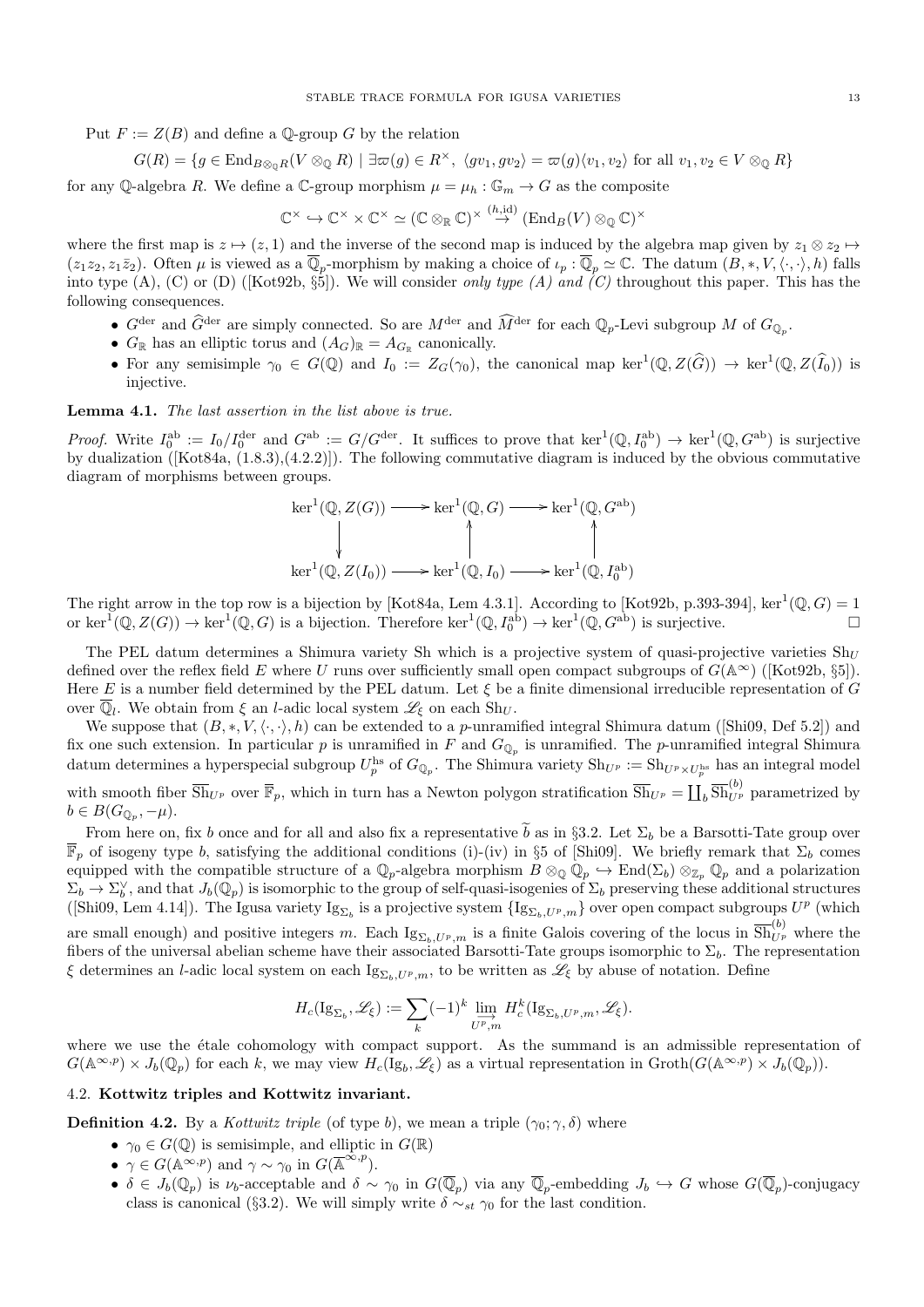Two triples  $(\gamma_0; \gamma, \delta)$  and  $(\gamma'_0; \gamma', \delta')$  are considered equivalent if  $\gamma_0 \sim_{st} \gamma'_0$  in  $G(\mathbb{Q})$ ,  $\gamma \sim \gamma'$  in  $G(\mathbb{A}^{\infty, p})$ , and  $\delta \sim \delta'$ in  $J_h(\mathbb{Q}_n)$ .

Let  $(\gamma_0; \gamma, \delta)$  be a Kottwitz triple. We briefly recall the definition of  $\alpha(\gamma_0, \gamma, \delta) \in \mathfrak{K}(I_0/\mathbb{Q})^D$ , leaving details to [Shi09, §10]. For each place v of  $\mathbb{Q}$ , we can define  $\alpha_v(\gamma_0; \gamma, \delta) \in X^*(Z(\widehat{I}_0)^{\Gamma(v)})$ , which will be written temporarily as  $\alpha_v$ for simplicity. For  $v \neq p, \infty$ , the invariant  $\alpha_v$  equals inv<sub>v</sub>( $\gamma_0, \gamma_v$ ) of [Kot90, p.169]. The definition of  $\alpha_p$  is reproduced below in §4.3. See [Shi09, §10] for  $\alpha_{\infty}$ .

Recall that  $\alpha_p$  (resp.  $\alpha_\infty$ ) restricts to  $-\mu_1$  in  $X^*(Z(\widehat{G})^{\Gamma(p)})$  (resp.  $\mu_1$  in  $X^*(Z(\widehat{G})^{\Gamma(\infty)})$ ). Also note that  $\alpha_v|_{Z(\widehat{G})^{\Gamma(v)}}$ is trivial for  $v \neq p, \infty$ . For each place v we extend  $\alpha_v$  to an element  $\tilde{\alpha}_v$  of  $X^*(Z(\hat{I}_0)^{\Gamma(v)}Z(\hat{G}))$  such that

$$
\widetilde{\alpha}_v(\gamma_0, \gamma, \delta)|_{Z(\widehat{G})} = \begin{cases}\n1, & \text{if } v \neq p, \infty \\
-\mu_1, & \text{if } v = p \\
\mu_1, & \text{if } v = \infty\n\end{cases}.
$$
\n(4.1)

In view of (2.2), we make the following definition. It makes sense to view  $\tilde{\alpha}_v$  ( $v \neq p, \infty$ ) and  $\tilde{\alpha}_p \tilde{\alpha}_\infty$  as characters of  $\mathfrak{K}(I_0/\mathbb{Q})$  since each of them is trivial on  $Z(\widehat{G})$ .

$$
\alpha(\gamma_0; \gamma, \delta) := \left( \prod_{v \neq p, \infty} \widetilde{\alpha}_v |_{\mathfrak{K}(I_0/\mathbb{Q})} \right) \cdot (\widetilde{\alpha}_p \widetilde{\alpha}_\infty) |_{\mathfrak{K}(I_0/\mathbb{Q})}.
$$
\n(4.2)

To clarify what input  $\tilde{\alpha}$  depends on, it is helpful to write  $\tilde{\alpha}_v$   $(v \neq p, \infty)$ ,  $\tilde{\alpha}_p$ ,  $\tilde{\alpha}_\infty$  as  $\tilde{\alpha}_v(\gamma_0, \gamma)$   $(v \neq p, \infty)$ ,  $\tilde{\alpha}_p(\gamma_0, \delta)$ ,  $\widetilde{\alpha}_{\infty}(\gamma_0)$ , respectively. Put  $\alpha_v(\gamma_0;\gamma) := \widetilde{\alpha}_v|_{\mathfrak{K}(I_0/\mathbb{Q})}$ .<br>If  $(\alpha, \gamma, \delta)$  and  $(\alpha', \alpha', \delta')$  are equivalent than

If  $(\gamma_0; \gamma, \delta)$  and  $(\gamma'_0; \gamma', \delta')$  are equivalent then  $I_0$  and  $I'_0 := Z_G(\gamma'_0)$  are inner forms over Q. In that case  $\alpha(\gamma_0; \gamma, \delta)$ and  $\alpha(\gamma_0, \gamma', \delta')$  are identified using the canonical  $\Gamma$ -equivariant isomorphism  $Z(\widehat{I}_0) \stackrel{\sim}{\rightarrow} Z(\widehat{I}_0')$ .

Denote by  $KT_b$  the set of equivalence classes of Kottwitz triples. Let  $KT_b^{\text{eff}}$  denote the subset of  $KT_b$  consisting of  $(\gamma_0; \gamma, \delta)$  such that  $\alpha(\gamma_0; \gamma, \delta)$  is trivial.

4.3. Definition of  $\tilde{\alpha}_p(\gamma_0, \delta)$ . We will give a definition of the Kottwitz invariant at p which is convenient for our purpose. It is not hard to see that our definition is equivalent to the one given by [Shi09, §10]. Let us freely use the notation of §3.2. In particular,  $\psi: J_b \to M_b$  is an isomorphism over  $L_s$  and satisfies  $\psi \psi^{-\sigma} = \text{Int}(\tilde{b})$ . Let  $(\gamma_0, \gamma, \delta) \in KT_b$ such that  $\gamma_0 \in M_b(\mathbb{Q}_p)$ . Then there exists  $y \in M_b(L)$  such that  $\psi(\delta) = y\gamma_0y^{-1}$ . (First find  $x \in M_b(\overline{L})$  such that  $\psi(\delta) = x \gamma_0 x^{-1}$ . Since Steinberg's vanishing theorem says  $H^1(L, I_0) = 1$ , we can replace x by some  $y \in M_b(L)$ .) In fact, we could find y in  $M_0^{\text{der}}(L)$  by the same argument. It is easy to see that  $b_\delta := y^{-1}by^\sigma$  belongs to  $I_0(L)$ , thus yields an element  $b_{\delta} \in B(I_0)$ , which is independent of the choice of y. Define

$$
\alpha_p(\gamma_0,\delta):=\kappa_{I_0}(b_\delta).
$$

**Lemma 4.3.** The above element  $b_{\delta}$  is basic in  $B(I_0)$ .

*Proof.* Clearly  $b_{\delta}$  maps to b under the map  $B(I_0) \to B(M_b)$  induced by the inclusion  $I_0 \to M_b$ . Since b is basic in  $B(M_b)$  (as noted in §3.2),  $b_\delta$  must be basic in  $B(I_0)$ . The last implication easily follows from [RR96, Prop 1.12.(i)].  $\Box$ 

4.4. Point-counting formula for Igusa varieties. Put  $K_p^{\text{hs}} := U_p^{\text{hs}}$  (§4.1). For each finite place  $v \neq p$  where  $G_{\mathbb{Q}_v}$ is unramified, choose a hyperspecial subgroup  $K_v^{\text{hs}} \subset G(\mathbb{Q}_v)$ . These data enable us to define  $C_c^{\infty}(G(\mathbb{A}^{\infty,p}) \times J_b(\mathbb{Q}_p))$ via restricted product. An *acceptable* function  $\phi \in C_c^{\infty}(G(\mathbb{A}^{\infty,p}) \times J_b(\mathbb{Q}_p))$  is defined in [Shi09, Def 6.2] to be a finite linear combination of functions of the form  $\phi^p \times \phi_p$  such that  $\phi_p$  is supported on  $\nu_b$ -acceptable elements of  $J_b(\mathbb{Q}_p)$ and a few other conditions hold. These other conditions ensure that Fujiwara's fixed point formula (a.k.a. Deligne's conjecture) for algebraic correspondences is applicable in the course of the proof of Theorem 4.4, but do not concern us in the stabilization process. In this section  $\phi$  takes values in  $\overline{\mathbb{Q}}_l$ , but will have values in  $\mathbb C$  starting from §5.

We introduce some notations. Let  $\gamma_0 \in G(\mathbb{Q})$  be an R-elliptic semisimple element. Write  $I_0$  for  $Z_G(\gamma_0)$  as usual and  $I_{\infty}$  for a compact-mod-center inner form of  $I_0$  over R. Denote by  $I_0(\mathbb{A})^1$  the kernel of the map  $I_0(\mathbb{A}) \to \mathbb{R}_{>0}^{\times}$  given by  $x \mapsto |\varpi(x)|_{\mathbb{A}^\times}$  where  $\varpi : G \to \mathbb{G}_m$  is the multiplier map. Define  $G(\mathbb{A})^1$  similarly and set  $G(\mathbb{R})^1 := G(\mathbb{A})^1 \cap G(\mathbb{R})$ .

Let us explain the choice of Haar measures in Theorem 4.4 below. Fix Haar measures on  $G(A^{\infty,p})$  and  $J_b(\mathbb{Q}_p)$  once and for all. Choose the Tamagawa measure on  $I_0(\mathbb{A})^1$  and any Haar measure on  $I_0(\mathbb{R})^1$ , and give  $I_0(\mathbb{A}^{\infty})$  the quotient measure via the exact sequence

$$
1 \to I_0(\mathbb{R})^1 \to I_0(\mathbb{A})^1 \to I_0(\mathbb{A}^{\infty}) \to 1.
$$

Haar measures on  $Z_G(\gamma)(\mathbb{Q}_v)$   $(v \neq p, \infty)$ ,  $I_\delta(\mathbb{Q}_p)$  and  $I_\infty(\mathbb{R})^1$  are defined compatibly with those on  $I_0(\mathbb{Q}_v)$ ,  $I_0(\mathbb{Q}_p)$  and  $I_0(\mathbb{R})^1$ , respectively. (In fact, our notation  $G(\mathbb{A})^1$  coincides with that of [Art05, p.16] where Arthur gives a natural decomposition  $G(\mathbb{A}) = G(\mathbb{A})^1 \times A_G(\mathbb{R})^0$ . In our case  $A_G(\mathbb{R})^0 \simeq \mathbb{R}_{>0}^{\times}$ . The same applies to  $I_0$  in place of G.)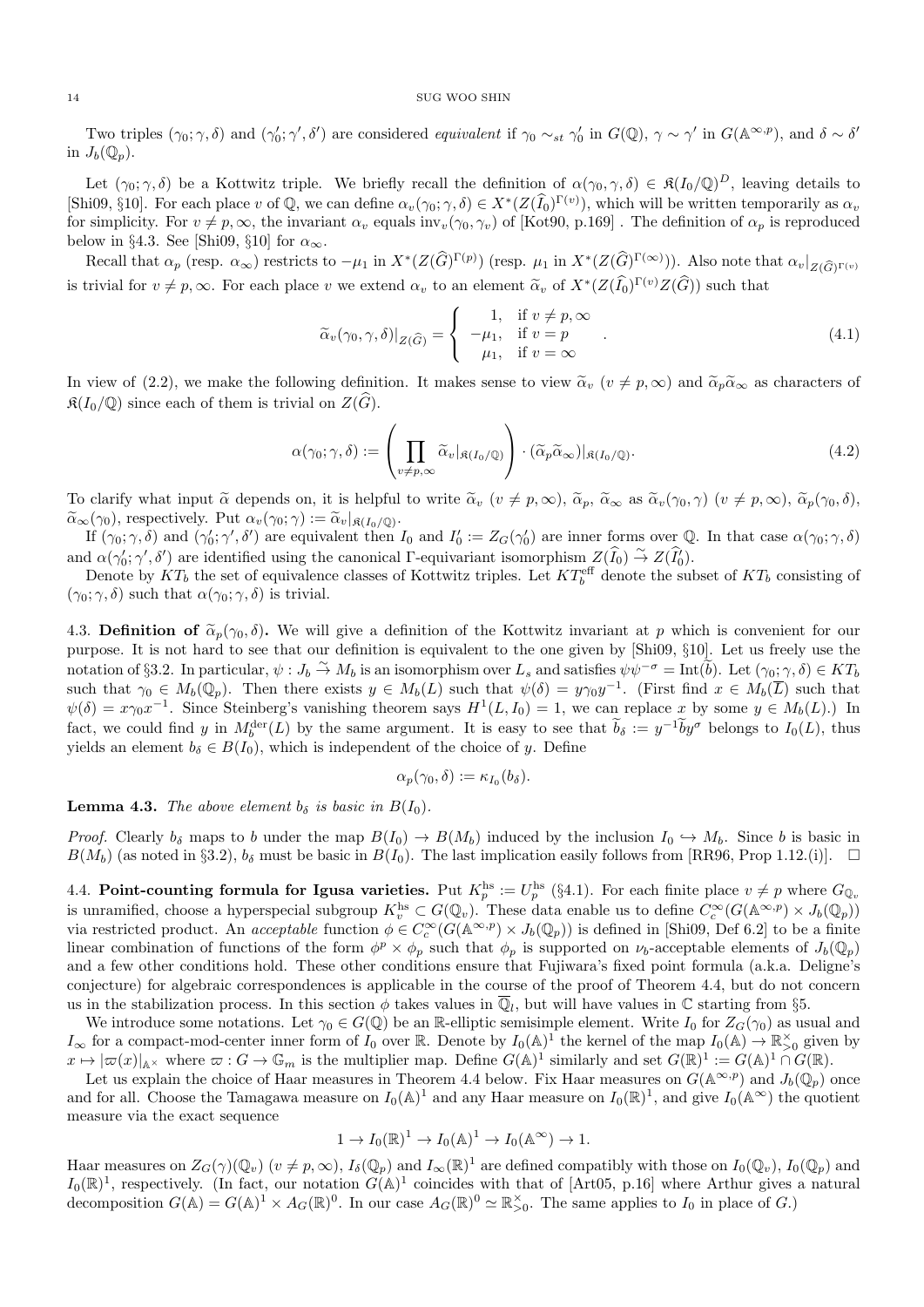**Theorem 4.4.** ([Shi09, Thm 13.1]) If  $\phi \in C_c^{\infty}(G(\mathbb{A}^{\infty,p}) \times J_b(\mathbb{Q}_p))$  is acceptable, then

$$
\operatorname{tr}\left(\phi|H_c(\operatorname{Ig}_{\Sigma_b},\mathscr{L}_{\xi})\right) = \sum_{(\gamma_0;\gamma,\delta)\in KT_b^{\text{eff}}} \operatorname{vol}(I_{\infty}(\mathbb{R})^1)^{-1} |A_{\mathbb{Q}}(I_0)| \cdot \operatorname{tr}\xi(\gamma_0) \cdot O_{(\gamma,\delta)}^{G(\mathbb{A}^{\infty,p})\times J_b(\mathbb{Q}_p)}(\phi). \tag{4.3}
$$

Even though Theorem 4.4 is valid with any Haar measures on  $G(\mathbb{A}^{\infty,p})$  and  $J_b(\mathbb{Q}_p)$ , we make a particular choice of measures for future convenience. Choose Haar measures  $\mu_v$  on  $G(\mathbb{Q}_v)$  for each v so that whenever  $G_{\mathbb{Q}_v}$  is unramified,  $\mu_v(K_v^{\text{hs}}) = 1$ . For any finite set S of places of Q, take the Haar measure  $\prod_{v \notin S} \mu_v$  on  $G(\mathbb{A}^S)$ . Choose the Tamagawa measure on  $G(\mathbb{A})^1$ . The measure on  $G(\mathbb{R})^1$  is determined by the condition that the quotient measure on  $G(\mathbb{A}^{\infty})$  via the exact sequence  $1 \to G(\mathbb{R})^1 \to G(\mathbb{A})^1 \to G(\mathbb{A}^{\infty}) \to 1$  is equal to  $\prod_{v \neq \infty} \mu_v$ . We can arrange that the measure on  $G(\mathbb{R})$  induces the usual measure  $dx/x$  on  $A_G(\mathbb{R})^0 = \mathbb{R}_{\geq 0}^{\times}$  via the exact sequence  $1 \to G(\mathbb{R})^1 \to G(\mathbb{R}) \to A_G(\mathbb{R})^0 \to 1$ . The Haar measure on  $M_b(\mathbb{Q}_p)$  is chosen such that  $K_p^{\text{hs}} \cap M_b(\mathbb{Q}_p)$  has measure 1. The measure on  $J_b(\mathbb{Q}_p)$  is chosen to be compatible with that on  $M_b(\mathbb{Q}_p)$ .

With Theorem 4.4 as a starting point, our main goal is to obtain a stable trace formula for  $\text{tr}(\varphi|H_c(\text{Ig}_{\Sigma_b},\mathscr{L}_{\xi}))$ . This means that we rewrite the right hand side of (4.3) in terms of stable orbital integrals on elliptic endoscopic groups for G.

# 5. STABILIZATION AWAY FROM  $p$

In this section, we assume that the function  $\phi \in C_c^{\infty}(G(\mathbb{A}^{\infty,p}) \times J_b(\mathbb{Q}_p))$  is acceptable and has the form

$$
\phi = \prod_{v \neq \infty} \phi_v \quad \text{for} \quad \phi_v \in C_c^{\infty}(G(\mathbb{Q}_v)) \ (v \neq p, \infty), \ \phi_p \in C_c^{\infty}(J_b(\mathbb{Q}_p)). \tag{5.1}
$$

Put  $\phi^p := \prod_{v \neq p, \infty} \phi_v$ . From here on, every test function including  $\phi$  will assume values in  $\mathbb C$  (rather than  $\overline{\mathbb Q}_l$ ). Fix  $\iota_l : \overline{\mathbb{Q}}_l \overset{\sim}{\to} \mathbb{C}$  once and for all.

# 5.1. A first step in stabilization. We know from (1.2) and (2.3) (cf. Lemma 4.1) that

$$
|A_{\mathbb{Q}}(I_0)| \cdot |\mathfrak{K}(I_0/\mathbb{Q})|^{-1} = \tau(G) \cdot |\ker^1(\mathbb{Q}, G)|.
$$

As  $\mathfrak{K}(I_0/\mathbb{Q})$  is a finite abelian group, we have

$$
|\mathfrak{K}(I_0/\mathbb{Q})|^{-1} \sum_{\kappa \in \mathfrak{K}(I_0/\mathbb{Q})} \langle \alpha(\gamma_0; \gamma, \delta), \kappa \rangle = \begin{cases} 1, & \alpha(\gamma_0; \gamma, \delta) \text{ is trivial,} \\ 0, & \text{otherwise.} \end{cases}
$$

Hence (4.3) can be rewritten as

$$
\text{tr}\left(\phi|\iota_{l}H_{c}(\text{Ig}_{\Sigma_{b}},\mathscr{L}_{\xi})\right) = \tau(G)|\ker^{1}(\mathbb{Q},G)| \sum_{(\gamma_{0};\gamma,\delta)\in KT_{b}} \text{vol}(I_{\infty}(\mathbb{R})^{1})^{-1}
$$

$$
\sum_{\kappa \in \mathfrak{K}(I_{0}/\mathbb{Q})} \langle \alpha(\gamma_{0};\gamma,\delta),\kappa \rangle \operatorname{tr}\xi(\gamma_{0}) \cdot O_{(\gamma,\delta)}^{G(\mathbb{A}^{\infty,p})\times J_{b}(\mathbb{Q}_{p})}(\phi) \tag{5.2}
$$

As remarked in §2.1, we fix once and for all a representative  $(H, s, \eta)$  in each isomorphism class of elliptic endoscopic triples for G and view  $\mathcal{E}^{\text{ell}}(G)$  as the set of such representatives. For each  $(H, s, \eta) \in \mathcal{E}^{\text{ell}}(G)$ , we also fix an L-group morphism  $\tilde{\eta}: {}^L H \to {}^L G$  extending  $\eta$  once and for all. Fix Haar measures on  $H(\mathbb{Q}_v)$  for each v in the same way as we did for  $G(\mathbb{Q}_v)$  in the paragraph below Theorem 4.4 did for  $G(\mathbb{Q}_v)$  in the paragraph below Theorem 4.4.

Each pair  $(\gamma_0, \kappa)$  in the sum of (5.2) can be viewed as an element of  $\mathcal{SS}^{\text{ell}}(G)$ , which corresponds by Lemma 2.8 to  $(H, s, \eta, \gamma_H)$  whose isomorphism class in  $\mathcal{EQ}^{\text{ell}}(G)$  is uniquely determined. Define  $\tilde{\kappa} \in \tilde{\mathfrak{K}}(I_0/\mathbb{Q})$  as in Remark 2.7. By  $(4.2),$ 

$$
\langle \alpha(\gamma_0; \gamma, \delta), \kappa \rangle = \left( \prod_{v \neq p, \infty} \langle \alpha_v(\gamma_0, \gamma), \kappa \rangle \right) \langle \widetilde{\alpha}_p(\gamma_0, \delta), \widetilde{\kappa} \rangle \langle \widetilde{\alpha}_{\infty}(\gamma_0), \widetilde{\kappa} \rangle
$$

If v is a finite place where G is unramified (except finitely many v with small residue characteristics), the transfer factor  $\Delta_v(\gamma_H, \gamma_0)$  is pinned down by the formula in Conjecture 2.14 (with  $K = \mathbb{Q}_v$ ) as the relevant Haar measures are fixed. At the other places v, the factors  $\Delta_v(\gamma_H, \gamma_0)$  are well-defined only up to constant, but will be chosen compatibly so that the following global constraint is satisfied whenever  $\gamma_0 \in G(\mathbb{Q})$  ([LS87, §6]).

$$
\prod_{v} \Delta_v(\gamma_H, \gamma_0) = 1 \tag{5.3}
$$

Note that  $\Delta_v(\gamma_H, \gamma_0) \neq 1$  for only finitely many v. For any  $\gamma' \in G(\mathbb{A})$  such that  $\gamma' \sim \gamma_0$  in  $G(\overline{\mathbb{A}})$ , transfer factors satisfy

$$
\Delta_v(\gamma_H, \gamma') = \langle \text{inv}_v(\gamma_0, \gamma'), \kappa \rangle \Delta_v(\gamma_H, \gamma_0). \tag{5.4}
$$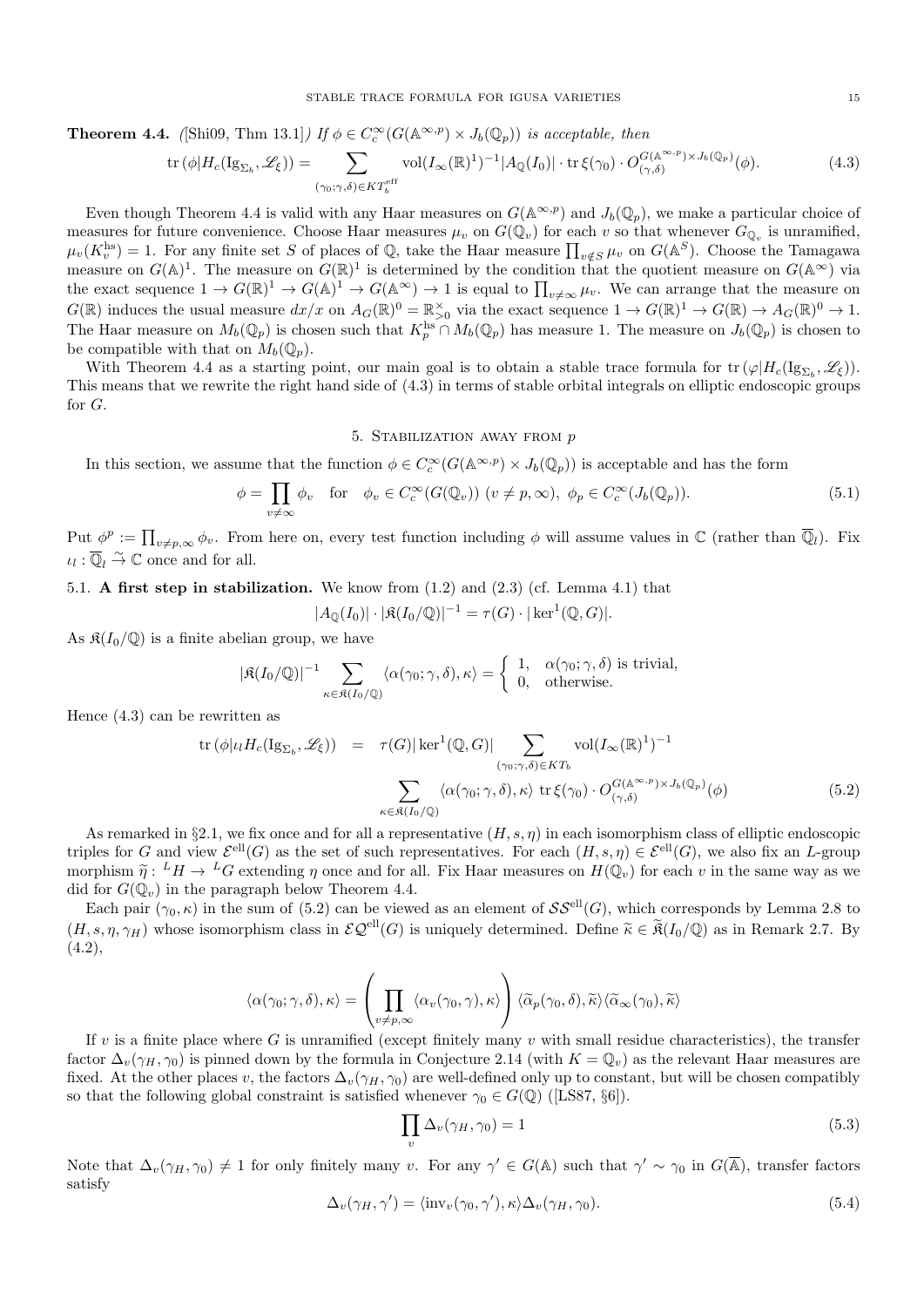Put  $I_{\delta} := Z_{J_b}(\delta)$  and  $I_v := Z_{G_{\mathbb{Q}_v}}(\gamma)$  for  $v \neq p, \infty$ .

**Lemma 5.1.** Suppose that  $(\gamma_0; \gamma, \delta) \in KT_b$ . Then  $e_v(I_v) = 1$  for all but finitely many  $v \neq p, \infty$ . If moreover  $\alpha(\gamma_0; \gamma, \delta)$ is trivial, then

$$
\left(\prod_{v \neq p, \infty} e_v(I_v)\right) e_p(I_\delta) e_\infty(I_\infty) = 1.
$$

*Proof.* As  $(I_0)_{\mathbb{Q}_v}$  is isomorphic to  $I_v$  for all but finitely many  $v \neq p, \infty$ , the first assertion is verified. Now assume that  $\alpha(\gamma_0; \gamma, \delta)$  is trivial. By Lemma 12.3 of [Shi09], there is  $((A, \lambda, i), [a]) \in FP_b^{AV}$  corresponding to  $(\gamma_0; \gamma, \delta)$  in the notation there. Take the Q-group I' to be the centralizer of a in  $\text{End}_{B}^{0}(A)$ . Then we see that  $I'_{\mathbb{Q}_{v}}$  is isomorphic to  $I_v$ ,  $I_\delta$  and  $I_\infty$  when  $v \neq p, \infty$ ,  $v = p$  and  $v = \infty$ , respectively. It is a standard fact ([Kot83, Prop, p.297]) that  $\prod_v e_v(I'_{\mathbb{Q}_v})$  $) = 1.$ 

Let  $\mathcal{SS}^{KT}(G)$  denote the subset of  $\mathcal{SS}(G)$  consisting of the pairs  $(\gamma_0, \kappa)$  for which there exist  $\gamma$  and  $\delta$  such that  $(\gamma_0; \gamma, \delta) \in KT_b$ . Observe that  $SS^{KT}(G) \subset SS^{ell}(G)$ . Let  $\Delta^p(\gamma_H, \gamma_0)$  denote  $\prod_{v \neq p, \infty} \Delta_v(\gamma_H, \gamma_0)$ . To break up the summand of (5.2) into three parts, we consider pairs  $(\gamma_0, \kappa) \in \mathcal{SS}^{KT}(G)$  and make the following definitions.

$$
O^{p}(\gamma_{0}, \kappa, \phi^{p}) := \Delta^{p}(\gamma_{H}, \gamma_{0}) \cdot \prod_{v \neq p, \infty} \sum_{\gamma_{v} \sim_{st} \gamma_{0}} \langle \alpha_{v}(\gamma_{0}, \gamma), \kappa \rangle^{-1} \cdot e_{v}(I_{v}) \cdot O_{\gamma_{v}}^{G(\mathbb{Q}_{v})}(\phi_{v})
$$
  
\n
$$
O_{p}(\gamma_{0}, \widetilde{\kappa}, \phi_{p}) := \Delta_{p}(\gamma_{H}, \gamma_{0}) \cdot \sum_{\delta \sim_{st} \gamma_{0}} \langle \widetilde{\alpha}_{p}(\gamma_{0}, \delta), \widetilde{\kappa} \rangle^{-1} \cdot e_{p}(I_{\delta}) \cdot O_{\delta}^{J_{b}(\mathbb{Q}_{p})}(\phi_{p})
$$
  
\n
$$
O_{\infty}(\gamma_{0}, \widetilde{\kappa}) := \Delta_{\infty}(\gamma_{H}, \gamma_{0}) \cdot \text{vol}(I_{\infty}(\mathbb{R})^{1})^{-1} \langle \widetilde{\alpha}_{\infty}(\gamma_{0}), \widetilde{\kappa} \rangle^{-1} \cdot e_{\infty}(I_{\infty}) \cdot \text{tr} \xi(\gamma_{0})
$$
\n
$$
(5.5)
$$

The first (resp. second) sum in (5.5) runs over the set of semisimple conjugacy classes of  $\gamma_v$  in  $G(\mathbb{Q}_v)$  (resp.  $\delta$  in  $J_b(\mathbb{Q}_p)$ . We generalize the definition in (5.5) to the case where  $(\gamma_0, \kappa)$  is contained in  $\mathcal{SS}(G)$  but not necessarily in  $\mathcal{S}\mathcal{S}^{KT}(G)$ , as follows. The same definition of  $O^p(\gamma_0, \kappa, \phi^p)$  works in this generality. The expression  $O_p(\gamma_0, \tilde{\kappa}, \phi_p)$  makes sense if we define  $O_p(\gamma_0, \tilde{\kappa}, \phi_p) := 0$  in case there is no  $\delta$  such that  $\delta \sim_{st} \gamma_0$ . Finally  $O_{\infty}(\gamma_0, \tilde{\kappa})$  makes sense if  $\gamma_0$  is elliptic in  $G(\mathbb{R})$  and is defined to be zero otherwise.

By  $(5.2)$ ,  $(5.3)$ ,  $(5.5)$  and Lemma 5.1, we have

$$
\operatorname{tr}\left(\phi|\iota_{l}H_{c}(\operatorname{Ig}_{\Sigma_{b}},\mathscr{L}_{\xi})\right)=\tau(G)|\operatorname{ker}^{1}(\mathbb{Q},G)|\sum_{(\gamma_{0},\kappa)\in\mathcal{SS}^{KT}(G)}O^{p}(\gamma_{0},\kappa,\phi^{p})O_{p}(\gamma_{0},\widetilde{\kappa},\phi_{p})O_{\infty}(\gamma_{0},\widetilde{\kappa})
$$
(5.6)

The right hand side does not get new contributions if the sum is taken over all  $(\gamma_0, \kappa)$  in  $\mathcal{SS}^{ell}(G)$ , or in  $\mathcal{SS}(G)$ .

5.2. The functions  $h^{H,p}$  and  $h^H_{\infty}$ . As before, let  $(H, s, \eta) \in \mathcal{E}^{\text{ell}}(G)$ . The reference for this subsection is [Kot90, p.178-179, 182-186], where Kottwitz works out stabilization for the terms away from p assuming the validity of Conjecture 2.13 and 2.14. (cf. Proposition 2.17.) His method may be adapted to stabilize our terms away from  $p$  without change. We state the results of Kottwitz on the functions  $h^{H,p}$  and  $h^H_{\infty}$ , which are needed to stabilize (5.6).

Since  $\alpha_v(\gamma_0, \gamma_v)$  equals inv $v(\gamma_0, \gamma_v)$  for  $v \neq p, \infty$ ,

$$
\Delta^p(\gamma_H, \gamma_0) \cdot \prod_{v \neq p, \infty} \langle \alpha_v(\gamma_0, \gamma), \kappa \rangle^{-1} = \Delta^p(\gamma_H, \gamma).
$$

(Here we use the Langlands-Shelstad definition of transfer factors whereas  $inv_v(\cdot, \cdot)$  is as in [Kot90, §2].) We write  $e^p(Z_G(\gamma)) := \prod_{v \neq p, \infty} e_v(Z_G(\gamma)).$  The usual transfer of  $\kappa$ -orbital integrals yields the following lemma.

**Lemma 5.2.** There exists a function  $h^{H,p} \in C_c^{\infty}(H(\mathbb{A}^{\infty,p}))$  such that whenever a  $(G,H)$ -regular semisimple  $\gamma_H \in$  $H(\mathbb{A}^{\infty,p})$  and a semisimple  $\gamma_0 \in G(\mathbb{A}^{\infty,p})$  have matching stable conjugacy classes,

$$
SO_{\gamma_H}^{H(\mathbb{A}^{\infty,p})}(h^{H,p}) = \sum_{\gamma \sim_{st} \gamma_0} \Delta^p(\gamma_H, \gamma) \cdot e^p(Z_G(\gamma)) \cdot O_{\gamma}^{G(\mathbb{A}^{\infty,p})}(\phi^p). \tag{5.7}
$$

and  $SO_{\gamma_H}^{H(\mathbb{A}^{\infty,p})}(h^{H,p})=0$  if the  $(G,H)$ -regular semisimple element  $\gamma_H \in H(\mathbb{A}^{\infty,p})$  does not transfer to  $G(\mathbb{A}^{\infty,p})$ . The sum in (5.7) is taken over a set of representatives for  $G(\mathbb{A}^{\infty,p})$ -conjugacy classes which are  $G(\overline{\mathbb{A}}^{\infty,p})$ -conjugate to  $\gamma_0$ .

Remark 5.3. If  $(H, s, \eta, \gamma_H) \mapsto (\gamma_0, \kappa)$  over Q (from  $\mathcal{EQ}^{\text{ell}}(G)$  to  $SS^{\text{ell}}(G)$ ) then the right hand side of (5.7) equals  $O^p(\gamma_0, \kappa, \phi^p)$  by (5.4).

We explain the construction of  $h^H_\infty$ . Assume that the elliptic maximal tori of  $G_\mathbb{R}$  come from those of  $H_\mathbb{R}$ ; otherwise simply put  $h_{\infty}^H := 0$ . Under this assumption there are canonical isomorphisms among  $(A_G)_{\mathbb{R}}$ ,  $A_{G_{\mathbb{R}}},$   $(A_H)_{\mathbb{R}}$  and  $A_{H_{\mathbb{R}}}$ .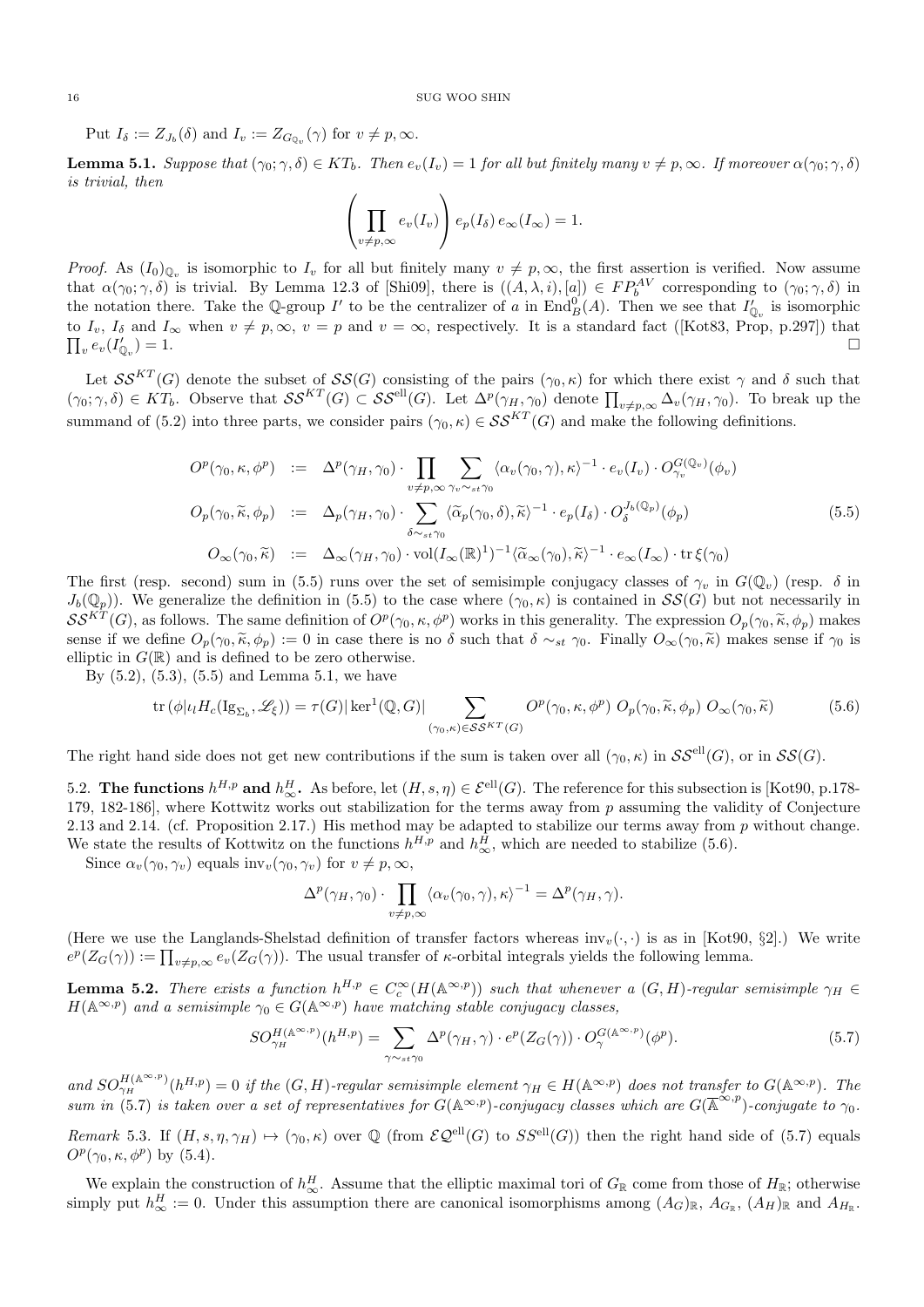The representation  $\xi$  of G yields a (quasi-)character  $\chi_{\xi}: A_G(\mathbb{R})^0 \to \mathbb{C}^\times$  by restricting the central character of  $\xi$ . Consider the composition

$$
W_{\mathbb{R}} \to {}^L H_{\mathbb{R}} \to {}^L G_{\mathbb{R}} \to {}^L (A_G)_{\mathbb{R}}
$$

where the first map is the standard inclusion, the second is given by  $\tilde{\eta}$  and the third by dualizing  $A_G \hookrightarrow G$ . The above composition map determines a character of  $A_G(\mathbb{R})^0$ , say  $\chi$ . Set  $\chi_H := \chi \chi_{\xi}$ , viewed as Kottwitz constructed  $h^H_\infty \in C_c^\infty(H(\mathbb{R}), \chi_H)$  as a sum of the pseudo-coefficients of certain discrete series representations of  $H(\mathbb{R})$  via Shelstad's theory of real endoscopy. (See [Kot90, p.186] for the explicit formula.) In particular  $h^H_{\infty}$  is stable cuspidal in the sense of [Art89, p.270]. (See [Kotb, §5.5] and [Kot90, p.186] for the fact that  $h_{\infty}^H$  transforms under  $\chi_H$ .) Observe that if  $H = G^*$  and  $\tilde{\eta} = id$  then  $\chi_H = \chi_{\xi}$ .

**Lemma 5.4.** There is a function  $h^H_{\infty} \in C_c^{\infty}(H(\mathbb{R}), \chi_H)$  such that whenever  $(H, s, \eta, \gamma_H) \mapsto (\gamma_0, \kappa)$  over  $\mathbb{R},$ 

$$
SO_{\gamma_H}^{H(\mathbb{R})}(h_{\infty}^H) = \begin{cases} O_{\infty}(\gamma_0, \widetilde{\kappa}), & \gamma_H : elliptic \ in \ H(\mathbb{R}) \\ 0, & otherwise \end{cases}
$$
 (5.8)

and  $SO_{\gamma_H}^{H(\mathbb{R})}(h_{\infty}^H)=0$  if the  $(G,H)$ -regular semisimple  $\gamma_H$  does not transfer to  $G(\mathbb{R})$ .

Remark 5.5. We use the convention of Langlands and Shelstad for transfer factors, but Kottwitz ([Kot90]) uses a different normalization from theirs in that he replaces s with  $s^{-1}$ , as explained on page 178 of that paper. (This is why we put exponents -1 in (5.5), which are not seen in Kottwitz's article.) So the formula for  $h^H_{\infty}$  on page 186 of [Kot90] needs to be adjusted in our situation, but the validity of Lemma 5.4 remains intact. In case of PEL datum of type  $(A)$ , we may take s as an order two element so that the distinction between two conventions disappears.

Remark 5.6. In fact, Kottwitz's function  $h_{\infty}^H$  has the property that  $SO_{\gamma_H}^{H(\mathbb{R})}(h_{\infty}^H) = 0$  for every non- $(G, H)$ -regular semisimple  $\gamma_H$  ([?, Prop 3.3.4, Rem 3.3.5]).

However, Kottwitz's stabilization method does not work for  $O_p(\gamma_0, \tilde{\kappa}, \phi_p)$ . (Compare  $O_p(\gamma_0, \tilde{\kappa}, \phi_p)$  with the right hand side of the formula  $(7.3)$  of [Kot90].)

# 6. Stabilization at p

Our goal in this section is to rewrite  $O_p(\tilde{\kappa}, \gamma_0, \phi_p)$  in terms of stable orbital integrals on endoscopic groups of G. This should be more than an abstract statement. For applications of our stable trace formula it is necessary to have a reasonably concrete construction of the test function  $h_p^H$  on each endoscopic group H.

6.1. Definition of various sets. Define  $\mathcal{SS}_{p}^{\text{ef}}(M_b, G)$  to be the subset of  $\mathcal{SS}_{p}(M_b, G)$  which contains exactly those  $(\gamma_0, \kappa)$  such that  $\gamma_0 \in M_b(\mathbb{Q}_p)$  is  $\nu_b$ -acceptable. Similarly define the subset  $\mathcal{SS}_p^{\text{eff}}(J_b, G)$  of  $\mathcal{SS}_p(J_b, G)$  so that it consists of the pairs  $(\delta, \kappa)$  with  $\nu_b$ -acceptable  $\delta$ . The transfer of stable conjugacy classes canonically identifies  $\mathcal{SS}_p^{\text{eff}}(J_b, G)$  with a subset of  $\mathcal{SS}_p^{\text{ef}}(M_b, G)$ , which will be denoted by  $\mathcal{SS}_p^{\text{eff}}(M_b, G)$ . The injection  $M_b \hookrightarrow G$  induces a map from  $\mathcal{SS}_p^{\text{ef}}(M_b, G)$ (resp.  $\mathcal{SS}_p^{\text{eff}}(M_b, G)$ ) to  $\mathcal{SS}_p(G)$ , which is an injection by Lemma 3.6. We denote the images of  $\mathcal{SS}_p^{\text{eff}}(M_b, G)$  and  $\mathcal{SS}_p^{\text{eff}}(M_b, G)$  by  $\mathcal{SS}_p^{\text{ef}}(G)$  and  $\mathcal{SS}_p^{\text{eff}}(G)$ , respectively.

Let  $\mathcal{EQ}^{\text{eff}}_{p}(G)$  (resp.  $\mathcal{EQ}^{\text{eff}}_{p}(G)$ ) denote the image of  $\mathcal{SS}^{\text{ef}}_{p}(G)$  (resp.  $\mathcal{SS}^{\text{eff}}_{p}(G)$ ) under the bijection  $\mathcal{SS}_{p}(G) \leftrightarrow \mathcal{EQ}_{p}(G)$ in Lemma 2.8. Let  $\mathcal{EQ}_p^{\text{ef}}(M_b, G)$  (resp.  $\mathcal{EQ}_p^{\text{eff}}(J_b, G)$ ) denote the image of  $\mathcal{SS}_p^{\text{ef}}(M_b, G)$  (resp.  $\mathcal{SS}_p^{\text{eff}}(J_b, G)$ ) under the bijection  $SS_p(M_b, G) \leftrightarrow \mathcal{EQ}_p(M_b, G)$  (resp.  $SS_p(J_b, G) \leftrightarrow \mathcal{EQ}_p(J_b, G)$ ) coming from Lemma 2.10. Similarly let  $\mathcal{EQ}_{p}^{\text{eff}}(M_b, G)$  denote the image of  $\mathcal{SS}_{p}^{\text{eff}}(M_b, G)$ . The sets  $\mathcal{EQ}_{p}^{\text{eff}}(M_b, G)$  and  $\mathcal{EQ}_{p}^{\text{eff}}(J_b, G)$  are canonically identified. The discussion so far is put together in the following diagrams.

SSef p (G) OO 1−1 o <sup>1</sup>−<sup>1</sup> /EQef p (G) (γ0, κ) OO o /(H, s, η, γH) SSef p (Mb, G) o <sup>1</sup>−<sup>1</sup> /EQef p (Mb, G) (γ 0 0 , κ) o /(MH, sH, ηH, γ<sup>M</sup><sup>H</sup> ) (6.1) SSeff p (G) OO 1−1 o <sup>1</sup>−<sup>1</sup> /EQeff p (G) (γ0, κ) OO o /(H, s, η, γH) SSeff p (Mb, G) o <sup>1</sup>−<sup>1</sup> / OO 1−1 EQeff p (Mb, G) OO 1−1 (γ 0 0 , κ) OO o /(MH, sH, ηH, γ<sup>M</sup><sup>H</sup> ) OO SSeff p (Jb, G) o <sup>1</sup>−<sup>1</sup> /EQeff p (Jb, G) (δ, κ) o /(MH, sH, ηH, γ<sup>M</sup><sup>H</sup> ) (6.2)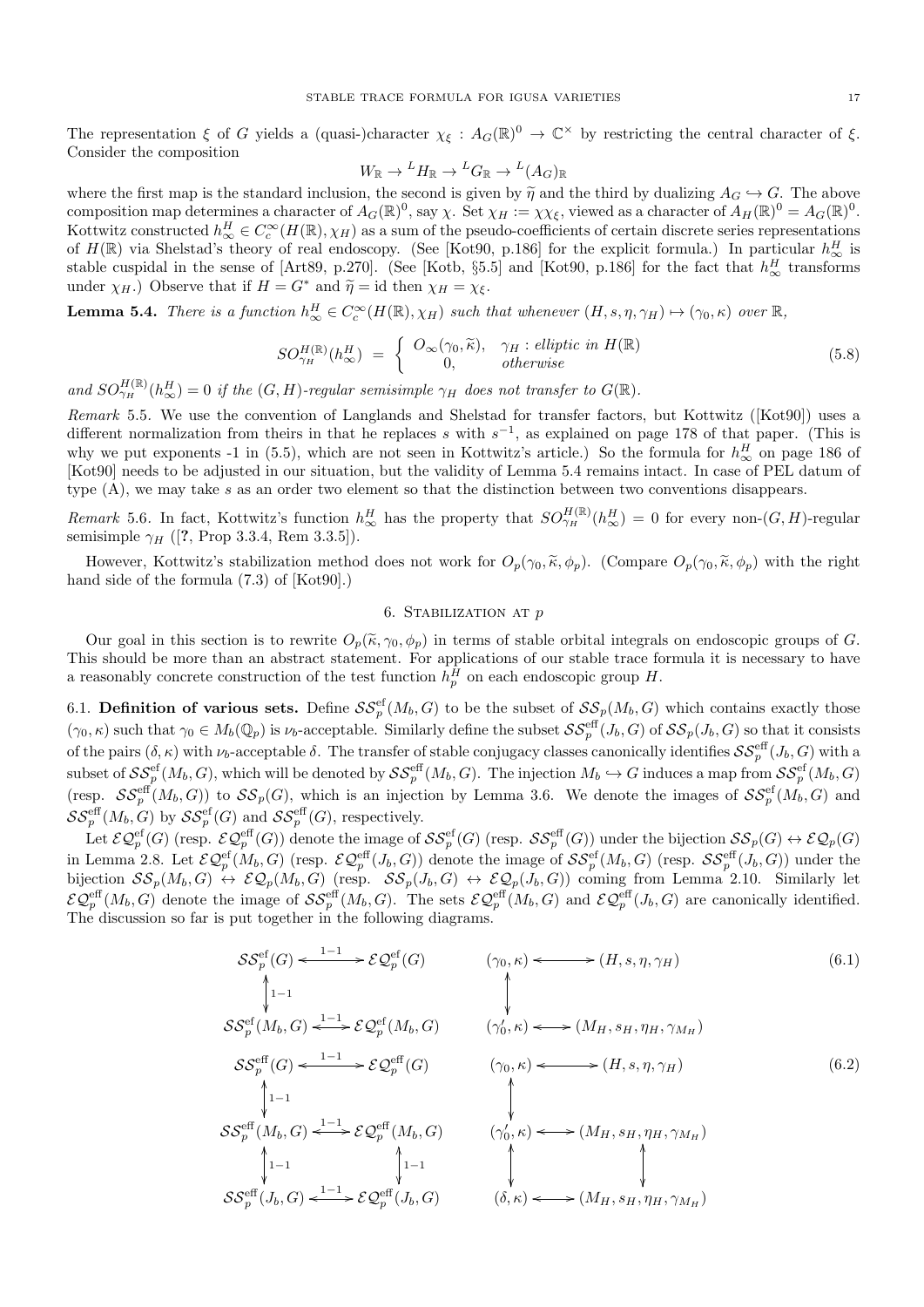The top two rows of  $(6.2)$  come from the restriction of the diagram  $(6.1)$  to subsets.

6.2. Study of the triple  $(M_H, s_H, \eta_H)$ . Throughout §6.2 we fix  $(H, s, \eta) \in \mathcal{E}_p(G)$ . Define  $\mathcal{E}_p^{\text{ef}}(M_b, G; H)$  to be the set of those isomorphism classes of  $(M_H, s_H, \eta_H)$  in  $\mathcal{E}_p(M_b, G)$  for which there exist  $\gamma_{M_H} \in M_H(\mathbb{Q}_p)$  and  $\gamma_H \in H(\mathbb{Q}_p)$ such that

(i)  $(M_H, s_H, \eta_H, \gamma_{M_H}) \in \mathcal{EQ}_p^{\text{ef}}(M_b, G)$  and  $(H, s, \eta, \gamma_H) \in \mathcal{EQ}_p^{\text{ef}}(G)$ , and

(ii)  $(M_H, s_H, \eta_H, \gamma_{M_H})$  and  $(H, s, \eta, \gamma_H)$  correspond under the bijections in (6.1).

Similarly define the subset  $\mathcal{E}_p^{\text{eff}}(J_b, G; H)$  of  $\mathcal{E}_p(J_b, G)$ . We will explain below how we will fix a representative  $(M_H, s_H, \eta_H)$  for each isomorphism class in  $\mathcal{E}_p^{\text{ef}}(M_b, G; H)$ . Moreover, we will pin down certain additional data  $\widetilde{\eta}_H$ ,  $\widetilde{l}_{M_b}, \widetilde{l}_{M_H}, i_{M_H}, \nu_{M_H}$  for each  $(M_H, s_H, \eta_H)$  and give a more direct way to view the bijection  $\mathcal{EQ}_p^{\text{ef}}(G) \leftrightarrow \mathcal{EQ}_p^{\text{ef}}(M_b, G)$ given by (6.1) (cf. Lemma 6.2). The representatives of isomorphism classes for  $\mathcal{E}_p^{\text{ef}}(M_b, G; H)$  will also serve as representatives for  $\mathcal{E}_p^{\text{eff}}(J_b, G; H)$ , in view of the injection  $\mathcal{E}_p^{\text{eff}}(J_b, G; H) \hookrightarrow \mathcal{E}_p^{\text{ef}}(M_b, G; H)$ .

Consider a triple  $(T_H, T, j)$  where

- $T_H$  is a maximal torus of H defined over  $\mathbb{Q}_p$ ,
- T is a maximal torus of  $M_b$  defined over  $\mathbb{Q}_p$  and
- $j: T_H \overset{\sim}{\rightarrow} T$  is a  $\mathbb{Q}_p$ -isomorphism.

From  $(T, T_H, j)$  we would like to construct a  $\mathbb{Q}_p$ -morphism  $\nu : \mathbb{D} \to H$  and  $(H_\nu, s_\nu, \eta_\nu) \in \mathcal{E}_p(M_b, G)$  in the next few paragraphs.

Define  $\nu : \mathbb{D} \to H$  by

$$
\mathbb{D} \stackrel{\nu_b}{\to} A_{M_b} \hookrightarrow T \stackrel{j^{-1}}{\to} T_H \hookrightarrow H. \tag{6.3}
$$

Put  $H_{\nu} := Z_H(\nu)$  and let  $i_{\nu} : H_{\nu} \hookrightarrow H$  denote the natural embedding. We are going to complete  $H_{\nu}$  into a Gendoscopic triple for  $M_b$  but need some preparation first. Use j to identify  $X^*(T_H)$  with  $X^*(T)$  and  $X_*(T_H)$  with  $X_*(T)$  as Z-modules. (Here we do not consider Galois actions.) We view  $\nu$  and  $\nu_b$  as elements of  $X_*(T)_{\mathbb{Q}}$  and  $X_*(T_H)_{\mathbb{Q}}$ , respectively, which are identified via j. There are the following inclusions.

$$
R(M_b, T) \quad \subset \quad R(G, T) \quad \subset \quad X^*(T)
$$
  

$$
\cup \qquad \qquad \cup \qquad \qquad \|
$$
  

$$
R(H_{\nu}, T_H) \quad \subset \quad R(H, T_H) \quad \subset \quad X^*(T_H)
$$

The set  $R(H, T_H)$  (resp.  $R(M_b, T)$ ) consists of the elements  $\alpha \in R(G, T)$  satisfying  $\alpha^{\vee}(s) = 1$  (resp.  $\alpha \circ \nu_b = 1$ ). Since  $R(H_{\nu}, T_H)$  is the set of  $\alpha \in R(H, T_H)$  such that  $\alpha \circ \nu = 1$ , we know that  $R(H_{\nu}, T_H) \subset R(M_b, T)$ . Similar consideration shows that  $R^{\vee}(H_{\nu}, T_H)$  is the subset of  $R^{\vee}(M_b, T)$  consisting of those  $\alpha^{\vee}$  satisfying

$$
\alpha^{\vee}(s) = 1. \tag{6.4}
$$

Now choose a maximal torus  $\mathbb{T}'_H \subset \widehat{H}$  and put  $\mathbb{T}' := \eta(\mathbb{T}'_H)$ . (These are not part of the splitting data used in the definition of <sup>L</sup>G or <sup>L</sup>H.) Choose a Borel subgroup  $\mathbb{B}'$  of  $\widehat{G}$  containing  $\mathbb{T}'$ , which determines a Borel subgroup  $\mathbb{B}'_H$ of  $\widehat{H}$  via  $\eta$ . With the choice of Borel subgroups  $B_H \subset H$  containing  $T_H$  and  $B \subset G$  containing  $T$  over  $\overline{\mathbb{Q}}_p$ , we are given isomorphisms  $\iota_H : \hat{T}_H \simeq T_H$  and  $\iota : \hat{T}' \simeq T'$  as C-tori. Without loss of generality, we may assume that the previous isomorphism  $j: T_H \stackrel{\sim}{\to} T$  was chosen such that the dual map  $\widehat{T} \stackrel{\sim}{\to} \widehat{T}_H$  of j is given by  $\iota_H^{-1} \eta^{-1} \iota$  (cf. §2.1). Let us identify  $X_*(T_H) = X^*(T_H')$  and  $X_*(T) = X^*(T')$  via  $\iota_H$  and  $\iota$ . Then the identification  $X_*(T_H) = X_*(T)$  via j is transported to the identification  $X^*(\mathbb{T}'_H) = X^*(\mathbb{T}')$  via  $\eta$ . These allow us to identify  $R^\vee(H_\nu, T_H) = R(\widehat{H}_\nu, \mathbb{T}'_H)$ ,  $R^{\vee}(H, T_H) = R(\widehat{H}, \mathbb{T}_H'), R^{\vee}(M_b, T) = R(\widehat{M}_b, \mathbb{T}') \text{ and } R^{\vee}(G, T) = R(\widehat{G}, \mathbb{T}').$ 

So there is an embedding  $l_{M_b}: M_b \hookrightarrow G$  (resp.  $l_{H_{\nu}}: H_{\nu} \hookrightarrow H$ ) corresponding to the inclusion of the sets of roots of  $\mathbb{T}'$  (resp.  $\mathbb{T}'_H$ ). The images of  $l_{M_b}$  and  $l_{H_{\nu}}$  are Levi subgroups of  $\widehat{G}$  and  $\widehat{H}$ , respectively. It follows from the construction that the G-conjugacy orbit of  $l_{M_b}$  (resp. H-conjugacy orbit of  $l_{H_{\nu}}$ ) is exactly the orbit determined by the given embedding  $M_b \hookrightarrow G$  (resp.  $H_\nu \hookrightarrow H$ ) in the sense of the paragraph above Lemma 2.12. In particular the  $\hat{G}$ -conjugacy class of  $l_{M_b}$  and  $\hat{H}$ -conjugacy class of  $l_{H_{\nu}}$  are well-defined regardless of the choice of  $\mathbb{T}'$ ,  $\mathbb{T}'_H$ ,  $\mathbb{B}$ ,  $\mathbb{B}'$ ,  $B$ and  $B_H$ . (Moreover the G-conjugacy class of  $l_{M_b}$  is independent of the choice of  $(T_H, T, j)$  but the H-conjugacy class of  $l_{H_{\nu}}$  depends on this choice.) Condition (6.4) ensures that the image of  $\widehat{H}_{\nu} \hookrightarrow \widehat{H} \stackrel{\eta}{\rightarrow} \widehat{G}$  is precisely the centralizer of  $\eta(s)$  in  $l_{M_b}(\widehat{M}_b)$ . (This centralizer is connected since  $\widehat{M}_b^{\text{der}}$  is simply connected.) So there is a unique inclusion  $H_{\nu} \hookrightarrow M_b$ , which we call  $\eta_{\nu}$ , making the diagram (6.5) commute. Let  $s_{\nu}$  be the inverse image of s under  $l_{H_{\nu}}$ . Observe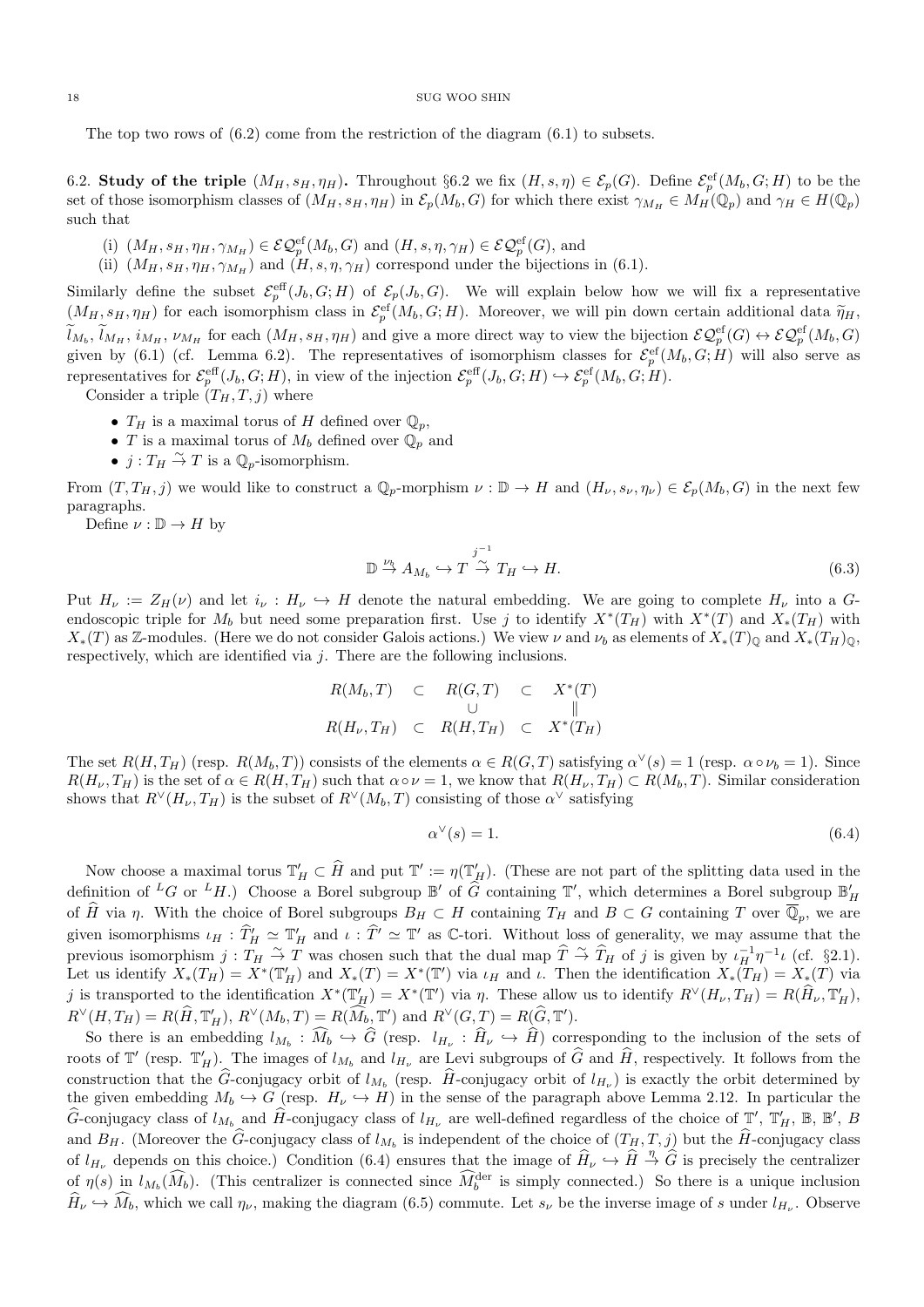that  $\eta_{\nu}(H_{\nu}) = Z_{\widehat{M}_b}(\eta_{\nu}(s_{\nu}))$ . It is a routine matter to verify that  $(H_{\nu}, s_{\nu}, \eta_{\nu})$  is a *G*-endoscopic triple for  $M_b$ .



So far we attached to  $(T_H, T, j)$  a morphism  $\nu : \mathbb{D} \to H$  and  $(H_\nu, s_\nu, \eta_\nu) \in \mathcal{E}_p(M_b, G)$ . Actually we are only interested in triples  $(T_H, T, j)$  arising from a quadruple  $(H, s, \eta, \gamma_H) \in \mathcal{EQ}_{p}^{\text{ef}}(G)$  in the following way. Let  $(\gamma_0, \kappa) \in \mathcal{SS}_{p}^{\text{ef}}(G)$  be the image of  $(H, s, \eta, \gamma_H)$ . There are maximal tori  $T_H \subset H$ ,  $T \subset G$  defined over  $\mathbb{Q}_p$  and a  $\mathbb{Q}_p$ -isomorphism  $j: T_H \overset{\sim}{\to} T$ , which (after being composed with  $T \hookrightarrow G$ ) belongs to the canonical  $G(\overline{\mathbb{Q}}_p)$ -conjugacy class of embeddings  $T_H \hookrightarrow G$ , such that  $j(\gamma_H)$  and  $\gamma_0$  are  $G(\overline{\mathbb{Q}}_p)$ -conjugate. There also exists a  $\nu_b$ -acceptable element  $\gamma'_0 \in M_b(\mathbb{Q}_p)$  such that  $\gamma'_0 = g\gamma_0g^{-1}$  for some  $g \in G(\overline{\mathbb{Q}}_p)$ . We can arrange that  $T' := gTg^{-1}$  and  $\text{Int}(g) : T \stackrel{\sim}{\to} T'$  are defined over  $\mathbb{Q}_p$ . Therefore it is harmless to assume that T is contained in  $M_b$  and that  $\gamma'_0 = \gamma_0 = j(\gamma_H)$ . Now that  $(T_H, T, j)$  is among the triples that we considered earlier, we have  $\nu$  and  $(H_{\nu}, s_{\nu}, \eta_{\nu})$  attached to  $(T_H, T, j)$ . Observe that  $\gamma_H \in H_{\nu}(\mathbb{Q}_p)$ . We claim that  $(H_\nu, s_\nu, \eta_\nu, \gamma_H)$  is equivalent in  $\mathcal{EQ}_p(M_b, G)$  to  $(M_H, s_H, \eta_H, \gamma_{M_H})$  where the latter corresponds to  $(H, s, \eta, \gamma_H)$  in (6.1). Indeed, j induces an embedding  $T_H \hookrightarrow M_b$  whose  $M_b(\overline{\mathbb{Q}}_p)$ -conjugacy class coincides with the one determined by  $(H_{\nu}, s_{\nu}, \eta_{\nu})$  (as in §2.1), so  $(H_{\nu}, s_{\nu}, \eta_{\nu}, \gamma_H)$  maps to  $(\gamma_0, \kappa) \in \mathcal{SS}_p^{\text{ef}}(M_b, G)$ . Since  $(\gamma_0, \kappa)$  is also the image of  $(M_H, s_H, \eta_H, \gamma_{M_H})$ , the claim follows from Lemma 2.10. By the claim,  $(H_{\nu}, s_{\nu}, \eta_{\nu})$  belongs to  $\mathcal{E}_p^{\text{ef}}(M_b, G; H)$ .

In the last paragraph, when  $\gamma_H$  is fixed, the choice of  $(T_H, T, j)$  is not unique. Let us investigate the dependence of  $\nu$  on the choice of  $(T_H, T, j)$ . Suppose that  $(T'_H, T', j')$  is used to construct  $\nu' : \mathbb{D} \to H$ . Then  $T' = mTm^{-1}$  and  $T'_H = hT_Hh^{-1}$  for some  $m \in M_b(\overline{\mathbb{Q}}_p)$  and  $h \in H(\overline{\mathbb{Q}}_p)$ . Let  $j'' = \text{Int}(m^{-1}) \circ j' \circ \text{Int}(h)$ . We know that j and j'' are in the same  $G(\overline{\mathbb{Q}}_p)$ -conjugacy class. Since  $j(\gamma_H)$  and  $j''(\gamma_H)$  are  $\nu_b$ -acceptable, j and j'' are in fact  $M_b(\overline{\mathbb{Q}}_p)$ -conjugate. Since the  $M_b(\overline{\mathbb{Q}}_p)$ -conjugate action is the identity on  $A_{M_b}$ , it is easy to see that  $\nu' = \text{Int}(h^{-1}) \circ \nu$  in view of (6.3).

On the other hand, for  $\alpha \in \text{Aut}_{\mathbb{Q}_p}(H, s, \eta)$  we may replace  $\gamma_H$  by  $\alpha(\gamma_H)$  without changing the equivalence class of  $(H, s, \eta, \gamma_H)$ . Changing  $\alpha$  by an inner automorphism of H if necessary, we may assume that  $\alpha(T_H) = T_H$ . Under  $j_0 = j \circ \alpha^{-1}$  we see that  $\alpha(\gamma_H)$  maps to a  $\nu_b$ -acceptable element  $\gamma_0$  in T. The morphism  $\mathbb{D} \to H$  constructed from  $j_0$  in (6.3) is given by  $\alpha \circ \nu$ . To sum up our discussion, the Aut<sub>Q<sub>p</sub></sub> $(H, s, \eta)$ -orbit of  $\nu$  depends only on the equivalence class of  $(H, s, \eta, \gamma_H)$ .

In fact, we can remove the dependence on  $\gamma_H$  in the following sense. Consider  $(H, s, \eta, \gamma'_H) \in \mathcal{E}_p^{\text{ef}}(G)$ . Let  $(M_H, s_H, \eta_H, \gamma_{M_H})$  and  $(M'_H, s'_H, \eta'_H, \gamma'_{M_H})$  correspond to  $(H, s, \eta, \gamma_H)$  and  $(H, s, \eta, \gamma'_H)$ , respectively. Construct  $\nu : \mathbb{D} \to H$  (resp.  $\nu' : \mathbb{D} \to H$ ) from  $(H, s, \eta, \gamma_H)$  (resp.  $(H, s, \eta, \gamma'_H)$ ) by choosing a triple  $(T_H, T, j)$  (resp.  $(T'_H, T', j')$ ).

**Lemma 6.1.** The map  $\nu'$  is contained in the  $\text{Aut}_{\mathbb{Q}_p}(H, s, \eta)$ -orbit of  $\nu$  if  $(M_H, s_H, \eta_H)$  and  $(M'_H, s'_H, \eta'_H)$  are isomorphic in  $\mathcal{E}_p^{\text{ef}}(M_b, G; H)$ .

*Proof.* Arguing as in a few paragraphs above Lemma 6.1, we have that  $T' = mTm^{-1}$  and  $T'_H = hT_Hh^{-1}$  for some  $m \in M_b(\overline{\mathbb{Q}}_p)$  and  $h \in H(\overline{\mathbb{Q}}_p)$  and that  $j'' := \text{Int}(h^{-1}) \circ j' \circ \text{Int}(m)$  belongs to the  $\Omega(G,T)$ -orbit of j. (Unlike the previous situation we do not know whether j'' is in the  $\Omega(M_b, T)$ -orbit of j.) Write  $j'' = wj$  for  $w \in \Omega(G, T)$ .

When u acts on T, we write  $\hat{u}$  for its dual action on  $\hat{T}$ . If  $u \in \Omega(G, T)$  then  $u \mapsto \hat{u}$  yields an isomorphism  $\Omega(G, T) \stackrel{\sim}{\to} \Omega(\widehat{G}, \mathbb{T})$  (once an isomorphism  $\widehat{T} \simeq \mathbb{T}$  is determined by B and the choice of a Borel  $B \supset T$ ). If the  $G$ endoscopic triples  $(M_H, s_H, \eta_H)$  and  $(M'_H, s'_H, \eta'_H)$  are isomorphic, then  $\hat{j}(s)$  and  $\hat{j}''(s)$  are  $\hat{M}_b$ -conjugate in  $\hat{T}/Z(\hat{G})$ . This happens if and only if  $\hat{w} = \hat{w}_0 \hat{w}_H$  for some  $w_0 \in \Omega(M_b, T)$  and  $w_H \in \Omega(G, T)$  such that  $\hat{w}_H(\eta(s)) \cong \eta(s)$ mod  $Z(G)$ .

On the other hand, let us view  $\nu$  and  $\nu'$  as maps from  $\mathbb D$  to  $T_H$ . The relation  $j'' = wj$  implies  $\nu' = w\nu$ . Since  $w\nu = \nu$  if and only if  $w \in \Omega(M_b, T)$  (acting on  $T_H$  via j), we deduce that  $\nu'$  is in the  ${\rm Aut}_{\mathbb{Q}_p}(H, s, \eta)$ -orbit of  $\nu$  if and only if  $w = w_H w_0$  for some  $w_0 \in \Omega(M_b, T)$  and  $w_H \in \Omega(G, T)$  such that  $w_H$  acts on  $T_H$  (via j) is the same way as some  $\alpha \in \text{Aut}_{\mathbb{Q}_p}(H, s, \eta)$  fixing  $T_H$ . Such a  $w_H$  is precisely characterized by the condition that  $\hat{w}_H(\eta(s)) \cong \eta(s)$ mod  $Z(\tilde{G})$  in view of (ii) of Definition 2.5. So the proof is complete.

 $\Box$ 

This is a good moment to fix a representative for each isomorphism class, say  $\Omega$ , in  $\mathcal{E}_p^{\text{ef}}(M_b, G; H)$ . (This has the effect of fixing a representative for each isomorphism class in  $\mathcal{E}_p^{\text{ef}}(J_b, G; H)$  since  $\mathcal{E}_p^{\text{ef}}(M_b, G; H) = \mathcal{E}_p^{\text{ef}}(J_b, G; H)$ . Choose any  $\gamma_H$  as in the very beginning of §6.2 as well as  $(T_H, T, j)$ , thus obtain  $\nu : \mathbb{D} \to H$  and  $(H_\nu, s_\nu, \eta_\nu) \in \Omega$ . We will fix such  $\nu$  and  $(H_{\nu}, s_{\nu}, \eta_{\nu})$ , and use the latter as the representative for the isomorphism class  $\Omega$ . The maps  $l_{M_b}$ and  $l_{H_{\nu}}$  in (6.5) will also be fixed for  $(H_{\nu}, s_{\nu}, \eta_{\nu})$ .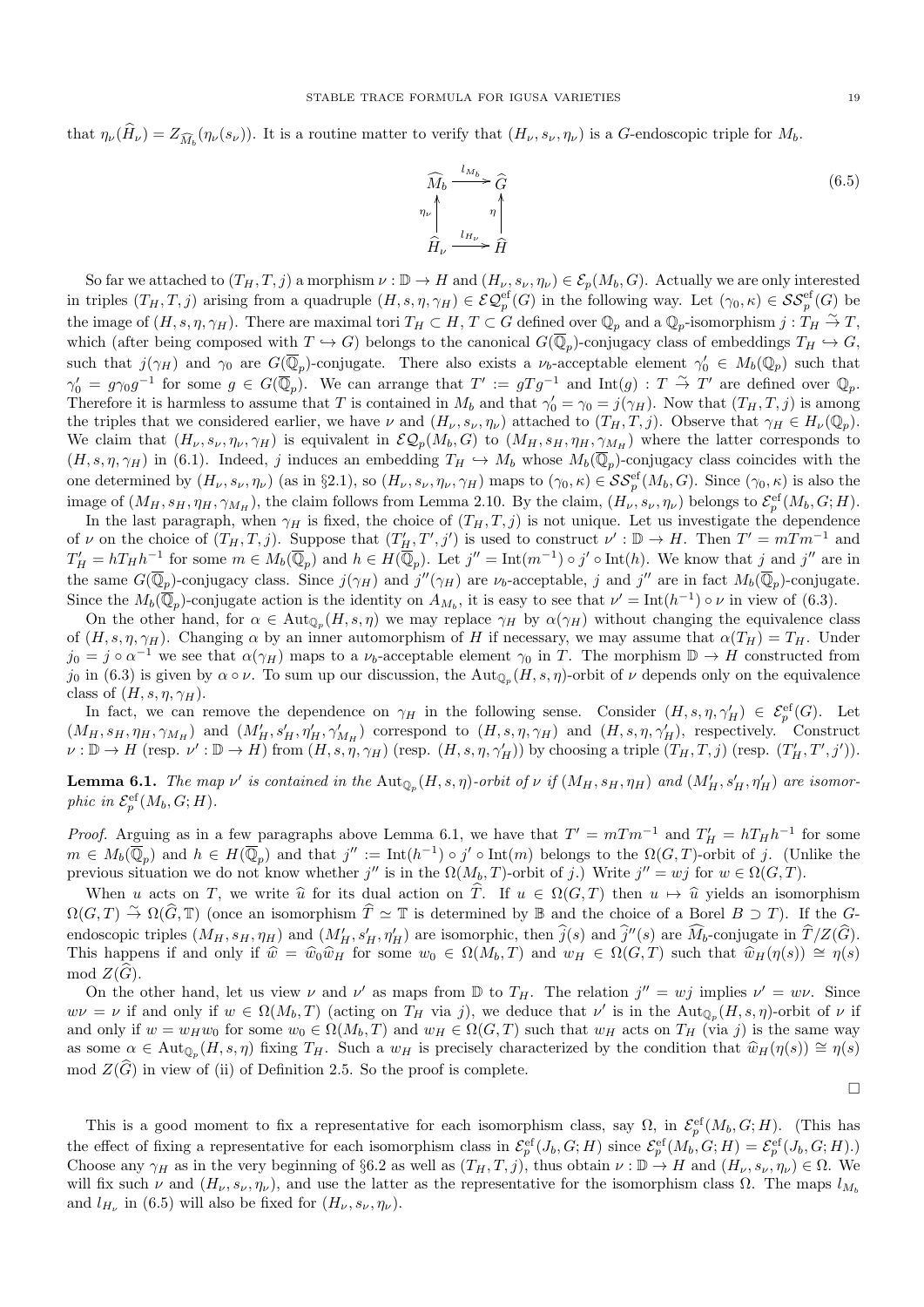From now on, the representative  $(H_{\nu}, s_{\nu}, \eta_{\nu})$  will be denoted by  $(M_H, s_H, \eta_H)$  to save notation, and  $\mathcal{E}_p^{\text{ef}}(M_b, G; H)$ will be identified with the set of the representatives we just fixed. Write  $i_{M_H}$  for  $i_{\nu}$  and  $\nu_{M_H}^0$  for  $\nu$ . Lemma 6.1 tells us that the  ${\rm Aut}_{\mathbb{Q}_p}(H, s, \eta)$ -orbits of  $i_{M_H}$  and  $\nu^0_{M_H}$  are canonical in that they depend only on the isomorphism class of  $(M_H, s_H, \eta_H)$  in  $\mathcal{E}_p^{\text{ef}}(M_b, G; H)$ . Define  $\nu_{M_H}: \mathbb{D} \to M_H$  by

$$
\mathbb{D} \stackrel{\nu_b}{\to} A_{M_b} \hookrightarrow A_{M_H} \hookrightarrow M_H
$$

where  $A_{M_b} \hookrightarrow A_{M_H}$  is the canonical embedding. (See the first paragraph below Remark 2.6.) This embedding is compatible with  $j^{-1}$ :  $T \stackrel{\sim}{\to} T_H$ , so  $\nu_{M_H}^0 = i_{M_H} \circ \nu_{M_H}$  by the definition of  $\nu$  in (6.3).

We claim that (6.5) can be extended to a commutative diagram of L-morphisms ( $\hat{H}_{\nu}$  being rewritten as  $\hat{M}_{H}$ ). Let us prove the claim. The map  $\eta_H$  induces an injection  $(Z(\widehat{M}_b)^{\Gamma(p)})^0 \hookrightarrow (Z(\widehat{M}_H)^{\Gamma(p)})^0$  of groups. Using Lemma 2.12 we can choose an L-morphism  $l_{M_b}$  (resp.  $l_{M_H}$ ) extending  $l_{M_b}$  (resp.  $l_{M_H}$ ) such that the G-conjugacy class of  $l_{M_b}$  (resp.  $\widehat{H}$ -conjugacy class of  $\widetilde{l}_{M_H}$ ) corresponds to the Levi embedding  $M_b \hookrightarrow G$  (resp.  $i_{M_H}: M_H \hookrightarrow H$ ) in the way described in §2.5. The same lemma tells us that the image of  $l_{M_b}$  (resp.  $l_{M_H}$ ) is the centralizer of  $(Z(\widehat{M}_b)^{\Gamma(p)})^0$  in <sup>L</sup>G (resp.  $(Z(\widehat{M}_H)^{\Gamma(p)})^0$  in  ${}^L H$ ). The commutativity of (6.5) shows that  $\widetilde{\eta} \circ \widetilde{l}_{M_H}({}^L M_H) \subset \widetilde{l}_{M_b}({}^L M_b)$ , hence there is a unique  $I$  morphism  $\widetilde{\omega}_{M}$ ,  $L M_{M} \to L M$ , which makes the following diagram commute. We L-morphism  $\tilde{\eta}_H : L_{M_H} \to L_{M_b}$  which makes the following diagram commute. We will fix such an  $\tilde{\eta}_H$  henceforth.

$$
L_{M_b} \xrightarrow{\tilde{\iota}_{M_b}} L_G
$$
  
\n
$$
\tilde{\eta}_H \uparrow \qquad \qquad \tilde{\eta} \uparrow
$$
  
\n
$$
L_{M_H} \xrightarrow{\tilde{\iota}_{M_H}} L_H
$$
 (6.6)

There is a natural embedding

$$
\iota_{M_H,H}: {\rm Out}_{\mathbb{Q}_p}^G(M_H,s_H,\eta_H) \hookrightarrow {\rm Out}_{\mathbb{Q}_p}(H,s,\eta)
$$

defined as follows. (In the following we often omit the subscript if the field of definition is  $\mathbb{Q}_p$ .) For each  $\bar{\beta} \in$  $Out^G(M_H, s_H, \eta_H)$ , choose a lift  $\beta \in Aut^G(M_H, s_H, \eta_H)$  and also  $\hat{m} \in \widehat{M}_b$  such that  $Int(\hat{m}) \circ \eta_H = \eta_H \circ \widehat{\beta}$  (cf. Definition 2.5.(i)). Note that  $\hat{\beta}$  and  $\hat{\beta}^{\sigma}$  are  $\widehat{M}_{H}$ -conjugate since  $\beta$  is defined over  $\mathbb{Q}_p$ . There is a unique  $\widehat{\alpha}_0 \in Aut_{\mathbb{C}}(\widehat{H})$ such that  $\eta \circ \widehat{\alpha}_0 = \text{Int}(l_{M_b}(\widehat{m})) \circ \eta$ . Since  $\widehat{\alpha}_0^{\sigma} \circ l_{M_H}$  and  $l_{M_H} \circ \widehat{\beta}^{\sigma}$  are  $\widehat{H}$ -conjugate, we see that  $\widehat{\alpha}_0$  and  $\widehat{\alpha}_0^{\sigma}$  are  $\widehat{H}$ -<br>conjugate. Thus the  $\widehat{H}$  conjugate  $\widehat{H}$ conjugate. Thus the  $\hat{H}$ -conjugacy orbit of  $\hat{\alpha}_0^{\sigma} \hat{\alpha}_0^{-1}$  is defined over  $\mathbb{Q}_p$ . Choose a  $\overline{\mathbb{Q}}_p$ -automorphism  $\alpha_0 : H \stackrel{\sim}{\rightarrow} H$  such that the outer automorphisms defined by  $\alpha_0$  and  $\widehat{\alpha}_0$  correspond via the canonical isomorphism  $\mathrm{Out}_{\overline{\mathbb{Q}}_p}(H) \simeq \mathrm{Out}_{\mathbb{C}}(H)$ . Then the  $H(\overline{\mathbb{Q}}_p)$ -conjugacy class of  $\alpha_0$  is defined over  $\mathbb{Q}_p$  and we deduce that there is some  $\alpha \in \text{Aut}_{\mathbb{Q}_p}(H)$  which is  $H(\overline{\mathbb{Q}}_p)$ -conjugate to  $\alpha_0$ . The properties of  $\widehat{\alpha}_0$  imply that  $\alpha$  actually lies in Aut $_{\mathbb{Q}_p}(H, s, \eta)$ . Finally we define  $\iota_{M_H, H}(\overline{\beta})$ to be the image of  $\alpha$  in  $\text{Out}_{\mathbb{Q}_p}(H, s, \eta)$ . It is not hard to show that  $\iota_{M_H,H}$  is well-defined.

Suppose that  $\alpha \in \text{Aut}(H, s, \eta)$  and  $\beta \in \text{Aut}^G(M_H, s_H, \eta_H)$  are representatives for  $\bar{\alpha} \in \text{Out}(H, s, \eta)$  and  $\bar{\beta} \in$  $\text{Out}^G(M_H, s_H, \eta_H)$ , respectively. If  $\iota_{M_H,H}(\bar{\beta}) = \bar{\alpha}$  then we claim that  $\alpha \circ i_{M_H}$  and  $i_{M_H} \circ \beta$  are  $H(\overline{\mathbb{Q}}_p)$ -conjugate. Note that  $\alpha$  (resp.  $\beta$ ) induces  $\widehat{\alpha} \in \text{Aut}(\widehat{H})$  (resp.  $\widehat{\beta} \in \text{Aut}(\widehat{M}_H)$ ) which is well-defined up to Int( $\widehat{H}$ ) (resp. Int( $\widehat{M}_H$ )) and that there exists  $\hat{g} \in \hat{G}$  (resp.  $\hat{m} \in \widehat{M}_b$ ) such that  $\text{Int}(\hat{g}) \circ \eta = \hat{\alpha} \circ \eta$  (resp.  $\text{Int}(\hat{m}) \circ \eta_H = \hat{\beta} \circ \eta_H$ ) and  $\text{Int}(\hat{g})$  (resp. Int( $\hat{m}$ )) preserves  $\eta(s)$  (resp.  $\eta_H(s_H)$ ) up to  $Z(\hat{G})$ . (cf. Definitions 2.5 and 2.9.) The condition  $\iota_{M_H,H}(\bar{\beta})=\bar{\alpha}$  means that  $\text{Int}(l_{M_b}(\hat{m}))$  and  $\text{Int}(\hat{g})$  induce the same outer automorphism on H. In other words, there exists  $h \in H$  such that

$$
Int(\widehat{g}) = Int(l_{M_b}(\widehat{m})) \circ Int(\eta(\widehat{h})) \quad \text{on} \quad \eta(\widehat{H}). \tag{6.7}
$$

On the other hand, the  $\widehat{H}$ -conjugacy class of  $l_{M_H}$  corresponds to the  $H(\overline{\mathbb{Q}}_p)$ -conjugacy class of  $i_{M_H}$  in the sense of §2.5. So the  $H(\overline{\mathbb{Q}}_p)$ -conjugacy class of  $\alpha \circ i_{M_H}$  (resp.  $i_{M_H} \circ \beta$ ) corresponds to the  $\widehat{H}$ -conjugacy class of Int $(\widehat{g}^{-1}) \circ l_{M_H}$  (resp.  $l_{M_H} \circ \text{Int}(\hat{\mathfrak{m}}^{-1})$ . (Here  $\text{Int}(\hat{g}^{-1})$  and  $\text{Int}(\hat{\mathfrak{m}}^{-1})$  act on  $\hat{H}$  and  $\hat{M}_H$  via  $\eta$  and  $\eta_H$ , respectively.) Since  $\text{Int}(\hat{g}^{-1}) \circ l_{M_H}$ and  $l_{M_H} \circ \text{Int}(\hat{m}^{-1})$  are  $\hat{H}$ -conjugate by (6.7), we see that  $\alpha \circ i_{M_H}$  and  $i_{M_H} \circ \beta$  are  $H(\overline{\mathbb{Q}}_p)$ -conjugate.

Choose a finite subset  $\{\alpha_r\}_{r\in\mathscr{R}}$  of Aut $(H, s, \eta)$  such that the natural projection from  $\{\alpha_r\}_{r\in\mathscr{R}}$  to  $\text{Out}(H, s, \eta)/\text{Out}^G(M_H, s_H, \eta)$ is a bijection of sets. We may assume that there exists  $r \in \mathcal{R}$  such that  $\alpha_r$  is the identity. Define  $\mathcal{I}(M_H, H)$  to be the set  $\{\alpha_r \circ i_{M_H}\}_{r \in \mathcal{R}}$ .

# **Lemma 6.2.** (i) For each  $\gamma_{M_H} \in M_H(\mathbb{Q}_p)$  such that  $(M_H, s_H, \eta_H, \gamma_{M_H}) \in \mathcal{EQ}_p^{\text{ef}}(M_b, G; H)$ , the quadruples  $(H, s, \eta, i(\gamma_{M_H}))$  are equivalent for all  $i \in \mathcal{I}(M_H, H)$  and lie in  $\mathcal{EQ}_p^{\text{ef}}(G)$ . If  $(M_H, s_H, \eta_H, \gamma_{M_H}) \in \mathcal{EQ}_p^{\text{eff}}(M_b, G; H)$ then  $(H, s, \eta, i(\gamma_{M_H})) \in \mathcal{EQ}_p^{\text{eff}}(G)$  for every  $i \in \mathcal{I}(M_H, H)$ .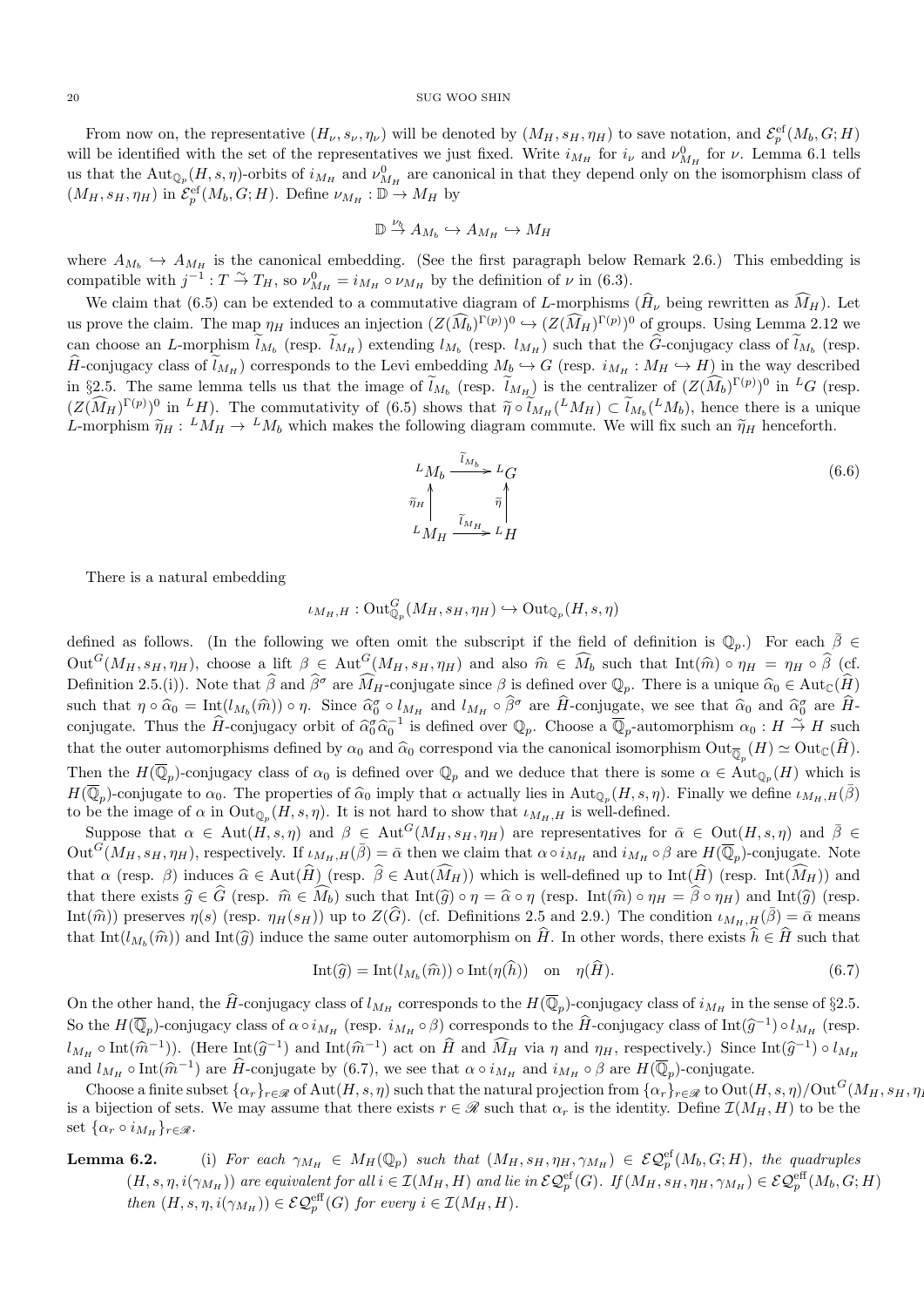- (ii) Suppose that  $\gamma_{M_H} \in M_H(\mathbb{Q}_p)$  and  $\gamma_H \in H(\mathbb{Q}_p)$ . If  $(M_H, s_H, \eta_H, \gamma_{M_H})$  and  $(H, s, \eta, \gamma_H)$  belong to  $\mathcal{EQ}_p^{\text{ef}}(M_b, G; H)$ and  $\mathcal{EQ}_{p}^{\text{ef}}(G)$ , respectively, and correspond to each other as in (6.1), then there exists a unique  $i \in \mathcal{I}(M_H, H)$ such that the elements  $i(\beta(\gamma_{M_H}))$  and  $\gamma_H$  are  $H(\overline{\mathbb{Q}}_p)$ -conjugate for some  $\beta \in \text{Aut}^G(M_H, s_H, \eta_H)$ .
- (iii) If  $\gamma_{M_H} \in M_H(\mathbb{Q}_p)$  is such that  $(M_H, s_H, \eta_H, \gamma_{M_H}) \in \mathcal{EQ}_p^{\text{ef}}(M_b, G; H)$  then  $\gamma_{M_H}$  is  $i\nu_{M_H}$ -acceptable with respect to any  $i : M_H \hookrightarrow H$  in  $\mathcal{I}(M_H, H)$ .

*Proof.* Let us prove (i). Suppose that  $(M_H, s_H, \eta_H, \gamma_{M_H})$  maps to  $(\gamma_0, \kappa) \in \mathcal{SS}_p^{\text{ef}}(M_b, G)$  which may also be viewed as an element of  $\mathcal{SS}_p^{\text{ef}}(G)$ . We can choose  $T_M \subset M_b$ ,  $T_{M_H} \subset M_H$  and  $j_M : T_{M_H} \overset{\sim}{\to} T_M$  defined over  $\mathbb{Q}_p$  such that  $\gamma_0 \sim j_M(\gamma_{M_H})$  in  $M_b(\overline{\mathbb{Q}}_p)$ . Let  $j_{M,G}:T_{M_H} \hookrightarrow G$  be the composition of  $j_M$  with the natural injection  $T_M \hookrightarrow G$ . The  $\Omega(G,T)$ -orbit of  $j_{M,G}$  and the  $G(\overline{\mathbb{Q}}_p)$ -conjugacy class of  $j_{M,G}(\gamma_{M_H})$  are independent of  $i \in \mathcal{I}(M_H, H)$ . The commutativity of (6.5) ensures that  $j_{M,G}$  belongs to the  $G(\overline{\mathbb{Q}}_p)$ -conjugacy class of the embeddings determined by  $(H, s, \eta)$  (§2.1). Therefore  $(\gamma_0, \kappa) \in \mathcal{SS}_{p}^{\text{ef}}(G)$  is the image of  $(H, s, \eta, i(\gamma_{M_H}))$  for every  $i \in \mathcal{I}(M_H, H)$ . From this the first two assertions of (i) follow. The last assertion is proved similarly.

To prove (ii), observe that  $(H, s, \eta, \gamma_H)$  and  $(H, s, \eta, i_{M_H}(\gamma_{M_H}))$  are equivalent as they have the same image in  $\mathcal{S}\mathcal{S}^{et}(G)$  by the proof of (i). So there exists  $\alpha \in \text{Aut}(H, s, \eta)$  such that  $\gamma_H = \alpha(i_{M_H}(\gamma_{M_H}))$ . It is possible to find  $\alpha_r \in \text{Aut}(H, s, \eta)$  which has the same image in  $\text{Out}(H, s, \eta)/\text{Out}^G(M_H, s_H, \eta_H)$  as  $\alpha$ . We can also find  $\beta \in$  $\text{Aut}^G(M_H, s_H, \eta_H)$  such that  $\alpha$  is  $H(\overline{\mathbb{Q}}_p)$ -conjugate to  $\alpha_r \circ \iota_{M_H,H}(\beta)$ . Here  $\iota_{M_H,H}(\beta) \in \text{Aut}(H, s, \eta)$  denotes any automorphism whose image in  $Out(H, s, \eta)$  is  $\iota_{M_H,H}(\bar{\beta})$  where  $\bar{\beta}$  is the image of  $\beta$  in  $Out^G(M_H, s_H, \eta_H)$ . On the other hand,  $\iota_{M_H,H}(\beta) \circ i_{M_H}$  is  $H(\overline{\mathbb{Q}}_p)$ -conjugate to  $i_{M_H} \circ \beta$  by the discussion above Lemma 6.2. Therefore  $\gamma_H$  and  $\alpha_r \circ i_{M_H} \circ \beta(\gamma_{M_H})$  are  $H(\overline{\mathbb{Q}}_p)$ -conjugate.

It remains to prove (iii). Write  $i = \alpha \circ i_{M_H}$  for  $\alpha \in Aut(H, s, \eta)$ . Let  $(\gamma_0, \kappa) \in \mathcal{SS}_p^{\text{ef}}(M_b, G; H)$  be the image of  $(M_H, s_H, \eta_H, \gamma_{M_H})$ . We can choose maximal tori  $T_H \subset H$ ,  $T \subset G$  and an isomorphism  $j : T_H \stackrel{\sim}{\to} T$  over  $\mathbb{Q}_p$ such that  $\gamma_0 = j(\gamma_H)$ , where  $M_b(\overline{\mathbb{Q}}_p)$ -conjugacy of j is determined by  $\eta_H$ . Set  $M_H^{\alpha} := \alpha(M_H)$ ,  $T_H^{\alpha} := \alpha(T_H)$  and  $j^{\alpha} := j\alpha^{-1}$ . What must be shown is that  $\alpha(\gamma_{M_H})$  is  $i\nu_{M_H}$ -acceptable with respect to the inclusion  $M_H^{\alpha} \subset H$ . If we identify  $X^*(T) = X^*(T_H^{\alpha})$  via  $j^{\alpha}$  then  $R(M_H^{\alpha}, T_H^{\alpha}) \subset R(M_b, T)$  and  $R(H, T_H^{\alpha}) \subset R(G, T)$ . So the  $\nu_b$ -acceptability of  $\gamma_0 = j^{\alpha}(\alpha(\gamma_{M_H}))$  implies the  $i\nu_{M_H}$ -acceptability of  $\alpha(\gamma_{M_H})$ .

6.3. Stabilization at p. Consider  $(H, s, \eta) \in \mathcal{E}_p(G)$  such that  $\mathcal{E}_p^{\text{eff}}(J_b, G; H)$  is nonempty. We fix  $(M_H, s_H, \eta_H) \in$  $\mathcal{E}_p^{\text{eff}}(J_b, G; H)$  until we get to (6.10). Suppose that  $(\gamma_0, \kappa)$ ,  $(\gamma'_0, \kappa)$ ,  $(\delta, \kappa)$ ,  $(H, s, \eta, \gamma_H)$  and  $(M_H, s_H, \eta_H, \gamma_{M_H})$  are as in diagram (6.2) and correspond to each other. Without loss of generality we can take  $\gamma'_0 = \gamma_0$  and  $\gamma_{M_H} = \gamma_H$ . We would like to express  $O_p(\gamma_0, \tilde{\kappa}, \phi_p)$  defined in (5.5) in terms of stable orbital integrals on  $H(\mathbb{Q}_p)$ .

The first step is to write  $O_p(\gamma_0, \tilde{\kappa}, \phi_p)$  in terms of stable orbital integrals on  $M_H(\mathbb{Q}_p)$  using the endoscopic transfer between  $J_b$  and  $M_H$  with respect to the L-morphism  $^L M_H \stackrel{\tilde{\eta}_H}{\rightarrow} ^L M_b = {}^L J_b$ . We will need to relate the transfer factor  $\Delta_p(\gamma_H, \delta)_{M_H}^{J_b}$  to  $\Delta_p(\gamma_H, \gamma_0)_H^G$ . Fix a Haar measure on  $M_H(\mathbb{Q}_p)$ . In view of diagram (6.6), according to the definition of transfer factors by Langlands-Shelstad, we may and will normalize  $\Delta_p(\cdot, \cdot)_{M_H}^{M_b}$  so that

$$
\Delta_p(\gamma_H, \gamma_0)_{M_H}^{M_b} = |D_{M_b}^G(\gamma_0)|_p^{-1/2} |D_{M_H}^H(\gamma_H)|_p^{1/2} \Delta_p(\gamma_H, \gamma_0)_H^G \tag{6.8}
$$

for every  $\gamma_H$  and  $\gamma_0$  such that  $(M_H, s_H, \eta_H, \gamma_H) \in \mathcal{EQ}^{\text{ef}}_p(M_b, G)$  maps to  $(\gamma_0, \kappa) \in \mathcal{SS}^{\text{ef}}_p(M_b, G)$ . (This remains true if the superscript 'ef' in the last sentence is dropped.) The factor  $|D_{M_b}^G(\gamma_0)|_p^{-1/2}|D_{M_H}^H(\gamma_H)|_p^{1/2}$  comes from  $\Delta_{IV}$  of [LS87, §3.6]. Here  $D_{M_H}^H$  is taken with respect to  $i_{M_H}: M_H \hookrightarrow H$ .

**Lemma 6.3.** There is a nonzero constant  $c_{M_H}$ , depending on the normalization of the transfer factor  $\Delta_p(\cdot,\cdot)_{M_H}^{J_b}$ , such that

$$
c_{M_H} \cdot \Delta_p(\gamma_H, \delta)_{M_H}^{J_b} = \langle \tilde{\alpha}_p(\gamma_0, \delta), \tilde{\kappa} \rangle^{-1} \Delta_p(\gamma_H, \gamma_0)_{M_H}^{M_b}
$$
(6.9)

for every  $\gamma_H$ ,  $\gamma_0$  and  $\delta$  related to each other as in  $(6.2)$  (with  $\gamma_H = \gamma_{M_H}$ ).

We postpone the proof of Lemma 6.3 to §6.4. In section 8 we will give another proof of Lemma 6.3 in some special case and compute the constant  $c_{M_H}$  under a certain normalization of  $\Delta_p(\cdot, \cdot)_{M_H}^{J_b}$ .

Remark 6.4. Lemma 6.3 is easily verified when  $(\gamma_0, \kappa)$  comes from  $(H, s, \eta, \gamma_H)$  for  $(H, s, \eta) = (G^*, 1, id)$ . Note that there is a unique isomorphism class in  $\mathcal{E}_{p}^{\text{eff}}(J_b, G; G^*)$  which is represented by  $(M_H, s_H, \eta_H) = (M_b, 1, \text{id})$ . Take  $\tilde{\eta} = \text{id}$ and  $\widetilde{\eta}_H = \text{id}$ . In (6.9),  $\langle \widetilde{\alpha}_p(\gamma_0, \delta), \widetilde{\kappa} \rangle = 1$  and we may naturally take

$$
\Delta_p(\cdot, \cdot)_{M_H}^{M_b} \equiv 1 \quad \text{and} \quad \Delta_p(\cdot, \cdot)_{M_H}^{J_b} \equiv e_p(J_b).
$$

Then Lemma 6.3 is satisfied with  $c_{M_H} = e_p(J_b)$ .

 $\Box$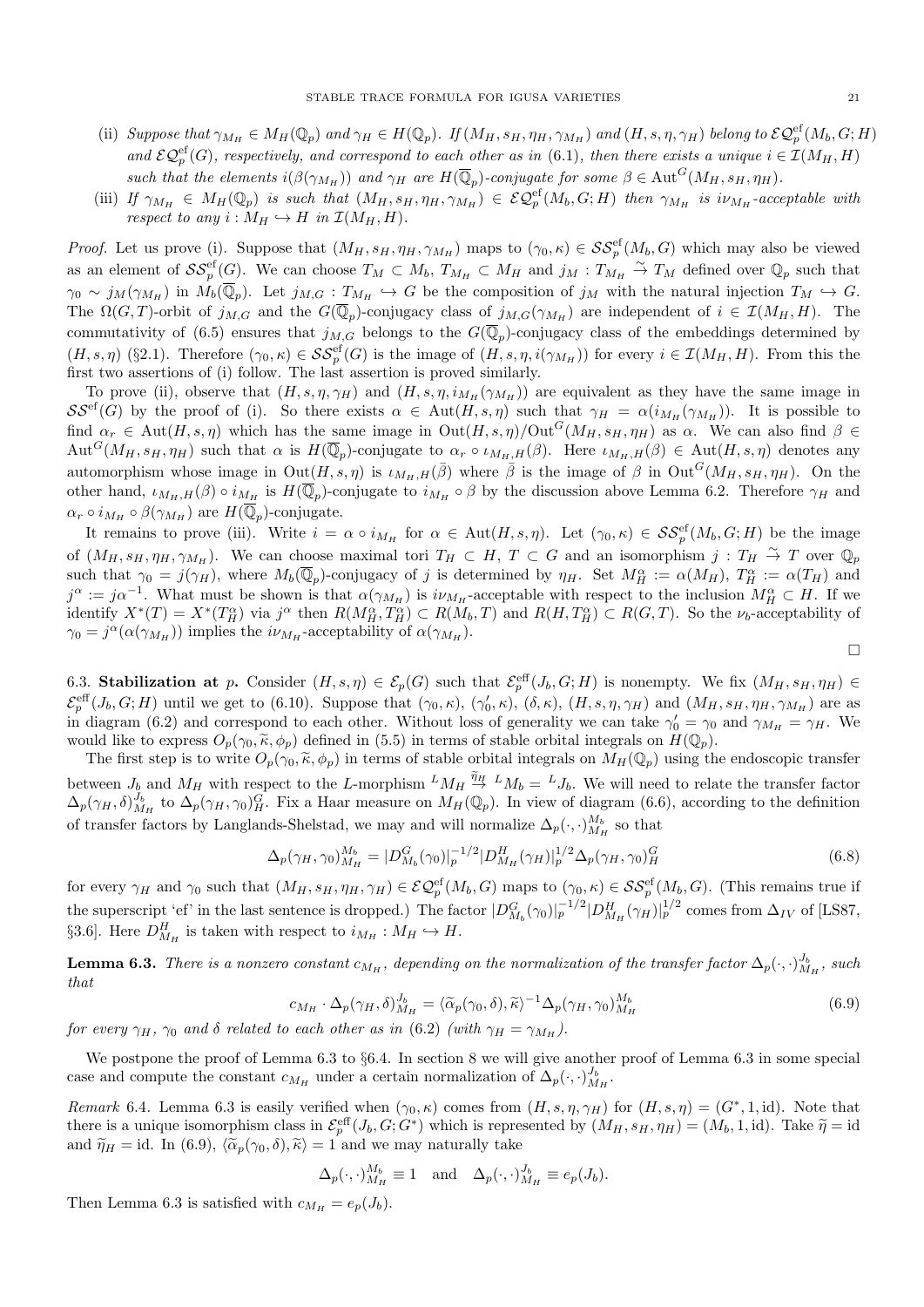Let us go back to the task of rewriting  $O_p(\gamma_0, \tilde{\kappa}, \phi_p)$ . The identities (6.8) and (6.9) tell us that

$$
O_p(\gamma_0, \widetilde{\kappa}, \phi_p) = \sum_{\delta \sim_{st} \gamma_0} c_{M_H} \cdot \Delta_p(\gamma_H, \delta)_{M_H}^{J_b} \cdot e(I_{\delta}) \cdot |D_{M_b}^G(\gamma_0)|_p^{1/2} |D_{M_H}^H(\gamma_H)|_p^{-1/2} \cdot O_{\delta}^{J_b(\mathbb{Q}_p)}(\phi_p).
$$

Since we assume  $\gamma_0$  is  $\nu_b$ -acceptable,  $|D_{M_b}^G(\gamma_0)|_p = \delta_{P(\nu_b)}(\gamma_0)$  by Lemma 3.4. Define a character  $\bar{\delta}_{P(\nu_b)} : J_b(\mathbb{Q}_p) \to \mathbb{C}^\times$ by the formula  $\bar{\delta}_{P(\nu_b)}(\delta) = \delta_{P(\nu_b)}(\gamma_0)$  where  $\gamma_0 \in M_b(\mathbb{Q}_p)$  is the element whose stable conjugacy class matches that of δ. The function  $\phi_p^0 := \phi_p \cdot \bar{\delta}_{P(\mu)}^{1/2}$  $P_{(v_b)}^{(1/2)}$  belongs to  $C_c^{\infty}(J_b(\mathbb{Q}_p))$ . Let  $\phi_p^{M_H} \in C_c^{\infty}(M_H(\mathbb{Q}_p))$  be a matching function for  $\phi_p^0$  via Conjecture 2.13 (and Proposition 2.17). Then

$$
O_p(\gamma_0, \widetilde{\kappa}, \phi_p) = c_{M_H} \cdot |D_{M_H}^H(\gamma_H)|_p^{-1/2} \cdot SO_{\gamma_H}^{M_H(\mathbb{Q}_p)}(\phi_p^{M_H})
$$

and  $SO_{\gamma'_H}^{M_H(\mathbb{Q}_p)}(\phi_p^{M_H})=0$  if the  $(J_b, M_H)$ -regular semisimple element  $\gamma'_H$  transfers to  $\delta \in J_b(\mathbb{Q}_p)$  which is not  $\nu_b$ acceptable or if  $\gamma'_H$  does not transfer to  $J_b(\mathbb{Q}_p)$ . The last fact and Lemma 6.2 (iii) imply that  $SO_{\gamma'_H}^{M_H(\mathbb{Q}_p)}(\phi_p^{M_H})=0$ unless the  $(J_b, M_H)$ -regular semisimple  $\gamma'_H$  is  $i\nu_{M_H}$ -acceptable for every  $i : M_H \hookrightarrow H$  in  $\mathcal{I}(M_H, H)$ . Since the set of  $i\nu_{M_H}$ -acceptable elements is open in  $\tilde{M_H}(\mathbb{Q}_p)$  for every  $i \in \mathcal{I}(M_H, H)$  (Lemma 3.4), it is possible to choose  $\phi_p^{M_H}$ so that  $\phi_p^{M_H}(\gamma'_H) = 0$  unless  $\gamma'_H$  (not necessarily semisimple) is  $i\nu_{M_H}$ -acceptable for every  $i \in \mathcal{I}(M_H, H)$ . Define  $\phi_p^{M_H,i} \in C_c^{\infty}(M_H(\mathbb{Q}_p))$  by  $\phi_p^{M_H,i} := \phi_p^{M_H} \cdot \delta_{P(i\nu)}^{-1/2}$  $\frac{p-1}{P(i\nu_{M_H})}$ . For every  $i \in \mathcal{I}(M_H, H)$ ,  $\gamma_H$  is  $i\nu_{M_H}$ -acceptable by Lemma 6.2 (iii) and  $|D_{M_H}^H(\gamma_H)|_p = \delta_{P(\nu_{M_H}^0)}(\gamma_H) = \delta_{P(i\nu_{M_H})}(\gamma_H)$  where the first equality follows from Lemma 3.4 and the second is obvious. Applying Lemma 3.9 to  $\phi_p^{M_H,i}$  with respect to each  $i: M_H \hookrightarrow H$ , we find a function  $\widetilde{\phi}_p^{M_H,i} \in C_c^{\infty}(H(\mathbb{Q}_p))$ and get

$$
O_p(\gamma_0, \widetilde{\kappa}, \phi_p) = c_{M_H} \cdot SO_{i(\gamma_H)}^{H(\mathbb{Q}_p)}(\widetilde{\phi}_p^{M_H, i}).
$$
\n(6.10)

Note that  $\phi_p^{M_H,i}$  depends on  $\phi_p$ ,  $(M_H, s_H, \eta_H)$  and i but not on  $\gamma_0$ ,  $\delta$  and  $\gamma_H$ . (As long as  $(\delta, \kappa)$  and  $(\gamma_0, \kappa)$  give rise to the same  $(M_H, s_H, \eta_H)$  in diagram  $(6.2)$ .)

Define a function  $h_p^H \in C_c^{\infty}(H(\mathbb{Q}_p))$  by

$$
h_p^H := \sum_{(M_H, s_H, \eta_H)} \sum_i c_{M_H} \cdot \widetilde{\phi}_p^{M_H, i}
$$

where the first sum runs over  $\mathcal{E}_p^{\text{eff}}(J_b, G; H)$  and the second over  $\mathcal{I}(M_H, H)$ . The upshot of section 6 is the following lemma.

**Lemma 6.5.** Suppose that  $(H, s, \eta) \in \mathcal{E}_p(G)$  is such that  $\mathcal{E}_p^{\text{eff}}(J_b, G; H)$  is nonempty. For every  $(G, H)$ -regular semisimple  $\gamma_H \in H(\mathbb{Q}_p)$ ,

$$
SO_{\gamma_H}^{H(\mathbb{Q}_p)}(h_p^H) = O_p(\gamma_0, \widetilde{\kappa}, \phi_p)
$$
\n(6.11)

if  $(H, s, \eta, \gamma_H) \in \mathcal{EQ}_{p}^{eff}(G)$  and

$$
SO_{\gamma_H}^{H(\mathbb{Q}_p)}(h_p^H) = 0\tag{6.12}
$$

otherwise.

*Proof.* Proof of (6.12) when  $(H, s, \eta, \gamma_H) \notin \mathcal{EQ}_p^{\text{eff}}(G)$ 

We prove  $SO_{\gamma_H}^{H(\mathbb{Q}_p)}(\widetilde{\phi}_p^{M_H,i})=0$  for each  $(M_H, s_H, \eta_H) \in \mathcal{E}_p^{\text{eff}}(J_b, G; H)$  and  $i \in \mathcal{I}(M_H, H)$ . We assume that there exists a  $i\nu_{M_H}$ -acceptable element  $\gamma_{M_H} \in M_H(\mathbb{Q}_p)$  such that  $i(\gamma_{M_H}) \sim \gamma_H$  in  $H(\mathbb{Q}_p)$  as otherwise  $SO_{\gamma_H}^{H(\mathbb{Q}_p)}(\phi_p^{M_H,i}) = 0$ by Lemma 3.9. Let  $(\gamma_0, \kappa)$  be the image of  $(M_H, s_H, \eta_H, \gamma_{M_H})$  under  $\mathcal{EQ}_p(M_b) \to \mathcal{SS}_p(M_b)$ . (Note that we do not know whether  $(\gamma_0, \kappa)$  defines an element of  $\mathcal{SS}_p(M_b, G)$  as we do not know whether  $\gamma_0$  is  $(G, M_b)$ -regular.) Consider the injection  $\mathcal{SS}_p(J_b) \hookrightarrow \mathcal{SS}_p(M_b)$ . Since  $(M_H, s_H, \eta_H, \gamma_{M_H}) \notin \mathcal{EQ}_p^{\text{eff}}(M_b, G)$  by Lemma 6.2 (i), there are two cases that can occur.

(i) There exist no  $(\delta, \kappa) \in \mathcal{SS}_p(J_b)$  mapping to  $(\gamma_0, \kappa)$ , or

(ii) there exists  $(\delta, \kappa) \in \mathcal{SS}_p(J_b)$  mapping to  $(\gamma_0, \kappa)$  but  $\delta$  is not  $\nu_b$ -acceptable.

By the construction of  $\widetilde{\phi}_p^{M_H,i}$ ,

$$
SO_{\gamma_H}^{H(\mathbb{Q}_p)}(\widetilde{\phi}_p^{M_H,i}) = \sum_{\delta'} \Delta_p(\gamma_H, \delta')_{M_H}^{J_b} \cdot e(Z_{J_b}(\delta')) \cdot O_{\delta'}^{J_b(\mathbb{Q}_p)}(\phi_p^0)
$$

where  $\delta'$  runs over the set of conjugacy classes of  $J_b(\mathbb{Q}_p)$  such that  $\delta' \sim_{st} \delta$ . The right side is viewed as zero if there is no  $(\delta, \kappa)$  mapping to  $(\gamma_0, \kappa)$ . It is now clear that  $SO_{\gamma_H}^{\hat{H}(\mathbb{Q}_p)}(\phi_p^{\hat{M}_H,i})$  vanishes in the cases (i) and (ii) alike, noting that the orbital integral of  $\phi_p^0$  is nonzero only on  $\nu_b$ -acceptable elements.

Proof of (6.11) when  $(H, s, \eta, \gamma_H) \in \mathcal{EQ}_p^{\text{eff}}(G)$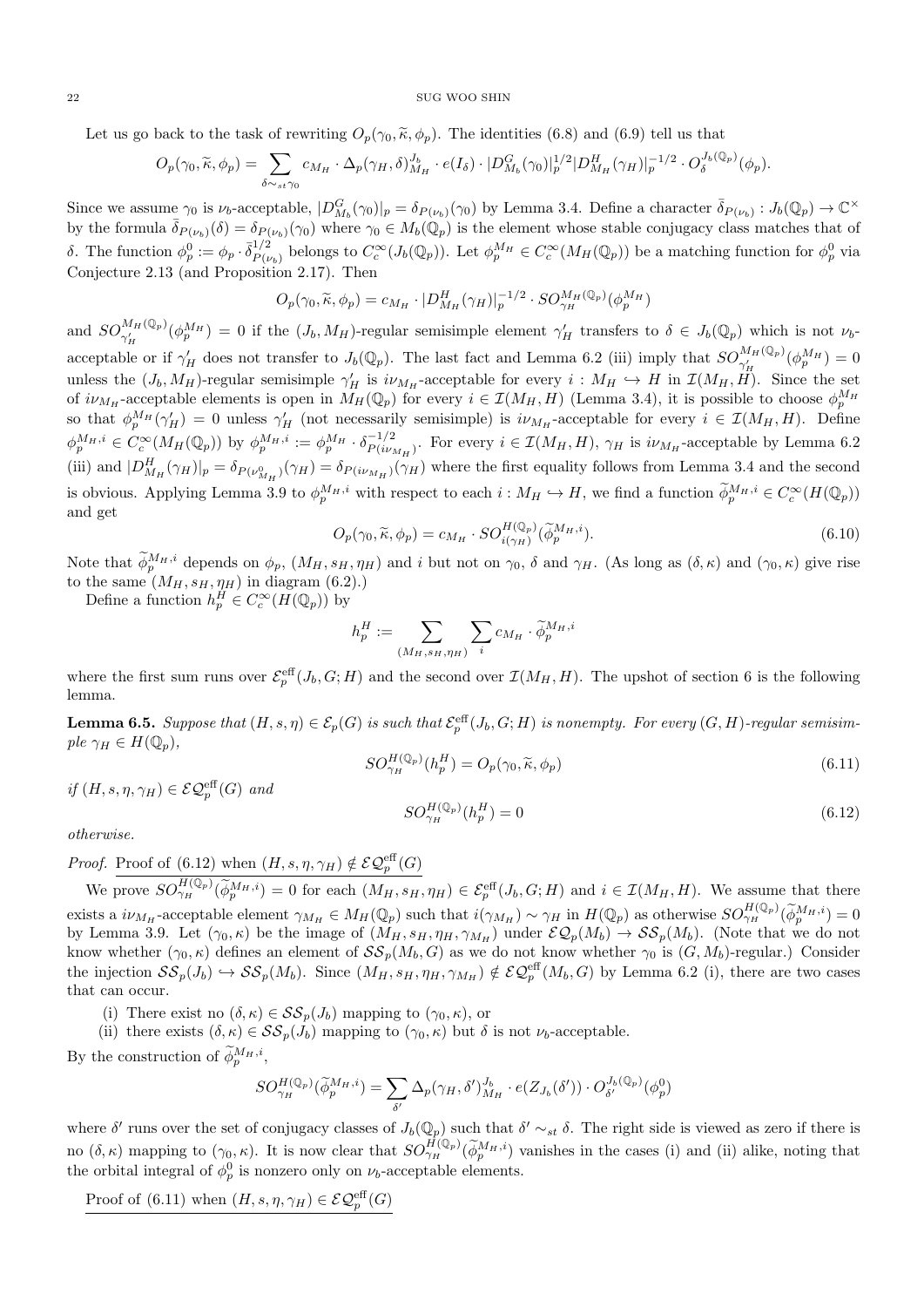Suppose that  $(M_H, s_H, \eta_H)$  and  $(M'_H, s'_H, \eta'_H)$  belong to  $\mathcal{E}_p(J_b, G; H)$ . Let  $i \in \mathcal{I}(M_H, H)$  and  $i' \in \mathcal{I}(M'_H, H)$ . Assuming that  $SO_{\gamma_H}^{H(\mathbb{Q}_p)}(\widetilde{\phi}_p^{M_H,i})$  and  $SO_{\gamma_H}^{H(\mathbb{Q}_p)}(\widetilde{\phi}_p^{M'_H,i'})$  are both nonzero, we will prove that  $(M_H, s_H, \eta_H) \simeq (M'_H, s'_H, \eta'_H)$ and  $i = i'$ . Once we have done it, (6.11) follows from (6.10).

According to Lemma 3.9, there exist  $\gamma_{M_H} \in M_H(\mathbb{Q}_p)$  and  $\gamma_{M'_H} \in M'_H(\mathbb{Q}_p)$  such that  $i(\gamma_{M'_H})$ ,  $i'(\gamma_{M'_H})$  and  $\gamma_H$  are stably conjugate in  $H(\mathbb{Q}_p)$ . Let  $(\gamma_0, \kappa_0)$  (resp.  $(\gamma'_0, \kappa'_0)$ ) be the image of  $(M_H, s_H, \eta_H, \gamma_{M_H})$  (resp.  $(M'_H, s'_H, \eta'_H, \gamma_{M'_H})$ ) in  $\mathcal{SS}_p(M_b, G)$ . The images of  $(\gamma_0, \kappa_0)$  and  $(\gamma'_0, \kappa'_0)$  in  $\mathcal{SS}_p(G)$  are equivalent since both correspond to  $(H, s, \eta, \gamma_H)$  via the bijection  $\mathcal{SS}_p(G) \leftrightarrow \mathcal{EQ}_p(G)$ . In particular,  $\gamma_0 \sim_{st} \gamma'_0$  in  $G(\mathbb{Q}_p)$ .

We know that  $(M_H, s_H, \eta_H, \gamma_{M_H}) \in \mathcal{E}_p^{\text{eff}}(M_b, G; H)$ . Indeed, if this were not true, the argument in the previous part of the current proof shows that  $SO_{(H)}^{H(\mathbb{Q}_p)}(\widetilde{\phi}_p^{M_H,i})$  vanishes. Similarly  $(M'_H, s'_H, \eta'_H, \gamma'_{M_H}) \in \mathcal{E}_p^{\text{eff}}(M_b, G; H)$ . So both  $\gamma_0$  and  $\gamma'_0$  are  $\nu_b$ -acceptable in  $M_b(\mathbb{Q}_p)$ . Lemma 3.5 shows that  $\gamma_0 \sim_{st} \gamma'_0$  in  $M_b(\mathbb{Q}_p)$ , which implies that  $(\gamma_0, \kappa_0)$ and  $(\gamma'_0, \kappa'_0)$  are equivalent in  $\mathcal{SS}_p(M_b, G)$ . Therefore  $(M_H, s_H, \eta_H, \gamma_{M_H})$  and  $(M'_H, s'_H, \eta'_H, \gamma'_{M_H})$  are equivalent in  $\mathcal{E}_p^{\text{eff}}(M_b, G; H)$ . Finally we deduce  $i = i'$  from Lemma 6.2 (ii).

So far we assumed that  $\mathcal{E}_p^{\text{eff}}(J_b, G; H)$  is nonempty for  $(H, s, \eta)$ . Now for arbitrary  $(H, s, \eta) \in \mathcal{E}_p(G)$  such that  $\mathcal{E}_p^{\text{eff}}(J_b, G; H)$  is empty, we define  $h_p^H := 0$ . The conclusion of Lemma 6.5 holds in this case since  $(H, s, \eta, \gamma_H)$  never lies in  $\mathcal{EQ}_p^{\text{eff}}(G)$ .

6.4. Proof of Lemma 6.3. Subsection 6.4 is devoted to the proof of Lemma 6.3. We recall the setting. Fix

$$
(H, s, \eta) \in \mathcal{E}_p(G), \qquad (M_H, s_H, \eta_H) \in \mathcal{E}_p^{\text{ef}}(M_b, G; H).
$$

Suppose that  $(\gamma_0, \kappa), (\overline{\gamma}_0, \overline{\kappa}) \in \mathcal{SS}_p^{\text{eff}}(M_b, G)$  and  $(\delta, \kappa), (\overline{\delta}, \overline{\kappa}) \in \mathcal{SS}_p^{\text{eff}}(J_b, G)$  correspond via the bijection  $\mathcal{SS}_p^{\text{eff}}(M_b, G) \leftrightarrow$  $\mathcal{SS}_{p}^{\text{eff}}(J_b, G)$ , respectively. Also suppose that  $(\gamma_0, \kappa)$  and  $(\overline{\gamma}_0, \overline{\kappa})$  correspond to  $(M_H, s_H, \eta_H, \gamma_H)$  and  $(M_H, s_H, \eta_H, \overline{\gamma}_H)$ via (6.2), respectively (by setting  $\gamma'_0 = \gamma_0$ ,  $\gamma_{M_H} = \gamma_H$  etc).

#### Regular case

First we consider the case of regular elements and later extend the proof to the general case. Suppose that  $\gamma_0$  and  $\overline{\gamma}_0$  are regular in  $M_b$ . Set  $T_0 := Z_{M_b}(\gamma_0)$ ,  $T_0 := Z_{M_b}(\overline{\gamma}_0)$ ,  $T := Z_{J_b}(\delta)$ ,  $T := Z_{J_b}(\delta)$ ,  $T_H := Z_{M_H}(\gamma_H)$ ,  $\overline{T}_H := Z_{M_H}(\overline{\gamma}_H)$ .<sup>6</sup> Also set  $T_0^{\text{der}} := T_0 \cap M_b^{\text{der}}, \overline{T}_0^{\text{der}}$  $\overline{Q}^{\text{der}}_{0} := \overline{T}_{0} \cap M_{b}^{\text{der}}$  and  $Z^{\text{der}} := Z(M_{b}^{\text{der}})$ . Recall from §3.2 that the L<sub>s</sub>-isomorphism  $\psi: J_b \overset{\sim}{\to} M_b$  satisfies  $\psi \psi^{-\sigma} = \text{Int}(\widetilde{b})$  for the arithmetic Frobenius  $\sigma$ . We can choose  $x, \overline{x} \in M_b^{\text{der}}(\overline{\mathbb{Q}}_p)$ and  $y, \overline{y} \in M_b^{\text{der}}(L)$  such that

$$
\psi(\delta) = x\gamma_0 x^{-1} = y\gamma_0 y^{-1}, \qquad \psi(\overline{\delta}) = \overline{x\gamma}_0 \overline{x}^{-1} = \overline{y\gamma}_0 \overline{y}^{-1}.
$$
\n(6.13)

(To find such y and  $\bar{y}$ , use the argument of §4.3.) Set

$$
c = x^{-1}y, \qquad \overline{c} = \overline{x}^{-1}\overline{y}.\tag{6.14}
$$

It can be seen from (6.13) that  $c \in T_0^{\text{der}}(\overline{L})$  and  $\overline{c} \in \overline{T}_0^{\text{der}}$  $\int_0^{\alpha}$  (*L*).

Recall that  $\widetilde{\kappa}$  and  $\widetilde{\overline{\kappa}}$  were defined as the images of s under the canonical  $\Gamma_p$ -equivariant isomorphisms  $\widehat{T}_H \stackrel{\sim}{\rightarrow} \widehat{T}$  and  $\sim \widetilde{\kappa}$  $\widehat{T}_H \stackrel{\sim}{\rightarrow} \widehat{T}$ . Without danger of confusion, we write s for  $\widetilde{\kappa}$  and  $\widetilde{\kappa}$ . (Of course s is viewed as elements of  $\widehat{T}_H$  and  $\widehat{T}_H$  via  $Z(H) \hookrightarrow T_H$  and  $Z(H) \hookrightarrow \overline{T}_H$ .) For the proof of Lemma 6.3 in the regular case, by [LS87, Cor 4.2.B], it suffices to show that

$$
\frac{\langle \widetilde{\alpha}_p(\overline{\gamma}_0, \delta), s \rangle}{\langle \widetilde{\alpha}_p(\gamma_0, \delta), s \rangle} = \langle \text{inv}\left(\frac{\gamma_H, \delta}{\overline{\gamma}_H, \overline{\delta}}\right), s_U \rangle \tag{6.15}
$$

where we use the notations of [LS87, §3.4] on the right hand side. We recall the definitions after setting up more notations.

Let  $a := (\tau \mapsto a_{\tau})$  be a cocycle in  $Z^1(L_s/\mathbb{Q}_p, M_b^{\text{ad}})$  such that  $a_{\sigma}$  has the same image in  $M_b^{\text{ad}}(\overline{\mathbb{Q}}_p)$  as  $\widetilde{b}$ , so that a represents the cohomology class attached to  $J_b$ . By inflation a cocycle  $\tau \mapsto b_\tau$  in  $Z^1(\Gamma_p, M_b^{\text{ad}})$  is obtained from a. For each  $\tau \in \Gamma_p$ , let  $b_{\tau}^{\text{der}} \in M_b^{\text{der}}(\overline{\mathbb{Q}}_p)$  be any element whose image in  $M_b^{\text{ad}}(\overline{\mathbb{Q}}_p)$  is the same as  $b_{\tau}$ . (We warn the reader that  $\tau \mapsto b_{\tau}^{\text{der}}$  is not a cocycle in  $Z^1(\Gamma_p, M_b^{\text{der}})$  in general.) Similarly, let  $b^{\text{der}} \in M_b(L)$  be any element which has the same image in  $M_b^{\text{ad}}(L)$  as  $\tilde{b}$ . Obviously

$$
\widetilde{b}^{\text{der}} = z\widetilde{b} \tag{6.16}
$$

for some  $z \in Z(M_b)(L)$ . Let  $\tilde{b}^{\text{ad}}$  denote the image of  $\tilde{b}$  in  $M_b^{\text{ad}}(L_s)$ . For each  $m \in \mathbb{Z}_{>0}$ , define

$$
(\widetilde{b}^{\mathrm{der}})^{(m)} := \widetilde{b}^{\mathrm{der}} (\widetilde{b}^{\mathrm{der}})^{\sigma} \cdots (\widetilde{b}^{\mathrm{der}})^{\sigma^{m-1}}
$$

 $\Box$ 

<sup>&</sup>lt;sup>6</sup>As  $G^{\text{der}}$  is simply connected, we know  $Z_G(\gamma_0)$  is connected. From this (and [Kot86, Lem 3.2]) it is not hard to see that  $T_0$ ,  $\overline{T}_0$ ,  $T$ ,  $\overline{T}$ ,  $T_H$  and  $T_H$  are connected. In other words,  $\gamma_0$ ,  $\overline{\gamma}_0$ ,  $\delta$ ,  $\delta$ ,  $\gamma_H$  and  $\overline{\gamma}_H$  are automatically *strongly* regular.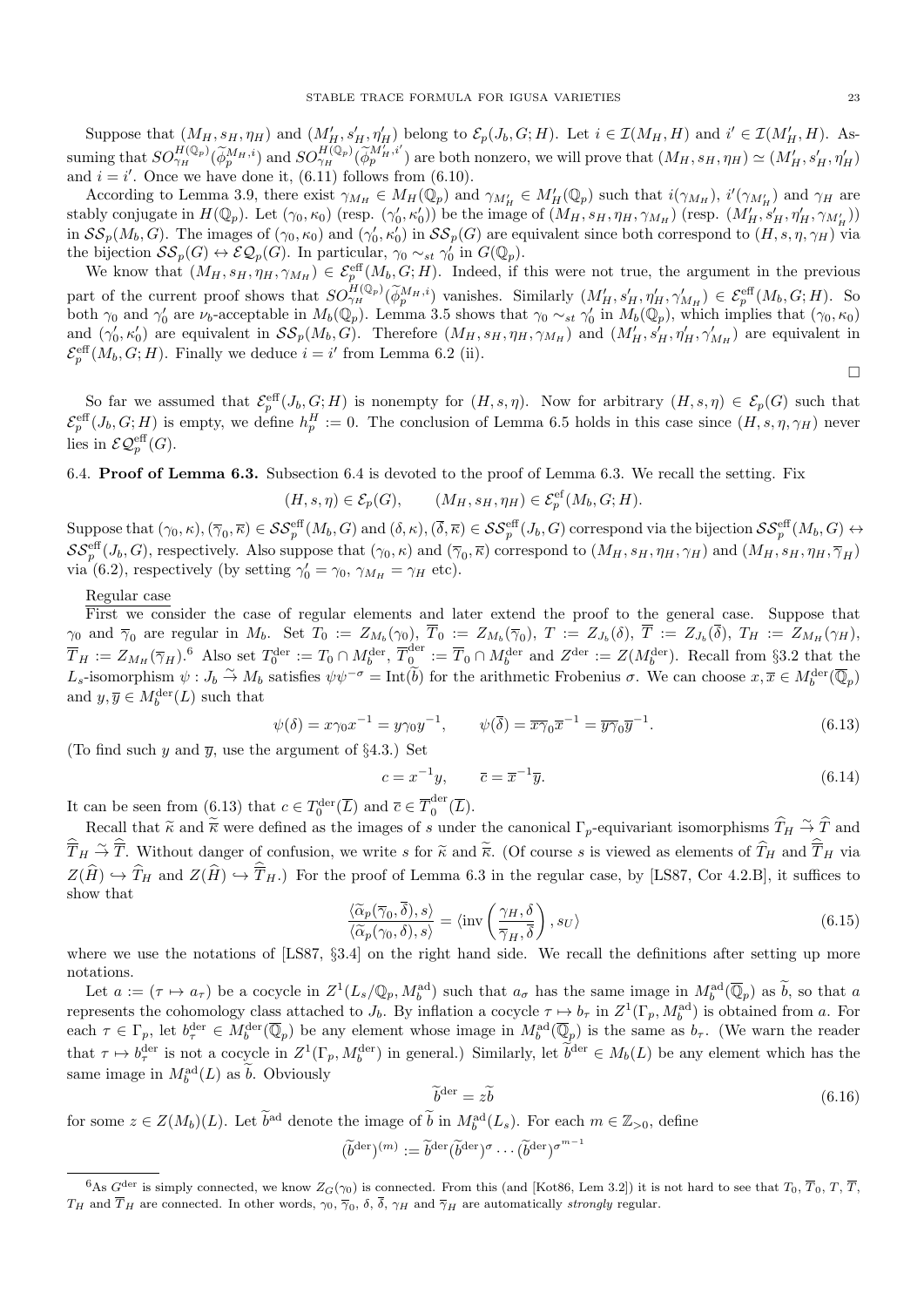and similarly define  $(\widetilde{b}^{ad})^{(m)}$ . For each  $\tau \in W(\overline{L}/\mathbb{Q}_p)$  (or  $\tau \in \Gamma(p)$ ), define  $|\tau| \in \mathbb{Z}$  such that the image of  $\tau$  in  $W(L/\mathbb{Q}_p)$ is  $\sigma^{|\tau|}$ . Now define  $\mathbf{b}_{\tau}^{\text{der}} := b_{\text{pr}(\tau)}^{\text{der}}$  for each  $\tau \in W(\overline{L}/\mathbb{Q}_p)$  where  $\text{pr}: W(\overline{L}/\mathbb{Q}_p) \to \Gamma(p)$  is the natural projection. For  $\tau \in W(\overline{L}/\mathbb{Q}_p)$  with  $|\tau| > 0$ , it is elementary to check that both  $(\widetilde{b}^{\text{der}})^{|\tau|}$  and  $\mathbf{b}^{\text{der}}_{\tau}$  have image  $(\widetilde{b}^{\text{ad}})^{|\tau|}$  in  $M_b^{\text{ad}}(\overline{L})$ . In other words, we can find  $z_{\tau} \in Z(M_b)(\overline{L})$  such that

$$
(\widetilde{b}^{\text{der}})^{|\tau|} = z_{\tau} \mathbf{b}_{\tau}^{\text{der}} \tag{6.17}
$$

We need to define the terms on the right hand side of (6.15). Define a torus

$$
U := (T_0^{\text{der}} \times \overline{T}_0^{\text{der}}) / \{ (z^{-1}, z) | z \in Z^{\text{der}} \}.
$$
\n(6.18)

By definition, inv $\left(\frac{\gamma_H,\delta}{\overline{\gamma}}\right)$  $\overline{\gamma}_H, \delta$ ) is the element of  $H^1(\mathbb{Q}_p, U)$  given by

$$
\tau \mapsto ((x^{-1}b_\tau^{\text{der}} x^\tau)^{-1}, \overline{x}^{-1} b_\tau^{\text{der}} \overline{x}^\tau).
$$

Now we recall the definition of  $s_U$ . Consider the following commutative diagram where every arrow is Γ(p)equivariant. By definition  $Z(\widehat{M}_b)^{\text{der}} := Z(\widehat{M}_b) \cap (\widehat{M}_b)^{\text{der}}, \widehat{T}^{\text{der}} := \widehat{T} \cap (\widehat{M}_b)^{\text{der}}, \text{ and } \widehat{T}^{\text{ad}}$  is the image of  $\widehat{T}$  in  $\widehat{M}_b^{\text{ad}}$ . Similarly define  $\hat{\overline{T}}^{\text{der}}$  and  $(\hat{\overline{T}})^{\text{ad}}$ . We have  $Z(\widehat{M}_b)^{\text{der}} = Z(\widehat{M}_b) \cap \hat{T}^{\text{der}} = Z(\widehat{M}_b) \cap \hat{\overline{T}}^{\text{der}}$ .

$$
Z(\widehat{M}_{H}) \xrightarrow{\text{diag.}} \widehat{T}_{H} \times \widehat{\overline{T}}_{H}
$$
\n
$$
Z(\widehat{M}_{b}) \xrightarrow{\text{diag.}} \widehat{T} \times \widehat{\overline{T}}
$$
\n
$$
Z(\widehat{M}_{b}) \xrightarrow{\text{diag.}} \widehat{T} \times \widehat{\overline{T}}
$$
\n
$$
Z(\widehat{M}_{b})^{\text{der}} \xrightarrow{\text{diag.}} \widehat{T}^{\text{der}} \times \widehat{\overline{T}}^{\text{der}}
$$
\n(6.19)

We can choose  $z \in Z(\widehat{M}_b)$  such that the image  $(sz, sz) \in \widehat{T} \times \widehat{T}$  of  $sz \in Z(\widehat{M}_H)$  belongs to  $\widehat{T}^{der} \times \widehat{T}^{der}$ . (Find one such z so that  $sz \in \hat{T}^{\text{der}}$ , by using the fact that  $\hat{T}^{\text{der}} \cdot Z(\widehat{M}_b) = \hat{T}$ . Then  $sz \in \hat{T}^{\text{der}}$  is automatic.) Note that  $(sz, sz)$ and  $(s, s)$  have the same image, say  $(s^{ad}, s^{ad})$ , in  $\widehat{T}^{ad} \times (\overline{T})^{ad}$ . Then  $s_U \in \widehat{U}$  is defined as the image of  $(sz, sz)$  in  $\widehat{U}$ . It turns out that  $s_U$  is  $\Gamma(p)$ -invariant and independent of the choice of z ([LS87, p.246]). By abuse of notation, the image of  $s_U$  in  $\pi_0(\hat{U})$  will be again denoted by  $s_U$ . Then the right hand side of (6.15) is given by the Tate-Nakayama pairing  $H^1(\mathbb{Q}_p, U) \times \pi_0(\widehat{U}) \to \mathbb{C}^\times$ .

Consider the following diagram, which is commutative by the functoriality of the map  $\kappa_{(.)}$  ([RR96, Thm 1.15.(i)] or  $[Kot97, 4.9.1]$ .

$$
B(T \times \overline{T}) \longleftarrow B(T^{\text{der}} \times \overline{T}^{\text{der}}) \longrightarrow B(U)
$$
(6.20)  

$$
\downarrow (\kappa_{T}, \kappa_{\overline{T}})
$$

$$
\downarrow (\kappa_{T^{\text{der}}}, \kappa_{\overline{T}^{\text{der}}})
$$

$$
K^*(\widehat{T}^{\Gamma(p)} \times \overline{\overline{T}}^{\Gamma(p)}) \longleftarrow X^*((\widehat{T}^{\text{ad}})^{\Gamma(p)} \times ((\widehat{T})^{\text{ad}})^{\Gamma(p)}) \longrightarrow X^*(\widehat{U}^{\Gamma(p)})
$$

Recall from §4.3 that

$$
\widetilde{\alpha}_p(\gamma_0, \delta) = \kappa_T(y^{-1}\widetilde{b}y^{\sigma}), \qquad \widetilde{\alpha}_p(\overline{\gamma}_0, \overline{\delta}) = \kappa_{\overline{T}}(\overline{y}^{-1}\widetilde{b}\overline{y}^{\sigma}).
$$
  
So the left hand side of (6.15) can be computed as

 $\mathcal{Y}^{\lambda}$ 

$$
\frac{\langle \kappa_{\overline{T}}(\overline{y}^{-1}\widetilde{b}\overline{y}^{\sigma}), s \rangle}{\langle \kappa_{T}(y^{-1}\widetilde{b}y^{\sigma}), s \rangle} = \frac{\langle \kappa_{\overline{T}^{\text{der}}}(\overline{y}^{-1}\widetilde{b}^{\text{der}}\overline{y}^{\sigma}), s^{\text{ad}} \rangle}{\langle \kappa_{T^{\text{der}}}(\overline{y}^{-1}\widetilde{b}^{\text{der}}y^{\sigma}), s^{\text{ad}} \rangle} = \langle Y_{\sigma}, s_{U} \rangle
$$
\n(6.21)

where  $Y_{\sigma}$  is the image of  $((y^{-1}\tilde{b}^{\text{der}}y^{\sigma})^{-1}, \overline{y}^{-1}\tilde{b}^{\text{der}}\overline{y}^{\sigma})$  in  $U(L)$ . (The notation  $Y_{\sigma}$  also denotes its image in  $B(U)$ .) The second identity in (6.21) follows from the commutativity of the right rectangle in (6.20). To check the first identity in (6.21), use (6.16) and the functoriality of  $\kappa_{(\cdot)}$  with respect to the diagonal embedding  $Z(M_b) \hookrightarrow T \times \overline{T}$ .

The proof of (6.15) boils down to showing that

$$
\langle \text{inv}\left(\frac{\gamma_H, \delta}{\overline{\gamma}_H, \overline{\delta}}\right), s_U \rangle = \langle Y_\sigma, s_U \rangle.
$$

In light of the left rectangle of  $(3.1)$  for U, the above identify follows if we show that

$$
inv\left(\frac{\gamma_H, \delta}{\overline{\gamma}_H, \overline{\delta}}\right) \mapsto Y_{\sigma}
$$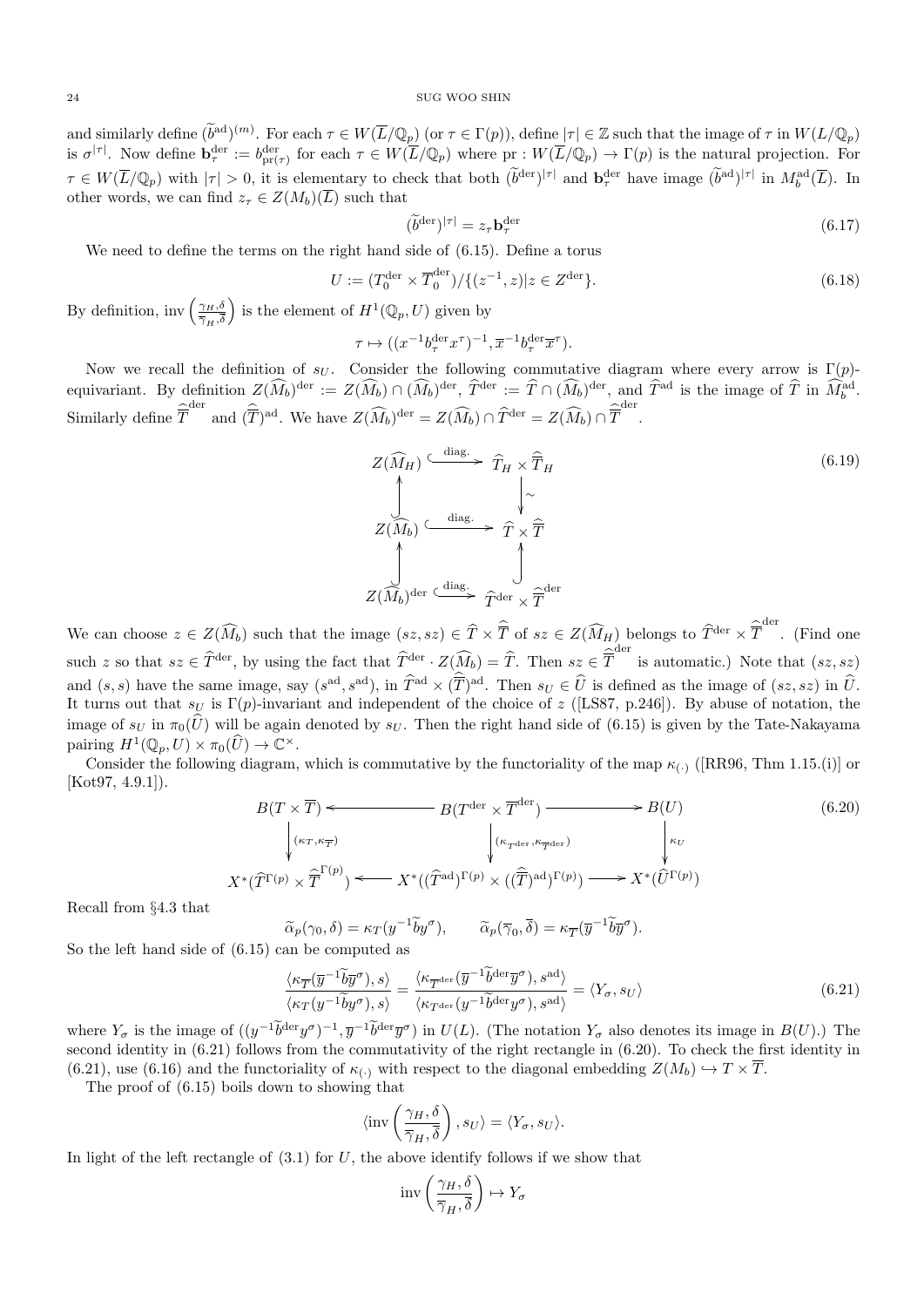under the map  $H^1(\mathbb{Q}_p, U) \to B(U)$  of (3.1).

The last map is defined as the composition of the following:

 $H^1(\mathbb{Q}_p, U) \overset{\sim}{\to} H^1(W(\overline{L}/\mathbb{Q}_p), U(\overline{L})) \overset{\sim}{\leftarrow} H^1(W(L/\mathbb{Q}_p), U(L)) = B(U),$ 

where the first two arrows are inflation maps. The image of  $Y_{\sigma}$  in  $H^1(W(\overline{L}/\mathbb{Q}_p), U(\overline{L}))$  is represented by the cocycle for which

$$
\tau \mapsto ((y^{-1}(\widetilde{b}^{\text{der}})^{(|\tau|)}y^{\tau})^{-1}, \overline{y}^{-1}(\widetilde{b}^{\text{der}})^{(|\tau|)}\overline{y}^{\tau})
$$
\n(6.22)

whenever  $|\tau| > 0$ . (The images of  $\tau$  with  $|\tau| > 0$  uniquely determine the cocycle.) On the other hand,

$$
\tau \mapsto ((x^{-1} \mathbf{b}_{\tau}^{\text{der}} x^{\tau})^{-1}, \overline{x}^{-1} \mathbf{b}_{\tau}^{\text{der}} \overline{x}^{\tau})
$$
\n(6.23)

represents the image of inv  $\left(\frac{\gamma_H,\delta}{\pi}\right)$  $\overline{\gamma}_H, \delta$ in  $H^1(W(\overline{L}/\mathbb{Q}_p), U(\overline{L}))$ . By (6.14) and (6.17), the cocycle in (6.22) can be rewritten as

$$
\tau \mapsto ((c^{-1}x^{-1}\mathbf{b}_{\tau}^{\text{der}} x^{\tau}c^{\tau})^{-1}, \overline{c}^{-1}\overline{x}^{-1}\mathbf{b}_{\tau}^{\text{der}} \overline{x}^{\tau} \overline{c}^{\tau}) \cdot (z_{\tau}^{-1}, z_{\tau}).
$$

Noting that  $(z_\tau^{-1}, z_\tau) = 1$  in  $U(\overline{L})$  (see (6.18)), it is now obvious that (6.22) and (6.23) define the same cohomology class in  $H^1(W(\overline{L}/\mathbb{Q}_p), U(\overline{L}))$ . Hence the proof of Lemma 6.3 is complete in case  $\gamma_0$  is regular semisimple.

General case

It remains to prove that the identity (6.9) of Lemma 6.3 continues to hold for the same constant  $c_{M_H}$  when  $\gamma_0$  is not regular. We imitate the argument of [Kota, A.3.8].

Changing notations, set

$$
I_0 := Z_{M_b}(\gamma_0), \ I_\delta := Z_{J_b}(\delta), \ I_H := Z_{M_H}(\gamma_H).
$$

Note that  $I_0$ ,  $I_\delta$  and  $I_H$  are connected (cf. the footnote in the current proof for the regular case). Find  $y \in M_b(L)$  such that  $\psi(\delta) = y\gamma_0 y^{-1}$ . The L-isomorphism  $\psi_0 := \text{Int}(y^{-1})\psi$  from  $J_b$  to  $M_b$  restricts to  $I_{\delta} \stackrel{\sim}{\to} I_0$ . Since  $\psi \psi^{-\sigma} = \text{Int}(\widetilde{b})$ , we have

$$
\psi_0 \psi_0^{-\sigma} = \text{Int}(\widetilde{b}_\delta) = \text{Int}(y^{-1}\widetilde{b}y^{\sigma}).\tag{6.24}
$$

Choose an elliptic torus T of I<sub>0</sub> over  $\mathbb{Q}_p$ . Since  $b_\delta \in B(I_0)$  is basic by Lemma 4.3, it is in the image of the natural map  $B(T) \to B(I_0)$  ([Kot85, Prop 5.3]). This means that there exists  $i \in I_0(L)$  such that  $i^{-1}\tilde{b}_\delta i^\sigma \in T(L)$ . It is easy to verify that  $k := \psi_0^{-1} \circ \text{Int}(i) = \psi^{-1} \circ \text{Int}(yi)$  gives a  $\mathbb{Q}_p$ -embedding from T to  $I_\delta$ . (Namely k and  $k^\sigma$  give the same map from T to  $I_{\delta}$ . This is checked using (6.24).) For each  $t \in T(\mathbb{Q}_p)$ , define

 $\gamma_t := t\gamma_0, \qquad \delta_t := k(t)\delta.$ 

We assume that  $\gamma_t$  is regular in  $M_b$  so that  $T = Z_{M_b}(\gamma_t)$ .

The natural inclusion  $T \hookrightarrow I_0$  yields the following commutative diagram.

$$
B(T) \longrightarrow B(I_0)
$$
\n
$$
\downarrow_{\kappa_T} \qquad \qquad \downarrow_{\kappa_{I_0}} \qquad (6.25)
$$
\n
$$
X^*(\widehat{T}^{\Gamma(p)}) \longrightarrow X^*(Z(\widehat{I}_0)^{\Gamma(p)})
$$

We claim that

$$
\widetilde{\alpha}_p(\gamma_t, \delta_t) \mapsto \widetilde{\alpha}_p(\gamma_0, \delta) \tag{6.26}
$$

via the bottom horizontal map of (6.25). To show this, it is enough to show that  $\tilde{b}_{\delta} := y^{-1} \tilde{b} y^{\sigma}$  and  $\tilde{b}_{\delta_t} := y_t^{-1} \tilde{b} y_t^{\sigma}$ define the same element in  $B(I_0)$ . Here  $y_t$  is any element of  $T(L)$  such that

$$
\psi(\delta_t) = y_t^{-1} \gamma_t y_t^{\sigma}.
$$

(A different choice of  $y_t$  does not change the image of  $b_{\delta_t}$  in  $B(T)$ .)

Let us prove the claim. Observe that

$$
\psi(\delta_t) = \psi(k(t))\psi(\delta) = (\text{Int}(yi)t)y\gamma_0y^{-1} = yiti^{-1}\gamma_0y^{-1} = yit\gamma_0i^{-1}y^{-1}
$$

where the last identity holds as  $i \in I_0(L)$ . Hence we can take  $y_t = yi$ . Then it is obvious that  $b_{\delta_t}$  is  $\sigma$ -conjugate to  $b_{\delta_t}$ in  $I_0(L)$ . The claim is proved.

We are ready to see that  $(6.9)$  holds in general. We deduce from  $(6.26)$  that

$$
\langle \widetilde{\alpha}_p(\gamma_t, \delta_t), \widetilde{\kappa} \rangle = \langle \widetilde{\alpha}_p(\gamma_0, \delta), \widetilde{\kappa} \rangle.
$$

for any  $t \in T(\mathbb{Q}_p)$  such that  $\gamma_t$  is regular in  $M_b$ . On the other hand,  $\Delta_p(\gamma_H, \delta)_{M_H}^{J_b}$  (resp.  $\Delta_p(\gamma_H, \gamma_0)_{M_H}^{M_b}$ ) is defined as the value of  $\Delta_p(\gamma_{H,t}, \delta_t)_{M_H}^{J_b}$  (resp.  $\Delta_p(\gamma_{H,t}, \gamma_t)_{M_H}^{M_b}$ ) when t is close enough to 1 and  $\gamma_t$  is regular, where  $\gamma_{H,t}$  is the transfer of  $\gamma_t$  up to stable conjugacy. (See [LS90, §2.4].) Since we already proved

$$
c_{M_H} \cdot \Delta_p(\gamma_{H,t}, \delta_t)_{M_H}^{J_b} = \langle \widetilde{\alpha}_p(\gamma_t, \delta_t), \widetilde{\kappa} \rangle \Delta_p(\gamma_{H,t}, \gamma_t)_{M_H}^{M_b},
$$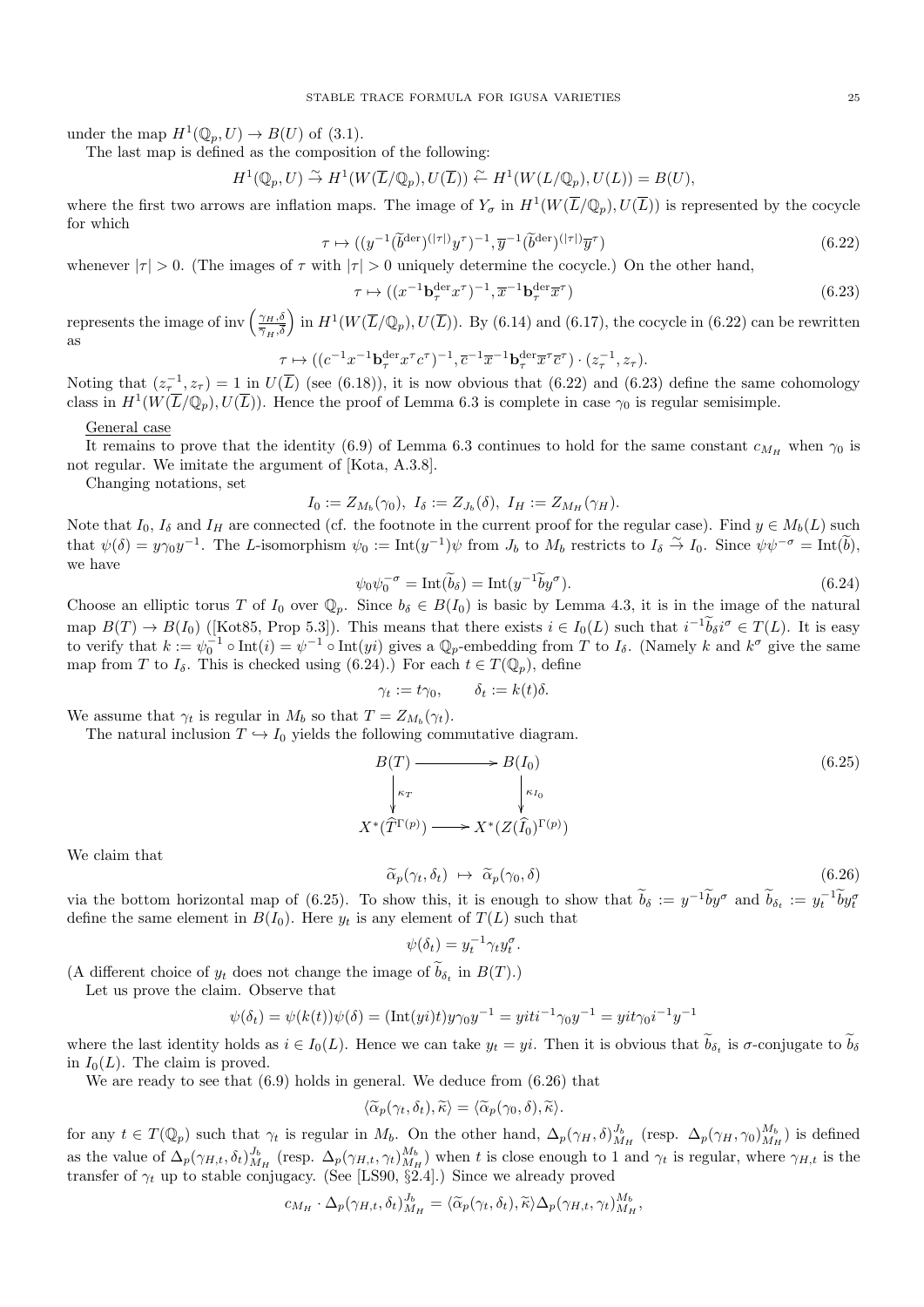for any such t, we conclude that (6.9) is true with the same constant  $c_{M_H}$  as in the regular case.

# 7. End of stabilization

We are ready to obtain a fully stabilized expression for  $\text{tr}(\phi | \iota_1 H_c(\mathrm{Ig}_{\Sigma_b}, \mathscr{L}_{\xi}))$  when  $\phi \in C_c^{\infty}(G(\mathbb{A}^{\infty, p}) \times J_b(\mathbb{Q}_p))$  is acceptable. For each  $(H, s, \eta) \in \mathcal{E}^{\text{ell}}(G)$ , put  $h^H := h^{H, p} h^H_p h^H_{\infty}$ .

The stable orbital integrals defined by  $h^H$  depend on the choice of  $\tilde{\eta}$ , but are independent of the choice of local transfer factors  $\Delta_v(\cdot, \cdot)_{H}^G$ , once  $\tilde{\eta}$  is fixed. (Despite the fact that each of  $h^{H,p}$ , The stable orbital integrals defined by  $h^H$  remain unchanged if  $(H, s, \eta)$  is replaced by an isomorphic endoscopic triple  $(H, sz, n)$  for any  $z \in Z(\widehat{G})$ . (Note that if s is replaced by sz then  $\widetilde{\kappa}$  changes by z in the process, in view of Remark 2.7.) Both of the above assertions are easy to verify.

Putting these together, we can show that  $h^H$  is well-defined in the following sense: keeping the previous notation, suppose that  $(H, {}^L H, s, \tilde{\eta})$  and  $(H', {}^L H', s', \tilde{\eta}')$  are equivalent as endoscopic data for G via a Q-isomorphism  $\alpha : H \to H'$  in the terminology of LSS7, 1.3]. Then the stable epital integrals defined by  $H$  and  $H'$  are th H', in the terminology of [LS87, 1.2]. Then the stable orbital integrals defined by  $h^H$  and  $h^{H'}$  are the same via  $\alpha$ .

**Lemma 7.1.** Suppose that  $(H, s, \eta) \in \mathcal{E}^{\text{ell}}(G)$ . For every  $(G, H)$ -regular semisimple  $\gamma_H \in H(\mathbb{Q})$ ,

(i) if  $(H, s, \eta, \gamma_H)$  belongs to  $\mathcal{EQ}^{\text{ell}}(G)$ , let  $(\gamma_0, \kappa) \in \mathcal{SS}^{\text{ell}}(G)$  be its image. Then

$$
SO_{\gamma_H}^{H(\mathbb{A})}(h^H) = O^p(\gamma_0, \kappa, \phi^p) \cdot O_p(\gamma_0, \widetilde{\kappa}, \phi_p) \cdot O_{\infty}(\gamma_0, \widetilde{\kappa})
$$

if  $(\gamma_0, \kappa) \in \mathcal{SS}^{KT}(G)$  and  $SO_{\gamma_H}^{H(\mathbb{A})}(h^H) = 0$  otherwise. (See Remark 2.7 for  $\tilde{\kappa}$ .)<br>(ii) if  $(H, s, \eta, \gamma_H) \notin \mathcal{EQ}^{\text{ell}}(G)$  then  $SO_{\gamma_H}^{H(\mathbb{A})}(h^H) = 0$ .

*Proof.* Let us prove the assertion (i). If  $(\gamma_0, \kappa) \in \mathcal{SS}^{KT}(G)$  then  $(\gamma_0, \kappa)$  defines an element of  $\mathcal{SS}^{\text{eff}}_p(G)$  and  $(H, s, \eta, \gamma_H) \in$  $\mathcal{EQ}^{ell}(G)$  defines an element of  $\mathcal{EQ}^{eff}_{p}(G)$ . The first assertion follows from (5.7), (5.8) and Lemma 6.5.

- Now assume  $(\gamma_0, \kappa) \notin \mathcal{SS}^{KT}(G)$ . One of the following occurs.
	- There is no  $\nu_b$ -acceptable  $\delta \in J_b(\mathbb{Q}_p)$  such that  $\delta \sim_{st} \gamma_0$ .
	- $\gamma_0 \in G(\mathbb{Q})$  is not R-elliptic.

In the first case,  $(\gamma_0, \kappa) \notin \mathcal{SS}_p^{\text{eff}}(G)$  and  $(H, s, \eta, \gamma_H) \notin \mathcal{EQ}_p^{\text{eff}}(G)$ . By Lemma 6.5 (and the remark below its proof) we conclude that  $SO_{\gamma_H}^{H(\mathbb{A})}(h^H) = 0$ . The same equality holds in the second case by (5.8).

Let us begin the proof of (ii). We may assume that elliptic maximal tori of  $G_{\mathbb{R}}$  come from those of  $H_{\mathbb{R}}$  as  $h_{\infty}^H=0$ otherwise. The condition of (ii) means that  $\gamma_H \in H(\mathbb{Q})$  does not transfer to  $G(\mathbb{Q})$ . Consider the case where  $\gamma_H$  as an element of  $H(\mathbb{A})$  transfers to some  $\gamma_0 \in G(\mathbb{A})$  (up to  $G(\overline{\mathbb{A}})$ -conjugacy). If  $\gamma_0$  is not R-elliptic then  $SO_{\gamma_H}^{H(\mathbb{A})}(h^H)=0$ by (5.8). If  $\gamma_0$  is R-elliptic then we show that a contradiction occurs. Indeed, the argument of the second paragraph of [Kot90, p.188] shows that  $\gamma_0 \in G(\mathbb{A})$  is  $G(\overline{\mathbb{A}})$ -conjugate to an element of  $G(\mathbb{Q})$ , which contradicts that  $\gamma_H$  does not transfer to  $G(\mathbb{Q})$ .

It remains to deal with the case where  $\gamma_H$  does not transfer to  $G(A)$ . We may assume  $\gamma_H$  is R-elliptic as otherwise  $SO_{\gamma_H}^{H(\mathbb{A})}(h^H) = 0$  by (5.8). Then  $\gamma_H$  transfers to  $G(\mathbb{R})$ . Since G is quasi-split over  $\mathbb{Q}_p$ ,  $\gamma_H$  transfers to  $G(\mathbb{Q}_p)$  as well. So our situation is that  $\gamma_H$  does not transfer to  $G(\mathbb{A}^{\infty,p})$ , which implies  $SO_{\gamma_H}^{H(\mathbb{A})}(h^H) = 0$  by Lemma 5.2.

 $\Box$ 

By Lemma 7.1 and Lemma 2.8, the identity (5.6) may be rewritten as

$$
\operatorname{tr}\left(\phi|\iota_l H_c(\operatorname{Ig}_{\Sigma_b}, \mathscr{L}_{\xi})\right) = \tau(G)|\operatorname{ker}^1(\mathbb{Q}, G)| \sum_{(H, s, \eta, \gamma_H)} SO_{\gamma_H}^{H(\mathbb{A})}(h^H)
$$
\n(7.1)

where the sum runs over  $\mathcal{EQ}^{\text{ell}}(G)$ . By the remark below Lemma 2.8,

$$
\sum_{(H,s,\eta,\gamma_H)} SO_{\gamma_H}^{H(\mathbb{A})}(h^H) = \sum_{(H,s,\eta)} |\text{Out}_{\mathbb{Q}}(H,s,\eta)|^{-1} \sum_{\gamma_H} SO_{\gamma_H}^{H(\mathbb{A})}(h^H)
$$
(7.2)

where in the last sum  $\gamma_H$  runs over a set of representatives for R-elliptic semisimple stable conjugacy classes in  $H(Q)$ which are  $(G, H)$ -regular.

So far we have constructed  $h^H$  when  $\phi \in C_c^{\infty}(G(\mathbb{A}^{\infty,p}) \times J_b(\mathbb{Q}_p))$  satisfies (5.1). The construction of  $h^H$  linearly extends to the general case where  $\phi$  is an arbitrary acceptable function. Define

$$
ST_e^H(h^H) := \sum_{\gamma_H} \tau(H) \cdot |Z_H(\gamma_H)/Z_H(\gamma_H)^0|^{-1} \cdot SO_{\gamma_H}^{H(\mathbb{A})}(h^H)
$$
\n(7.3)

where  $\gamma_H$  runs over a set of representatives for Q-elliptic semisimple stable conjugacy classes in  $H(Q)$ . (In fact there is no new contribution if we include non-Q-elliptic stable conjugacy classes in the sum since  $h^H_\infty$  has trivial stable orbital integrals over them.) Define

$$
\iota(G,H) := \tau(G)\tau(H)^{-1}|\text{Out}_{\mathbb{Q}}(H,s,\eta)|^{-1}.
$$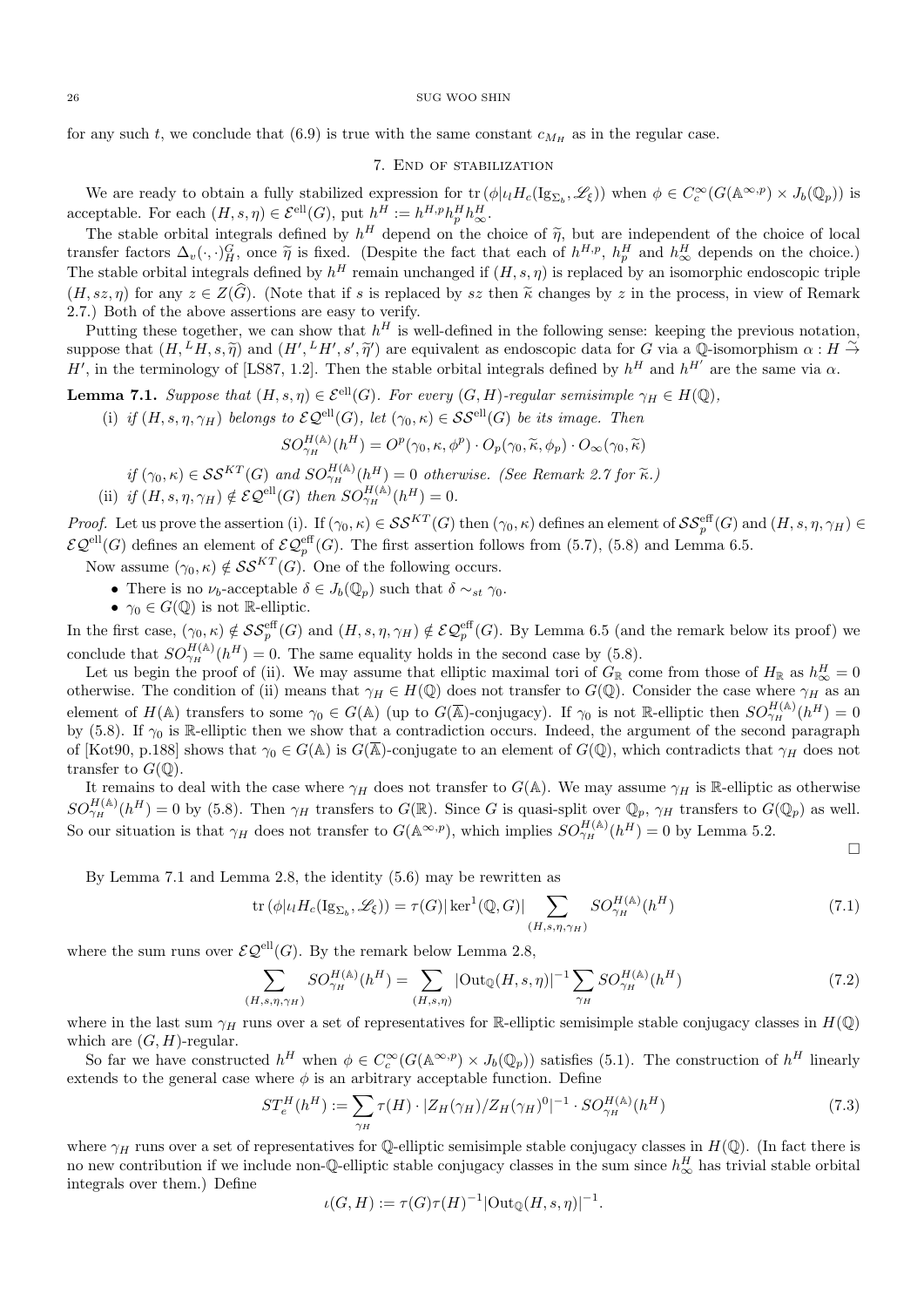**Theorem 7.2.** Let  $\phi \in C_c^{\infty}(G(\mathbb{A}^{\infty,p}) \times J_b(\mathbb{Q}_p))$  be any acceptable function. For each  $(H, s, \eta) \in \mathcal{E}^{\text{ell}}(G)$ , let  $h^H$  be the function constructed from  $\phi$  as above. Then

$$
\operatorname{tr}(\phi|\iota_l H_c(\operatorname{Ig}_{\Sigma_b},\mathscr{L}_\xi)) = |\ker^1(\mathbb{Q},G)| \sum_{(H,s,\eta)} \iota(G,H)ST_e^H(h^H)
$$

*Proof.* We may assume that  $\phi$  is as in (5.1). Note that only  $(G, H)$ -regular  $\gamma_H$  contribute to  $ST_e^H(h^H)$  by Remark 5.6 and that  $Z_H(\gamma_H)$  is connected for any such  $\gamma_H$ . The theorem follows from (7.1), (7.2) and (7.3).

Remark 7.3. Theorem 7.2 is an analogue of [Kot90, Thm 7.2].

# 8. THE CONSTANT  $c_{M_H}$  of Lemma 6.3 in special cases

The main purpose of this last section is to determine the constant  $c_{M_H}$  which shows up in Lemma 6.3, under a particular normalization of transfer factors as in  $(8.6)$  and  $(8.9)$ . (The computation of  $c_{M_H}$  would be useful for applications. It is used in [Shi, §5.5].) When  $J_b \simeq M_b$  (§8.2) a simpler proof of Lemma 6.3 will be given. We will work in the setting of Lemma 6.3 without mentioning it again. As we are only concerned with  $\mathbb{Q}_p$ -groups in §8, we often write G for  $G_{\mathbb{Q}_p}$  and similarly for other groups in order to save notation.

8.1. The case of general linear groups. For convenience we introduce a nonstandard terminology for a reductive group  $G_0$  over  $\mathbb{Q}_p$ .

**Definition 8.1.** We say that  $G_0$  satisfies  $\mathcal{GL}_p$  if  $G_0$  is  $\mathbb{Q}_p$ -isomorphic to

$$
\prod_{i\in I} R_{K_i/\mathbb{Q}_p}GL_{n_i}
$$

for a finite index set I, positive integers  $n_i$  and finite extension fields  $K_i$  of  $\mathbb{Q}_p$ . Here,  $R_{K_i/\mathbb{Q}_p}$  means the Weil restriction of scalars.

In this subsection we prove Lemma 6.3 under the simplifying assumption that  $G_{\mathbb{Q}_p}$  satisfies  $\mathcal{GL}_p$ . This assumption is often satisfied for a PEL datum  $(B,*,V,\langle,\rangle,h)$  of type (A): In the case of type (A) datum,  $F = Z(B)$  is a CM field. Let  $F^+$  be the fixed field of F under the complex conjugation. If every place of  $F^+$  above p splits in F, then  $G_{\mathbb{Q}_p}$ satisfies  $\mathcal{GL}_p$ .

Suppose that  $G_{\mathbb{Q}_p}$  satisfies  $\mathcal{GL}_p$  throughout §8.1. Then the groups H,  $M_b$ ,  $M_H$ ,  $I_0$  and  $I_H$  also satisfy  $\mathcal{GL}_p$ . All these groups and their dual groups have simply connected derived subgroups. In particular,  $Z(M_H)$  and  $Z(M_b)$  are tori.

One important task for us is to give an explicit formula (8.5) for  $\langle \tilde{\alpha}_p(\gamma_0, \delta), \tilde{\kappa} \rangle$ . Consequently its value will be easily seen to be independent of  $\gamma_H$ ,  $\delta$  and  $\gamma_0$ . To this end, we examine the character  $\widetilde{\alpha}_p(\gamma_0, \delta) \in X^*(Z(\widehat{I}_0)^{\Gamma(p)}Z(\widehat{G}))$ .<br>Consider the following commutative diagram of  $\Gamma(n)$  conjugationt group homomorph Consider the following commutative diagram of  $\Gamma(p)$ -equivariant group homomorphisms.

$$
Z(\widehat{H}) \longrightarrow Z(\widehat{M}_{H}) \longrightarrow Z(\widehat{I}_{H}) \longrightarrow \widehat{Z(M_{H})}
$$
\n
$$
\downarrow \sim \qquad \qquad \downarrow
$$
\n
$$
Z(\widehat{G}) \longrightarrow Z(\widehat{M}_{b}) \longrightarrow Z(\widehat{I}_{0}) \longrightarrow \widehat{Z(M_{b})}
$$
\n
$$
(8.1)
$$

The two rows are given by the inclusions  $Z(M_H) \subset I_H \subset M_H \subset H$  and  $Z(M_b) \subset I_0 \subset M_b \subset G$ , respectively, using [Kot84b, 1.8] and [Kot86, 4.2]. The vertical injections  $Z(\widehat{G}) \hookrightarrow Z(\widehat{H})$  and  $Z(\widehat{M}_h) \hookrightarrow Z(\widehat{M}_H)$  are given by  $\eta$  and  $\eta_H$ , respectively. The left-most rectangle is compatible with the diagram (6.6) and thus commutative. The commutativity of other rectangles are straightforward. The element  $s \in Z(\widehat{H})$  maps to  $s_H \in Z(\widehat{M}_H)$  and  $\widetilde{\kappa} \in Z(\widehat{I}_0)$ . We may write  $s = s_1 s_2$  for  $s_1 \in Z(\widehat{H})^{\Gamma(p)}$  and  $s_2 \in Z(\widehat{G})$ . Let  $\widetilde{\kappa}_1$  and  $\widetilde{\kappa}_2$  denote the images of  $s_1$  and  $s_2$  in  $Z(\widehat{I}_0)$ , respectively. In view of  $(4.1)$ ,

$$
\langle \widetilde{\alpha}_p(\gamma_0, \delta), \widetilde{\kappa}_2 \rangle = \mu_1(s_2)^{-1}.\tag{8.2}
$$

Let us evaluate  $\langle \tilde{\alpha}_p(\gamma_0, \delta), \tilde{\kappa}_1 \rangle$ . Let T be a maximal torus of  $M_b$  defined over  $\mathbb{Q}_p$  containing  $\gamma_0$ . Recall from §3.2 that b satisfies (3.2) and belongs to  $M_b(L_s)$ . Let us also recall from §4.3 that  $\tilde{\alpha}_p(\gamma_0, \delta) = \kappa_{I_0}(b_\delta)$  and that  $b_\delta$  is  $\sigma$ -conjugate to b in  $M_b(L)$ . We claim that  $\bar{\nu}_{I_0}(b_{\delta}) = \nu_b$  as elements of  $X_*(T)_{\mathbb{Q}}/\Omega(I_0, T)$ . Indeed,  $\bar{\nu}_{M_b}(b_{\delta}) = \bar{\nu}_{M_b}(b) = \nu_b$  shows that  $\bar{\nu}_{I_0}(b_\delta)$  and  $\nu_b$  are in the same  $\Omega(M_b, T)$ -orbit, but since the  $\Omega(M_b, T)$ -orbit of  $\nu_b$  consists of  $\nu_b$  only, the claim is verified.

The commutativity of (3.1) shows that  $\rho_{I_0}(\tilde{\alpha}_p(\gamma_0, \delta)) = \delta_{I_0}(\nu_b)$  where  $\nu_b$  is viewed as an element of  $X_*(T)_{\mathbb{Q}} =$  $X^*(\widehat{T})_{\mathbb{Q}}$ . On the other hand,  $\delta_{I_0}$  is the pullback map via  $Z(\widehat{I}_0) \hookrightarrow \widehat{T}$  in this case. Since  $\nu_b : \mathbb{D} \to T$  factors through  $Z(M_b)$ , we may view  $\nu_b$  as an element of  $X^*(\widehat{Z(M_b)})_{\mathbb{Q}}$ , which will be denoted by  $\widehat{\nu}_b$ . Then  $\delta_{I_0}(\nu_b)$  is nothing but the pullback of  $\widehat{\nu}_b$  via  $Z(\widehat{I}_0) \to \widehat{Z}(M_b)$ .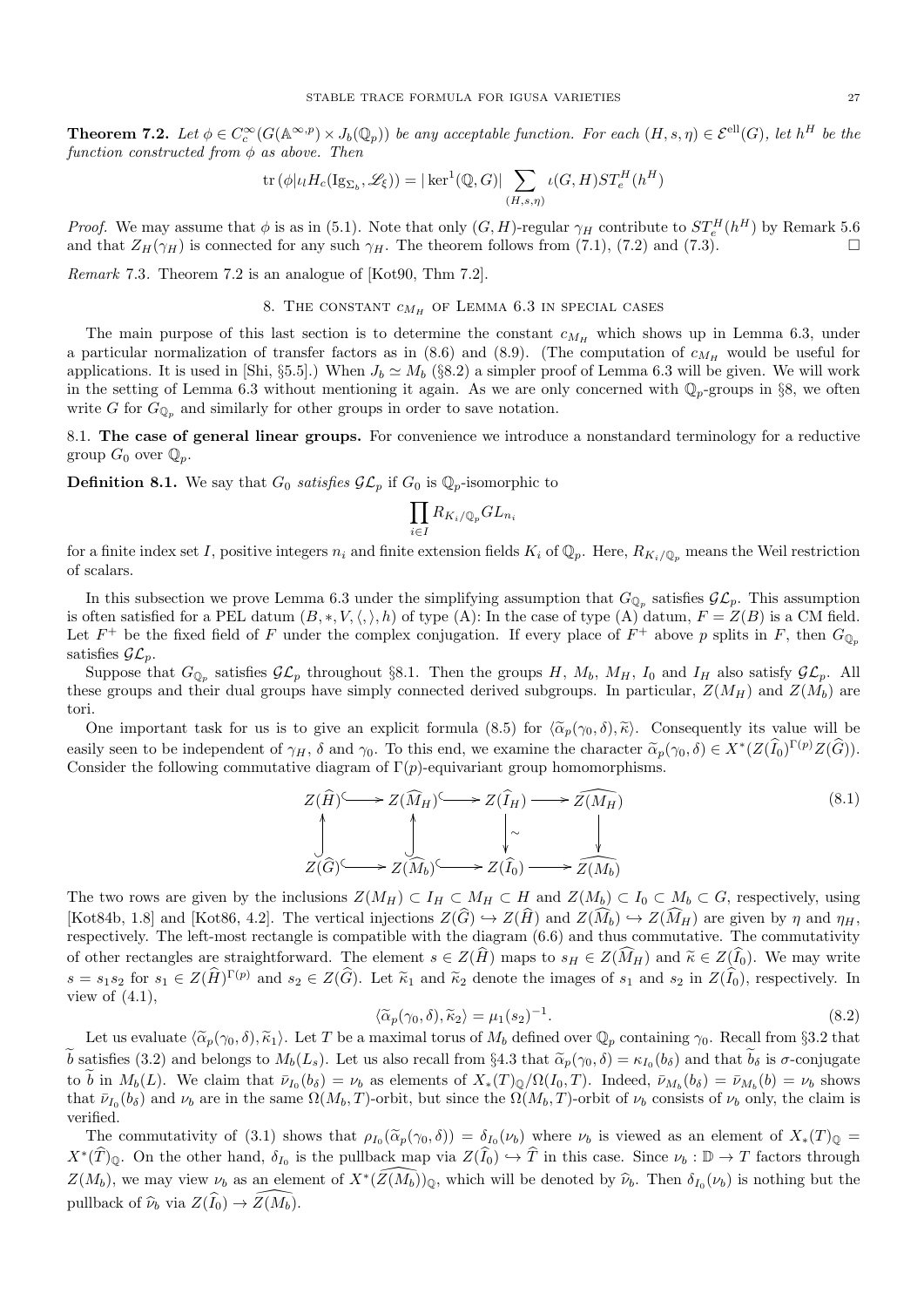Let  $\tilde{\alpha}'_p \in X^*(Z(\widehat{M}_H)^{\Gamma(p)})$  be the pullback of  $\tilde{\alpha}_p(\gamma_0, \delta)|_{Z(\widehat{I}_0)^{\Gamma(p)}}$  via (8.1). Then

$$
\langle \widetilde{\alpha}_p(\gamma_0, \delta), \widetilde{\kappa}_1 \rangle = \langle \widetilde{\alpha}_p', s_1 \rangle. \tag{8.3}
$$

Since  $\rho_{(\cdot)}$  is functorial on the category of connected reductive groups over  $\mathbb{Q}_p$  (for any  $\mathbb{Q}_p$ -group morphisms), we see that  $\rho_{M_H}(\widetilde{\alpha}_p')$  coincides with the pullback of  $\delta_{I_0}(\nu_b) \in X^*(Z(\widehat{I}_0))_{\mathbb Q}^{\Gamma(p)}$  to  $X^*(Z(\widehat{M}_H))_{\mathbb Q}^{\Gamma(p)}$  via (8.1). Again in view of  $(8.1), \rho_{M_H}(\tilde{\alpha}'_p)$  may also be obtained as the pullback of  $\hat{\nu}_b$  via  $Z(\tilde{M_H}) \to \widehat{Z(M_H)} \to \widehat{Z(M_b)}$ . The last map comes from  $Z(M_b) \leftrightarrow Z(M_c) \leftrightarrow M_{\text{tot}}$  which only dopends on the order completion  $(M_c, g_{\text{tot}})$  and not on  $Z(M_b) \hookrightarrow Z(M_H) \hookrightarrow M_H$ , which only depends on the endoscopic datum  $(M_H, s_H, \eta_H)$  and not on  $\gamma_H$ ,  $\delta$  and  $\gamma_0$ . Since  $M_H$  satisfies  $\mathcal{GL}_p$ ,  $\rho_{M_H}$  is injective. (By (3.1), ker( $\rho_{M_H}$ ) is isomorphic to  $H^1(\mathbb{Q}_p, M_H)$ , which is trivial by Hilbert 90.) Let  $\widehat{\nu}_{b}^{M_H}$  denote the pullback of  $\widehat{\nu}_{b}$  via  $Z(\widehat{M_H})^{\Gamma(p)} \to \widehat{Z(M_H)} \to \widehat{Z(M_b)}$ . We see from the description of  $\rho_{M_H}$  ([RR96, p.162]) that  $\tilde{\alpha}'_p$  is obtained as the pullback of  $\rho_{M_H}(\tilde{\alpha}'_p)$  via  $Z(\widehat{M}_H)^{\Gamma(p)} \hookrightarrow Z(\widehat{M}_H)$ , hence  $\tilde{\alpha}'_p$  coincides with  $\tilde{\nu}_b^{M_H}$ . A priori  $\widehat{\nu}_b^{M_H}$  is just an element of  $X^*(Z(\widehat{M}_H)^{\Gamma(p)})_\mathbb{Q}$ , but it belongs to  $X^*(Z(\widehat{M}_H)^{\Gamma(p)})$  as  $\widetilde{\alpha}_p'$  does.

To sum up,  $\widetilde{\alpha}_p' = \widehat{\nu}_b^{M_H}$  and

$$
\langle \widetilde{\alpha}'_p, s_1 \rangle = \langle \widehat{\nu}_b^{M_H}, s_1 \rangle. \tag{8.4}
$$

By (8.2), (8.3) and (8.4),

$$
\widetilde{\chi}_p(\gamma_0, \delta), \widetilde{\kappa} \rangle = \mu_1(s_2)^{-1} \cdot \langle \widehat{\nu}_b^{M_H}, s_1 \rangle \tag{8.5}
$$

 $\langle \tilde{\alpha}_p(\gamma_0, \delta), \tilde{\kappa} \rangle = \mu_1(s_2)^{-1} \cdot \langle \tilde{\nu}_b^{M_H}, s_1 \rangle$  (8.5)<br>Clearly the value on the right side is independent of  $\gamma_0$ ,  $\delta$  and the choice of decomposition  $s = s_1 s_2$ . Therefore Lemma 6.3 tells us that we may normalize  $\Delta_p(\cdot,\cdot)_{M_H}^{J_b}$  so that the ratio of  $\Delta_p(\gamma_H,\delta)_{M_H}^{J_b}$  to  $\Delta_p(\gamma_H,\gamma_0)_{M_H}^{J_b}$  is a nonzero constant. Our normalization is that

$$
\frac{\Delta_p(\gamma_H, \delta)_{M_H}^{J_b}}{\Delta_p(\gamma_H, \gamma_0)_{M_H}^{M_b}} = e_p(J_b)
$$
\n(8.6)

This choice is to be consistent with our convention that  $\Delta_p(\cdot, \cdot)_{M_b}^{J_b} \equiv e_p(J_b)$ . (cf. Remark 2.20.)

It follows from (8.5) and (8.6) that the constant  $c_{M_H}$  in Lemma 6.3 is given by

$$
c_{M_H} = e_p(J_b) \cdot \mu_1(s_2) \cdot \langle \hat{\nu}_b^{M_H}, s_1 \rangle^{-1}.
$$
\n(8.7)

8.2. The case  $J_b \simeq M_b$ . Recall from §3.2 that  $J_b$  is the  $\mathbb{Q}_p$ -inner form of  $M_b$  given by the cocycle  $\sigma \to \tilde{b}$  in  $H^1(L_s/\mathbb{Q}_p,\text{Int}(M_b))$ . Since G is unramified over  $\mathbb{Q}_p$ , we may assume that  $G\times_{\mathbb{Q}_p}L_s$  is split, by enlarging s if necessary. (Before,  $s \in \mathbb{Z}_{>0}$  was chosen in §3.2.) The aim of §8.2 is to give an explicit alternative proof for Lemma 6.3, under the assumptions that

- $J_b \simeq M_b$  as  $\mathbb{Q}_p$ -groups,
- $M_H^{\text{der}}$  is simply connected, and
- $Z(M_b)$  and  $Z(M_H)$  are connected.

The second and the third assumptions are always satisfied for a PEL datum of type (A).

The first assumption implies that  $\sigma \mapsto \tilde{b}$  defines the trivial element in  $H^1(L_s/\mathbb{Q}_p,\text{Int}(M_b))$ . So there exists some  $b_0 \in M_b(L_s)$  such that  $\text{Int}(\widetilde{b}) = \text{Int}(b_0^{-1}b_0^{\sigma})$ . (This is possible since the natural map  $M_b(L_s) \to \text{Int}_{L_s}(M_b)$  is surjective. The last fact follows from the triviality of  $H^1(L_s, Z(M_b))$  implied by Hilbert 90.) In other words,

$$
\widetilde{b} = b_0^{-1} b_0^{\sigma} z \tag{8.8}
$$

for some  $z \in Z(M_b)(L_s)$ .

We claim that  $J_b(\mathbb{Q}_p) \stackrel{\sim}{\to} M_b(\mathbb{Q}_p)$  as subgroups of  $M_b(L_s)$  via  $\delta \mapsto b_0 \delta b_0^{-1}$ . Let us prove the claim. Using (3.2) it is easy to see that  $J_b(\mathbb{Q}_p)$  is contained in  $M_b(L_s)$ . (See also the proof of [RZ96, Cor 1.14].) As subgroups of  $M_b(L_s)$ , the two groups  $J_b(\mathbb{Q}_p)$  and  $M_b(\mathbb{Q}_p)$  are cut out by the conditions  $g\overline{b\sigma} = \overline{b\sigma}g$  and  $g\sigma = \sigma g$ , respectively. The claim follows from this and (8.8).

We will certainly choose the transfer factor  $\Delta(\cdot,\cdot)_{M_H}^{J_b}$  so that

$$
\Delta(\cdot,\cdot)_{M_H}^{J_b} = \Delta(\cdot,\cdot)_{M_H}^{M_b} \tag{8.9}
$$

via the isomorphism  $J_b(\mathbb{Q}_p) \simeq M_b(\mathbb{Q}_p)$  in the last paragraph. Suppose that  $\delta \in J_b(\mathbb{Q}_p)$  and  $\gamma_0 \in M_b(\mathbb{Q}_p)$  are semisimple elements with matching stable conjugacy classes. This amounts to assuming that  $b_0 \delta b_0^{-1}$  is stably conjugate to  $\gamma_0$  in  $M_b(\mathbb{Q}_p)$ . Observe that the identity (6.9) now simplifies as

$$
c_{M_H} = \langle \widetilde{\alpha}_p(\gamma_0, \delta), \widetilde{\kappa} \rangle^{-1} \cdot \langle \text{inv}_p(b_0 \delta b_0^{-1}, \gamma_0), \widetilde{\kappa} \rangle. \tag{8.10}
$$

The proof of Lemma 6.3 comes down to showing that the right side of  $(8.10)$  is a constant independent of  $\gamma_0$  and  $\delta$ . As in the paragraph preceding (8.2), write  $s = s_1s_2$  for  $s_1 \in Z(\hat{H})^{\Gamma(p)}$  and  $s_2 \in Z(\hat{G})$  and let  $\tilde{\kappa}_1$  and  $\tilde{\kappa}_2$  denote the images of  $s_1$  and  $s_2$  in  $Z(\hat{I}_0)$ , respectively. To show Lemma 6.3, it suffices to prove that  $\langle \alpha_p(\gamma_0, \delta), \tilde{\kappa}_1 \rangle^{-1} \cdot \langle \text{inv}_p(b_0 \delta b_0^{-1}, \gamma_0), \tilde{\kappa}_1 \rangle$ <br>is constant. In view of Shi00, Lam 10.0 it is enough to prove t is constant. In view of [Shi09, Lem 10.9], it is enough to prove that if  $\gamma_0 = b_0 \delta b_0^{-1}$  then  $\langle \alpha_p(\gamma_0, \delta), \tilde{\kappa} \rangle$  is independent of  $\delta$ .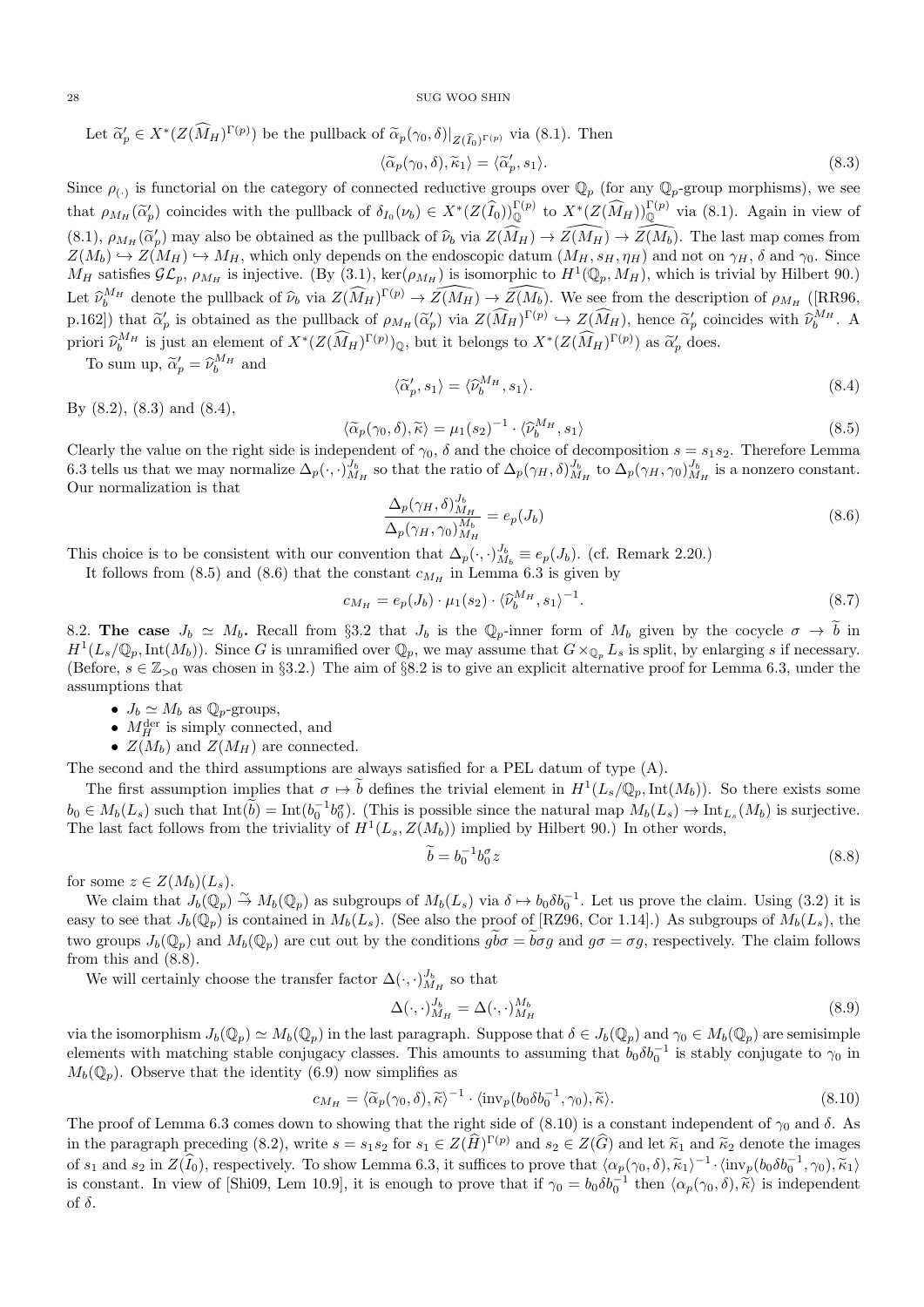In the definition  $\alpha_p(\gamma_0, \delta) = \kappa_{I_0}(b_{\delta})$  (§4.3), we may take  $y = b_0^{-1}$  so that

$$
\widetilde{b}_{\delta} = b_0 \widetilde{b} b_0^{-\sigma} = z \in Z(M_b)(L_s)
$$

using (8.8). (Its image in  $B(I_0)$  is  $b_\delta$ .) We see that  $\alpha_p(\gamma_0, \delta)$  equals the image of  $\kappa_{Z(M_b)}(z)$  under the bottom horizontal arrow below.

$$
B(Z(M_b)) \longrightarrow B(I_0)
$$
  
\n
$$
\downarrow \kappa_{Z(M_b)} \qquad \qquad \downarrow \kappa_{I_0}
$$
  
\n
$$
X^*((\widehat{Z(M_b)})^{\Gamma(p)}) \longrightarrow X^*(Z(\widehat{I}_0)^{\Gamma(p)})
$$

Note that the diagram (8.1) makes sense in our case as well. We obtain a character on  $Z(\widehat{M}_H)^{\Gamma(p)}$  by pulling back  $\kappa_{Z(M_b)}(z)$  via (8.1). Since  $\tilde{\kappa}_1$  is the image of  $s_1 \in Z(\tilde{H})^{\Gamma(p)}$ , we see that

$$
\langle \alpha_p(\gamma_0, \delta), \widetilde{\kappa}_1 \rangle = \langle \kappa_{Z(M_b)}(z), s_1 \rangle
$$

where the pairing on the right is taken between  $X^*(Z(\widehat{M}_H)^{\Gamma(p)})$  and  $Z(\widehat{M}_H)^{\Gamma(p)}$ . The value on the right hand side is visibly independent of  $\delta$ . This finishes the proof of Lemma 6.3 in the setting of the current subsection. Our discussion shows that (with the identification  $\Delta_p(\cdot,\cdot)_{M_H}^{J_b} = \Delta_p(\cdot,\cdot)_{M_H}^{M_b}$ )

$$
c_{M_H} = \mu_1(s_2) \langle \kappa_{Z(M_b)}(z), s_1 \rangle^{-1}.
$$
\n(8.11)

## **REFERENCES**

- [Art89] J. Arthur, The  $L^2$ -Leftschetz numbers of Hecke operators, Invent. Math. **97** (1989), 257–290.
- [Art05] , An introduction to the trace formula, Clay Math. Proc., vol. 4, CMI/AMS, 2005, pp. 1–263.
- [Bad07] A. I. Badulescu, *Jacquet-Langlands et unitarisabilité*, J. Inst. Math. Jussieu 6 (2007), 349–379.
- [BC79] Borel and Casselman (eds.), Automorphic forms, representations, and L-functions, Proc. of Symp. in Pure Math., vol. 33.2, Providence, RI, AMS, Amer. Math. Soc., 1979.
- [Bor79] A. Borel, Automorphic L-functions, in Borel and Casselman [BC79], pp. 27–61.

[Cas77] W. Casselman, Characters and Jacquet modules, Math. Ann. 230 (1977), 101–105.

- [DKV84] P. Deligne, D. Kazhdan, and M.-F. Vigneras, Représentations des algèbres centrales simples p-adiques, pp. 33-117, Hermann, 1984.
- [Far04] L. Fargues, Cohomologie des espaces de modules de groupes p-divisibles et correspondances de Langlands locales, Astérisque 291 (2004), 1–200.
- [Fla79] D. Flath, Decomposition of representations into tensor products, Proc. of Symp. in Pure Math., vol. 33.1, AMS, Amer. Math. Soc., 1979, pp. 179–183.
- [GKM97] M. Goresky, R. Kottwitz, and R. MacPherson, Discrete series characters and the Lefschetz formula for Hecke operators, Duke Math. 89 (1997), 477–554.
- [Hal95] T. Hales, On the fundamental lemma for standard endoscopy: reduction to unit elements, Canad. J. Math. 47 (1995), no. 5, 974–994.
- [HT01] M. Harris and R. Taylor, *The geometry and cohomology of some simple Shimura varieties*, Princeton University Press, no. 151, Annals of Mathematics Studies, Princeton, New Jersey, 2001.
- [Kota] R. Kottwitz, Comparison of two versions of twisted transfer factors, Appendix to [?].
- [Kotb] \_\_\_\_\_\_\_\_, unpublished.
- [Kot82] , Rational conjugacy classes in reductive groups, Duke Math. 49 (1982), 785–806.
- [Kot83] , Sign changes in harmonic analysis on reductive groups, Trans. of the Amer. Math. Soc. 278 (1983), 289–297.
- [Kot84a] , Shimura varieties and twisted orbital integrals, Math. Ann. 269 (1984), 287–300.
- [Kot84b] , Stable trace formula: Cuspidal tempered terms, Duke Math. 51 (1984), 611-650.
- [Kot85] , Isocrystals with additional structure, Comp. Math 56 (1985), 201–220.
- [Kot86] , Stable trace formula: Elliptic singular terms, Math. Ann. 275 (1986), 365–399.
- [Kot88] , Tamagawa numbers, Annals of Math. 127 (1988), 629-646.
- [Kot90] , Shimura varieties and  $\lambda$ -adic representations, Perspectives in Math., vol. 10, Academic Press, 1990, pp. 161–209 (vol I).
- [Kot92a] , On the  $\lambda$ -adic representations associated to some simple Shimura variaties, Invent. Math. 108 (1992), 653–665.
- [Kot92b]  $\qquad \qquad$ , Points on some Shimura varieties over finite fields, J. Amer. Math. Soc. 5 (1992), 373–444.
- [Kot97] , Isocrystals with additional structure II, Comp. Math 109 (1997), 255–339.
- [Lan79] R. Langlands, Stable conjugacy: definitions and lemmas, Can. J. Math. 31 (1979), 700–725.
- [Lan83] , Les debuts d'une formule des traces stable, Publ. Math. Univ. Paris VII 13 (1983).
- [LS87] R. Langlands and D. Shelstad, On the definition of transfer factors, Math. Ann. 278 (1987), 219–271.
- [LS90] , Descent for transfer factors, The Grothendieck Festschrift, vol. II, Birkhäuser, 1990, pp. 486–563.
- [Man05] E. Mantovan, On the cohomology of certain PEL type Shimura varieties, Duke Math. 129 (2005), 573–610.
- [Mor] S. Morel, Cohomologie d'intersection des variétés modulaires de siegel, suite., preprint.
- [Ngo] B. C. Ngo, Le lemme fondamental pour les algèbres de Lie, arXiv:0801.0446v1 [math.AG].
- [RR96] M. Rapoport and M. Richartz, On the classification and specialization of F-isocrystals with additional structure, Comp. Math. 103 (1996), 153–181.
- [RZ96] M. Rapoport and T. Zink, Period spaces for p-divisible groups, Princeton University Press, no. 141, Annals of Mathematics Studies, Princeton, New Jersey, 1996.
- [Ser02] J.-P. Serre, Galois cohomology, Springer, 2002.
- [Shi] S. W. Shin, Galois representations arising from some compact Shimura varieties, to appear in Annals of Math.